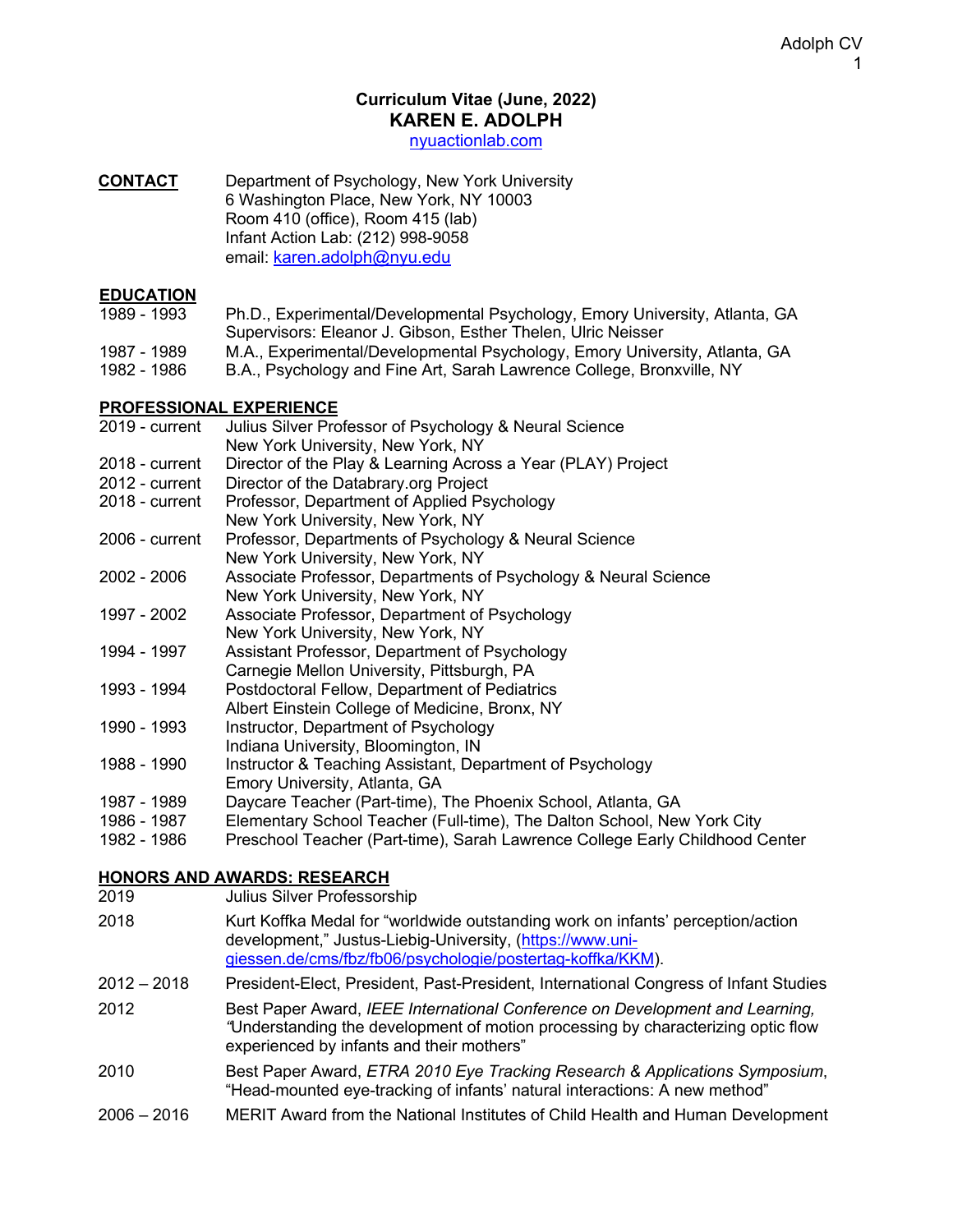- 2006 Elected Fellow of the American Psychological Association, Division 7
- 2006 Elected Fellow of the American Psychological Society
- 2002 Robert L. Fantz Memorial Award, American Psychological Foundation
- 2001 James McKeen Cattell Sabbatical Award
- 1999 Boyd McCandless Award (Early Career Contribution to Developmental Research), Division 7, American Psychological Association
- 1998 Young Investigator Award, International Society for Infant Studies
- 1996 2001 FIRST Award, National Institutes of Child Health and Human Development
- 1993 Graduate Student Research Travel Award, Society for Research in Child Development
- 1991 1993 Predoctoral NRSA, National Institutes of Child Health and Human Development
- 1991 Elected to Sigma Xi Society
- 1988 Joachim Wohlwill Fellowship, Pennsylvania State University
- 1987 1991 George W. Woodruff Fellowship, Emory University (one of seven merit fellowships awarded annually to students entering the Graduate School of Arts and Sciences)

# **HONORS AND AWARDS: TEACHING**

- 2015 Golden Dozen Teaching Award, Faculty of Arts & Sciences, New York University
- 2011 New York University Distinguished Teaching Award and Medal (Recognition of Teaching Excellence Across the University)
- 2003 Distinguished Teaching Award, Psychology Department, New York University
- 2001 Golden Dozen Teaching Award, Faculty of Arts & Sciences, New York University
- 1998 Distinguished Teaching Award, Psychology Department, New York University

# **RESEARCH SUPPORT**

- 2022 2025 NICHD, F31-HD107999 NRSA for predoctoral training, *Adaptability in infant walking*, (\$140,256 total costs), Christina Hospodar, PI, Karen Adolph, Sponsor
- 2021 2024 EPA-G2020-STAR-D1, G20D113179880, *Developmental, behavioral and environmental determinants of infant dust ingestion*, (\$1,349,566 total costs), Karen Adolph, PI, Brandon Boor, co-PI, Laura Claxton, co-PI, Alexander Laskin, co-PI
- 2022 2023 NICHD, Contract NIH Baby Tool Box, *Sub-award, Pilot testing, refinement, and validating of postural sway,* (\$156,000 total costs), Richard Gershon, PI, Karen Adolph, co-PI
- 2021 2022 NICHD, Contract NIH Baby Tool Box, *Sub-award, Pilot testing, refinement, and validating of the NBT, and preparation for norming,* (\$103,328 total costs), Richard Gershon, PI, Karen Adolph, co-PI
- 2020 2025 Templeton Foundation, *Sub-award, Developing belief: The development and diversity of religious cognition and behavior*, (\$505,173 total costs), Kathleen Couriveau, PI, Karen Adolph, co-PI
- 2019 2024 DARPA, HR001119S0005-MCS-FP-035, *Sub-award, OPICS: Obvious plans and inferences for common sense via infant behavior learning*, (\$2,109,401 total costs), Alan Fern, PI, Karen Adolph, co-PI
- 2019 2021 NICHD, F32 NRSA for postdoctoral training, *Walking and talking: Cascades in infant development*, (\$192,170 total costs) Kelsey West, PI, Karen Adolph, co-Sponsor with Catherine Tamis-LeMonda
- 2018 2023 NICHD, R01-HD-094830, *PLAY (Play and Learning Across a Year)*, (\$6,341,419 total costs), Karen Adolph, PI, Catherine Tamis-Lemonda, co-PI, Rick Gilmore, co-PI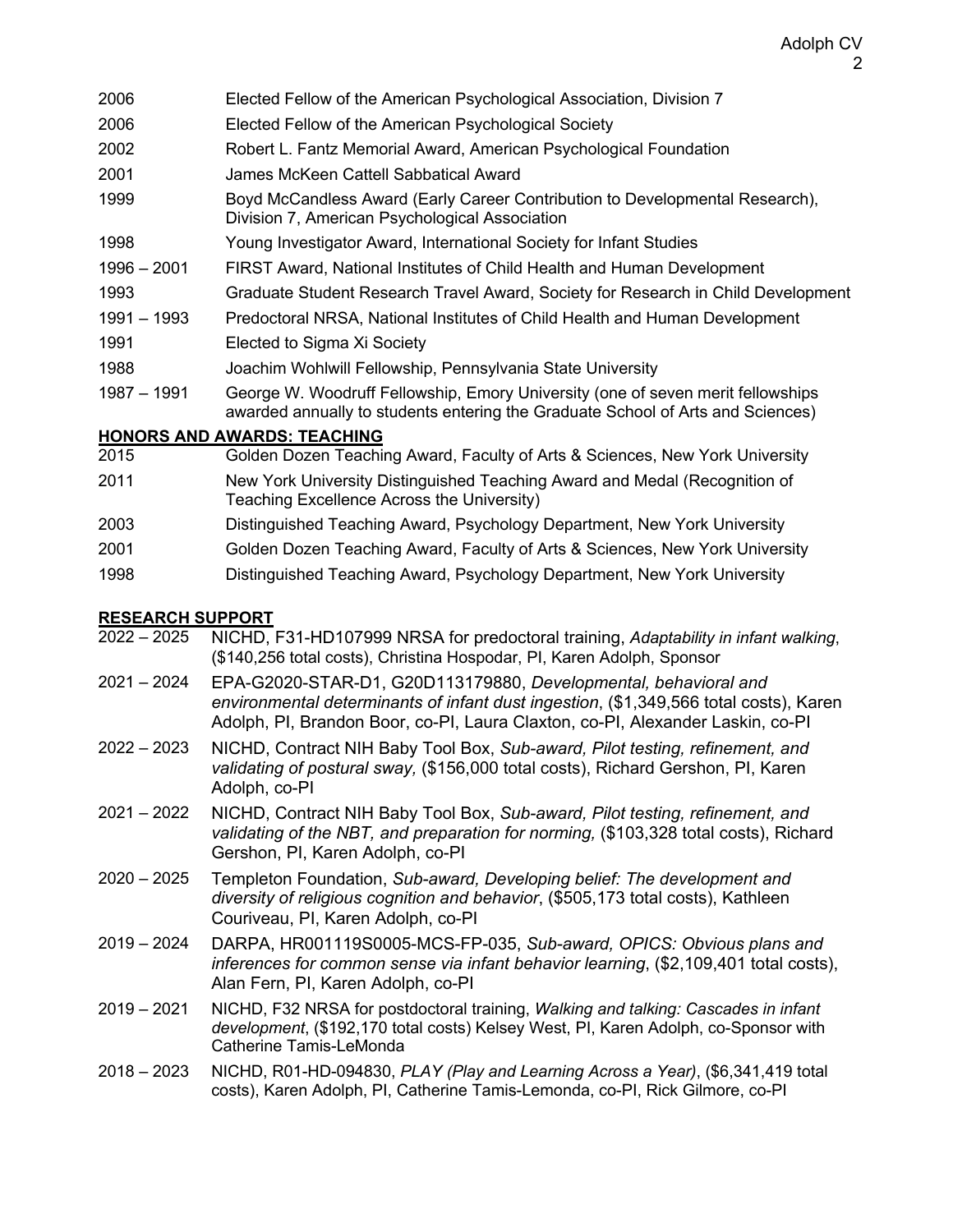| $2018 - 2023$                    | NICHD, R01-HD-033486, Flexibility of learning in infant skill acquisition, (\$3,086,397<br>total costs), Karen Adolph, PI, Patrick Shrout, co-PI                                                                                                       |
|----------------------------------|--------------------------------------------------------------------------------------------------------------------------------------------------------------------------------------------------------------------------------------------------------|
| $2018 - 2023$                    | NIDCD, R01-DC016557, Sub-award, Walking, exploration, and language in high and low<br>risk infants (\$213,538 total costs), Jana Iverson, PI, Karen Adolph, co-I.                                                                                      |
| $2017 - 2022$                    | LEGO Foundation, Everyday play as a context for learning and development, (\$687,499<br>total costs) Catherine Tamis-LeMonda, PI, Karen Adolph, co-PI                                                                                                  |
| $2016 - 2021$<br><b>2022 NCE</b> | NICHD, R01- HD086034, Learning about hidden affordances, (\$2,102,185 total costs),<br>Karen Adolph, PI, Catherine Tamis-LeMonda, co-PI, Lana Karasik, co-I, Jeff Lockman,<br>co-l.                                                                    |
| $2018 - 2020$<br><b>2021 NCE</b> | KEEN Foundation, <i>Effects of footwear on infant walking</i> , (\$310,598 total costs), Karen<br>Adolph, PI, Whitney Cole, co-I                                                                                                                       |
| $2018 - 2020$                    | James S. McDonnell Foundation, JSMF-220020558, Facilitating use and reuse of video<br>in behavioral science, (\$350,000 direct costs), Karen Adolph, PI, Rick Gilmore co-PI                                                                            |
| $2017 - 2019$                    | Sloan Foundation, Next-generation infrastructure for video-centered research on human<br>behavior, (\$550,000 total costs), Karen Adolph, PI, Rick Gilmore, co-PI, David Millman,<br>co-l                                                              |
| $2016 - 2018$<br><b>2019 NCE</b> | NSF/SBE-BSF-1627993, Neural patterns underlying the development of planning in<br>action production and anticipation in action perception, (\$293,783 total costs), Karen<br>Adolph, PI                                                                |
| $2015 - 2018$<br><b>2019 NCE</b> | NSF, BCS-1528831, RUI: An Investigation of short- and long-term effects of cradling on<br>development, (\$593,706 total costs), Lana Karasik, PI, Karen Adolph, co-PI, Catherine<br>Tamis-LeMonda, co-PI                                               |
| $2013 - 2018$<br>2019 NCE        | NICHD, U01-HD076595, Databrary: An open video-based data-sharing system for<br>developmental science, (\$3,536,968 total costs), Karen Adolph, PI, Rick Gilmore, co-PI,<br>David Millman, co-l                                                         |
| $2015 - 2017$                    | NSF, BCS-1238599 Supplement, Databrary: An open video-based data-sharing system<br>for developmental science, (\$222,219 total costs), Karen Adolph, PI, Rick Gilmore co-PI                                                                            |
| $2016 - 2016$                    | NICHD, OBSSR, SRCD, LEGO, NYU Sponsored Workshop, Video-based communal<br>data collection and coding: Advancing the science of infant learning and development,<br>Bethesda, MD, Karen Adolph, PI, Catherine Tamis-LeMonda, co-PI, Rick Gilmore, co-PI |
| $2015 - 2016$                    | Simons Foundation Autism Research Initiative Targeted Conference, 2016 Biennial<br>International Conference on Infant Studies, (5,000 total costs), Karen Adolph, PI                                                                                   |
| $2015 - 2016$                    | Society for Research on Child Development (SRCD) Strategic Plan, Databrary regional<br>workshops: Promoting data management, data sharing, and re-use in developmental<br>science, (\$20,000 direct costs), Karen Adolph, PI                           |
| $2014 - 2016$                    | NSF, BCS-1238599, Databrary: An open video-based data-sharing system for<br>developmental science, (No-cost extension), Karen Adolph, PI, Rick Gilmore, co-PI                                                                                          |
| $2011 - 2016$<br><b>2017 NCE</b> | NICHD, R37-HD-033486, MERIT Award, Flexibility of learning in infant skill acquisition,<br>(\$2,825,485 total costs), Karen Adolph, PI                                                                                                                 |
| $2014 - 2015$                    | NSF, BCS-1349044, The use of traditional cradling practices and effects on infants'<br>physical, motor, and social development, (\$77,355 total costs), Lana Karasik, PI, Karen<br>Adolph, co-PI, Catherine Tamis-LeMonda, co-PI                       |
| $2014 - 2015$                    | Institute for Human Development and Social Change (IHDSC) Seed Award to Support<br>Interdisciplinary Research, Effects of overweight status on locomotor skill and<br>exploration in infants, (\$15,000 total costs), Karen Adolph, PI                 |
| $2012 - 2015$                    | NSF, DGE-0813964, Graduate Fellowship, Looking and learning: Head-mounted eye-<br>tracking in crawling and walking infants, (\$90,000 direct costs), Kari Kretch, PI, Karen<br>Adolph, Sponsor                                                         |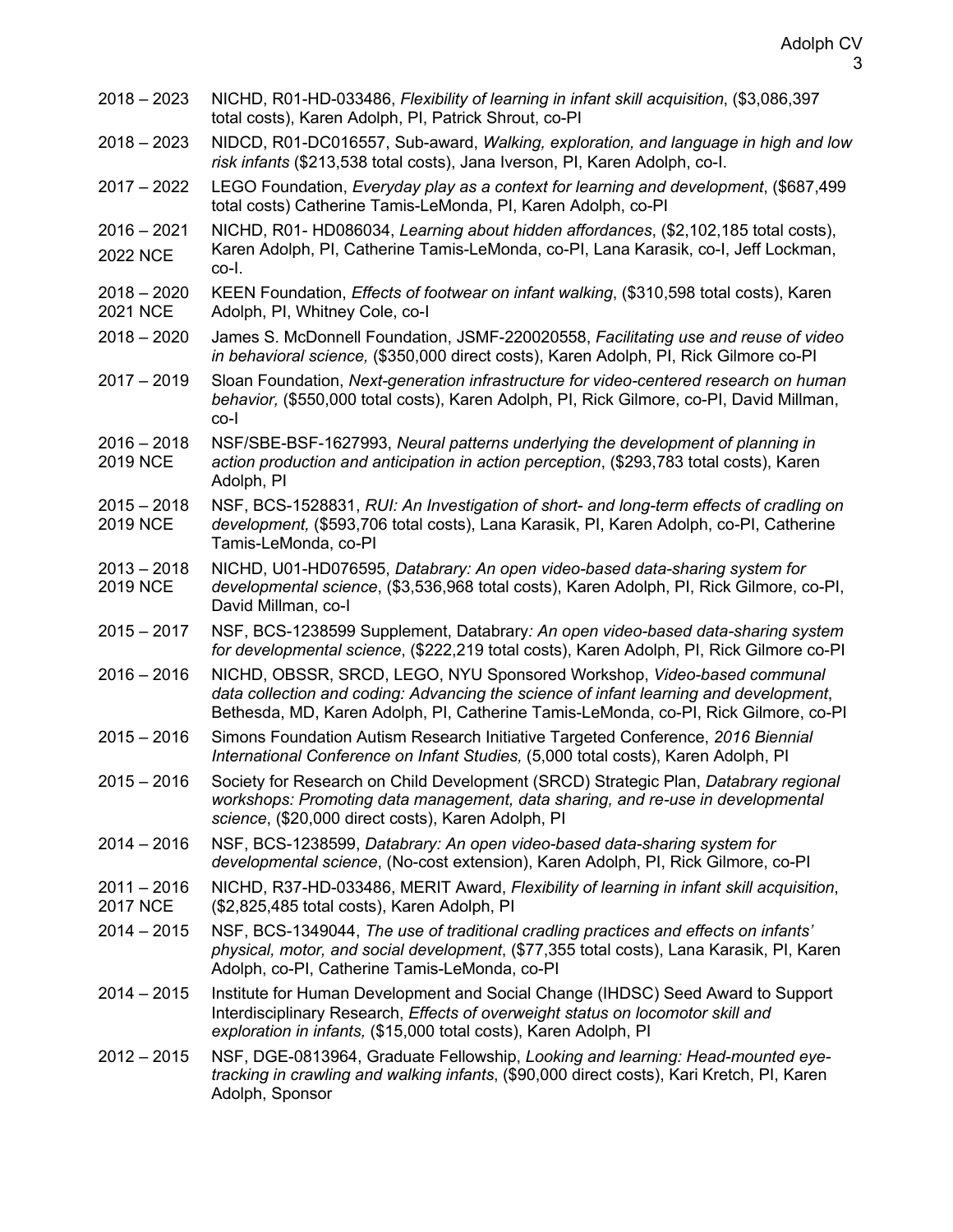| $2012 - 2014$ | NSF, BCS-1238599. Databrary: An open video-based data-sharing system for<br>developmental science, (\$2,443,499 total costs), Karen Adolph, PI, Rick Gilmore, co-PI                                                                                                     |
|---------------|-------------------------------------------------------------------------------------------------------------------------------------------------------------------------------------------------------------------------------------------------------------------------|
| 2010-2013     | Institute of Human Development and Social Change, New York University, Seed Award,<br>Infants in transition: Effects of posture and locomotion on infants' actions with objects<br>and people (\$10,000 direct costs), Karen Adolph, PI, Catherine Tamis-LeMonda, co-PI |
| $2011 - 2012$ | NSF, Workshop grant, Data coding, analysis, archiving, and sharing for open<br>collaboration: From OpenSHAPA to open data sharing (\$40,562 total costs), Karen<br>Adolph, PI, Penelope Sanderson, co-PI                                                                |
| $2010 - 2011$ | NICHD, R37-HD033486-15S1, ARRA Supplement to R37, Flexibility of learning in infant<br>skill acquisition (\$74,613 total costs), Karen Adolph, PI                                                                                                                       |
| $2009 - 2011$ | NICHD, F32 NRSA for postdoctoral training, Developmental links between perception<br>and motor action, (\$148,974 total costs) Vanessa LoBue, PI, Karen Adolph, co-Sponsor<br>with Maggie Shiffrar                                                                      |
| $2006 - 2011$ | NICHD, R37-HD033486, Flexibility of learning in infant skill acquisition (\$2,079,037 total<br>costs), Karen Adolph, Pl                                                                                                                                                 |
| $2008 - 2009$ | Proctor & Gamble Grant, Effects of diapers on infant walking (\$110,437 total costs),<br>Karen Adolph, PI                                                                                                                                                               |
| $2007 - 2009$ | NICHD, R01-HD042697, Infant-mother social negotiation of motor risk (No cost<br>extension), Karen Adolph, PI, Catherine Tamis-LeMonda, co-PI                                                                                                                            |
| $2006 - 2008$ | NICHD, R37-HD033486-12S1, Minority Supplement to R37, Acquisition of flexibility in<br>infant walking (\$115,703 total costs), Karen Adolph, PI                                                                                                                         |
| $2002 - 2007$ | NICHD, R01-HD042697, Infant-mother social negotiation of motor risk (\$1,520,324 total<br>costs), Karen Adolph, PI, Catherine Tamis-LeMonda, co-PI                                                                                                                      |
| $2001 - 2006$ | NICHD, R01-HD033486, Flexibility of learning in infant skill acquisition (\$1,417,758 total<br>costs), Karen Adolph, Pl                                                                                                                                                 |
| $2001 - 2002$ | James McKeen Cattell Sabbatical Award, The locomotor experience (\$21,255 direct<br>costs), Karen Adolph, Pl                                                                                                                                                            |
| $2001 - 2001$ | NCRR, Shared instrumentation grant: Optotrak motion analysis system (\$110,000 direct<br>costs), Karen Adolph, Pl                                                                                                                                                       |
| $1996 - 2001$ | NICHD R29-HD033486, FIRST Award, Flexibility of learning in infant skill acquisition<br>(\$350,000 direct costs), Karen Adolph, PI                                                                                                                                      |
| $1999 - 2000$ | NICHD R29-HD033486, Minority Supplement to R29, Flexibility of learning in infant skill<br>acquisition (\$4,035 direct costs), Karen Adolph, PI                                                                                                                         |
| 1994 - 1996   | Carnegie Mellon University Development Fund, Learning to solve the problem of moving:<br>Spontaneous activity, exploration and experience, Karen Adolph, PI                                                                                                             |
| $1991 - 1993$ | NICHD F32 Predoctoral National Research Service Award, Development of perception<br>of traversability of slopes, Karen Adolph, PI, Esther Thelen, sponsor                                                                                                               |
| $1991 - 1991$ | Sigma Xi Grant-in-Aid-of-Research, Perceptual-motor learning in infants' locomotion over<br>slopes, Karen Adolph, Pl                                                                                                                                                    |
| 1987 - 1987   | The Dalton School Professional Development Award for Research, Perceiving structure<br>from motion: Properties of objects revealed in moving point-light displays, Karen Adolph,<br>PI                                                                                  |

# **RESEARCH INTERESTS**

Perceptual-motor development; Motor skill acquisition in infants; Learning & transfer; Developmental cascades; Development of exploratory activity; Use of social information for guiding action; Development of balance & locomotion; Development of manual actions and tool use; Cultural differences in motor development; Head-mounted eye-tracking in freely mobile infants; Computerized systems for behavioral coding, data exploration, & data visualization; Open data sharing in the behavioral sciences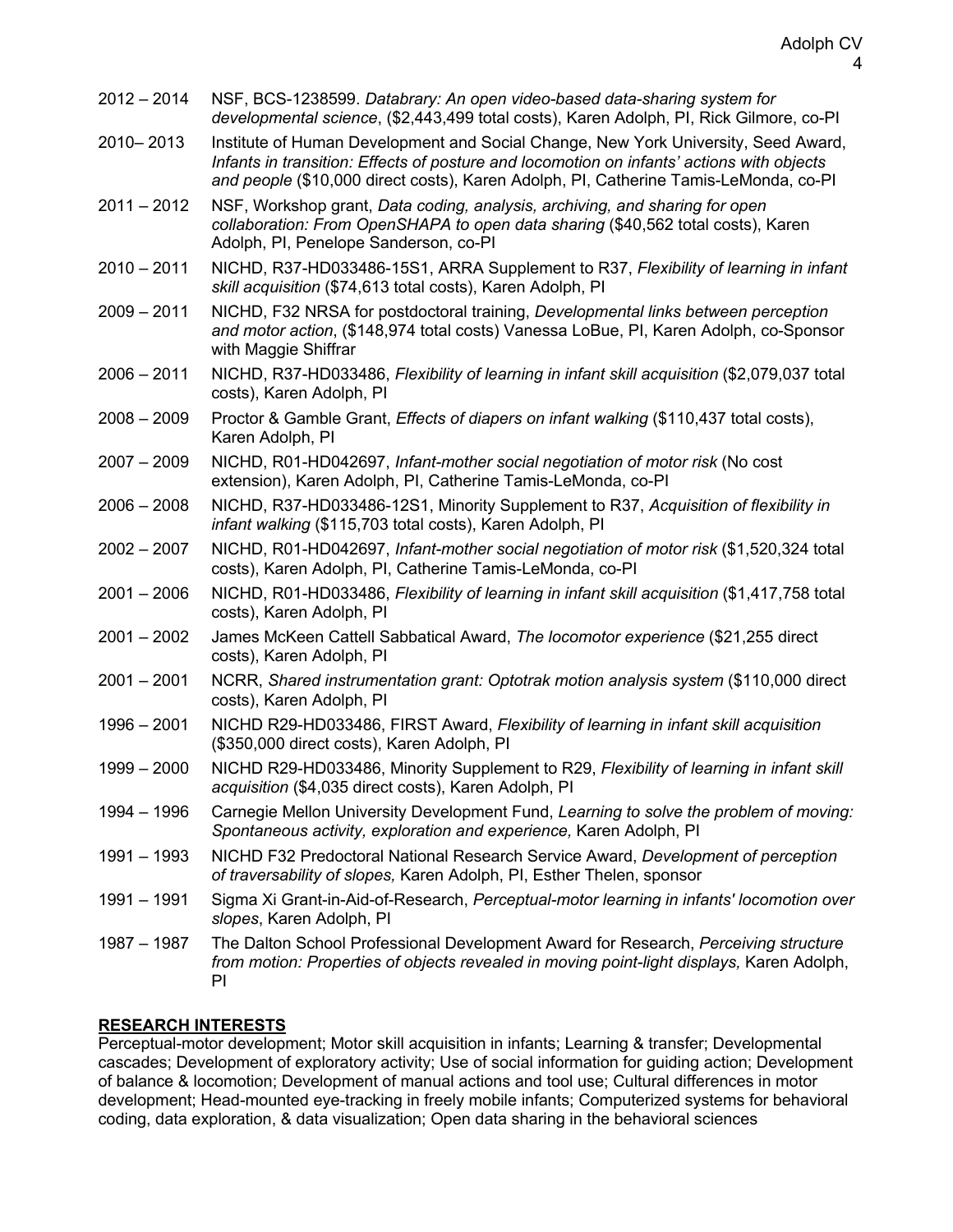## **PUBLICATIONS**

**\****student authors and trainees*

- 1. Adolph, K. E. (in press). Reflections: Eleanor Gibson. In A. Szokolszky (Ed.), *Pioneers of ecological psychology: Interviews then and now*. New York: Routledge.
- 2. Gilmore, R. O., Xu, M.\*, & Adolph, K. E. (in press). Data sharing. In S. Panicker & B. Stanley (Eds.), *How to conduct research ethically*. Washington, DC: American Psychological Association.
- 3. Ossmy, O.\*, Han, D.\*, Kaplan, B. E.\*, Xu, M.\*, Bianco, C.\*, Mukamel, R., & Adolph, K. E. (in press). Children do not distinguish efficient from inefficient actions during observation. *Scientific Reports.*
- *4.* Adolph, K. E. & West, K. L.\* (2022). Autism: The face value of eye contact. *Current Biology, 32,*  R559–R588.
- 5. Herzberg, O.\*, Fletcher, K.\*, Schatz, J.\*, Adolph, K. E., & Tamis-LeMonda, C. S. (2022). Infant exuberant object play at home: Immense amounts of time-distributed variable practice. *Child Development, 3*, 150–164.
- 6. Kaplan, B. E.\*, Rachwani, J., Tamis-LeMonda, C. S., & Adolph, K. E. (2022). The process of learning the designed actions of toys. *Journal of Experimental Child Psychology, 221,* 105442*.*
- 7. Ossmy, O.\*, Kaplan, B. E.\*, Han, D.\*, Xu, M.\*, Bianco, C.\*, Mukamel, R., & Adolph, K. E. (2022). Real-time processes in the development of action planning. *Current Biology, 32,* 190-199.
- 8. Rachwani, J., Herzberg, O.\*, Kaplan, B. E.\*, Comalli, D. M.\*, O'Grady, S.\*, & Adolph, K. E. (2022). Flexibility in action: Development of locomotion under overhead barriers. *Developmental Psychology, 58,* 807-820.
- 9. West, K. L.\*, Fletcher, K. K.\*, Adolph, K. E., & Tamis-LeMonda, C. S. (2022). Mothers talk about infants' actions: How verbs correspond to infants' real-time behavior. *Developmental Psychology, 58,* 405-416.
- 10. Adolph, K. E., Kaplan, B. E.\*, & Kretch, K. S.\* (2021). Infants on the edge: Beyond the visual cliff. In A. Slater & P. Quinn (Eds.), *Developmental psychology: Revisiting the classic studies*, 2<sup>nd</sup> ed. London: Sage Publications, pp 51-72.
- 11. Adolph, K. E. & Young, J. W. (2021). Learning to move in the real world. *Science, 373,* 620-621.
- 12. Han, D.\* & Adolph, K. E. (2021) The impact of errors in infant development: Falling like a baby. *Developmental Science, 24,* e13069.
- 13. Hoang, L.\*, Hoch, J.\*, Ossmy, O.\*, Adolph, K. E., Fern, X., & Fern, A. (2021). Modeling infant free-play behavior using Hidden Markov Models. *Proceedings of the IEEE International Conference on Development and Learning ICDL-EPIROB*. Finalist for best paper award.
- 14. Hoch, J. E.\*, Ossmy, O.\*, Cole, W. G.\*, Hasan, S.\*, & Adolph, K. E. (2021). "Dancing" together: Infant-mother locomotor synchrony. *Child Development, 92*, 1337-1353.
- 15. Hospodar, C. M.\*, Hoch, J. E.\*, Lee, D. K.\*, Shrout, P. E., & Adolph, K. E. (2021). Practice and proficiency: Factors that facilitate infant walking skill. *Developmental Pyschobiology, 63,* e22187.
- 16. Rachwani, J., Kaplan, B. E.\*, Tamis-LeMonda, C. S., & Adolph, K. E. (2021). Children's use of everyday artifacts: Learning the hidden affordance of zipping. *Developmental Psychobiology, 63,*  793-799.
- 17. Soska, K.C.\*, Xu, M.\*, Gonzalez, S. L.\*, Herzberg, O.\*, Tamis-LeMonda, C. S., Gilmore, R. O., & Adolph, K. E. (2021). (Hyper)active data curation: A video case study from behavioral science. *Journal of eScience Librarianship, 10,* e1208*.s*
- 18. Adolph, K. E. (2020). Oh, behave! (Presidential address). *Infancy*, *25*, 347-392*.*
- 19. Adolph, K. E. (2020). Ecological validity: Mistaking the lab for real life. In R. Sternberg (Ed.), *My biggest research mistake: Adventures and misadventures in psychological research*. New York: Sage, pp. 187-190.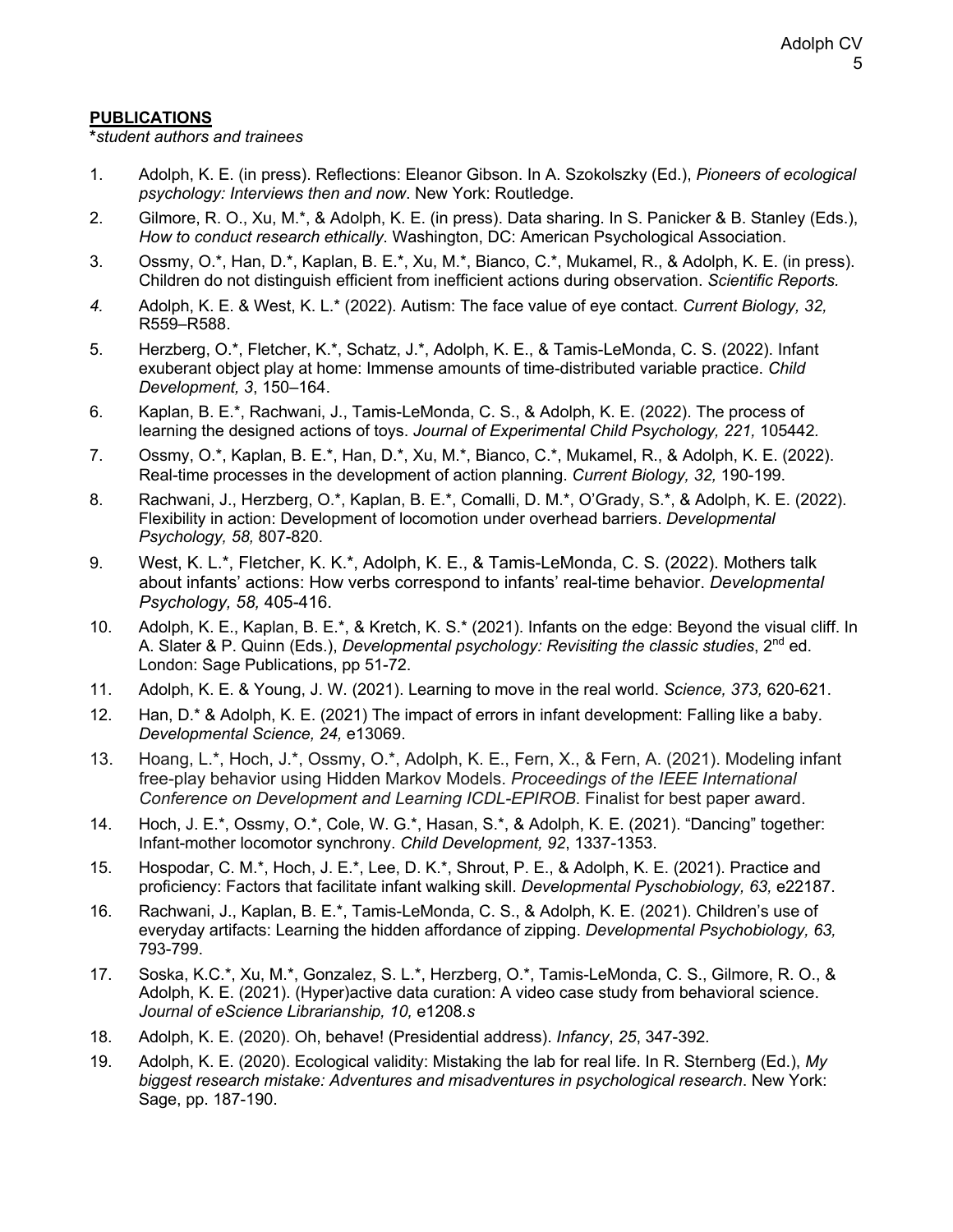- 20. Adolph, K. E. & Hoch, J. E.\* (2020). The importance of motor skills for development. In M. M. Black, A. Singhal, & C. H. Hillman (Eds.), Building future health and well-being of thriving toddlers and young children. *95th Nestle Nutrition Institute Workshop, Geneva, September 2020.* Basel: Kargarer, pp. 136-144.
- 21. Adolph, K. E., Hoch, J. E.\*, & Ossmy, O.\* (2020). James Gibson's ecological approach to locomotion and manipulation: Development and changing affordances. In J. Wagman & J. Blau (Eds.). *Perception as information detection: Reflections on Gibson's ecological approach to visual perception*. New York: Taylor & Francis, pp. 248-266.
- 22. Hoch, J. E.\*, Rachwani, J.\*, & Adolph, K. E. (2020). Where infants go: Real-time dynamics of locomotor exploration in crawling and walking infants. *Child Development, 91*, 1001-1020.
- 23. Lee, M. H., Shaw, P., Hirsh-Pasek, K., Adolph, K. E., Shen, Q., Oudeyer, P.-Y., Popp, J., eds. (2020). *Modeling play in early infant development*. Lausanne: Frontiers Media SA
- 24. Lockman, J. J., Tamis-LeMonda, C. S., & Adolph, K. E. (2020). Missing in action: Tool use is action based. *Behavioral and Brain Sciences, 43,* e170.
- *25.* Ossmy, O.\* & Adolph, K. E. (2020). Real-time assembly of coordination patterns in infants. *Current Biology, 30,* 4553-4562.
- 26. Ossmy, O.\*, Han, D.\*, Chen, M.\*, Kaplan, B. E.\*, & Adolph, K. E. (2020). Look before you fit: The real-time planning cascade in children and adults. *Journal of Experimental Child Psychology*, *189*, 104696.
- 27. Rachwani, J., Hoch, J. E.,\* & Adolph, K. E. (2020). Action in development: Variability, flexibility, and plasticity. In C. S. Tamis-LeMonda & J. J. Lockman (Eds.). *Handbook of infant development*. New York: Cambridge University Press, pp. 469-494.
- 28. Rachwani, J., Tamis-LeMonda, C. S., Lockman, J. J., Karasik, L. B., & Adolph, K. E. (2020). Learning the designed actions of everyday objects. *Journal of Experimental Psychology: General, 149,* 67-78*.*
- 29. Shaw, P., Lee, M., Shen, Q., Hirsh-Pasek, K., Adolph, K. E., Oudeyer, P. Y., & Popp, J. (2020). Editorial: Modeling Play in Early Infant Development. *Frontiers in neurorobotics*, *14*, 50.
- 30. Sheskin, M., Scott, K., Mills C. M., Bergelson, E., Bonawitz, E., Spelke, E. S., Fei-Fei, L., Keil, F. C., Gweon, H., Tenenbaum, J. B., Jara-Ettinger, J., Adolph, K. E., Rhodes, M., Frank, M. C., Mehr, S. A., & Schulz, L. (2020). Online developmental science to foster innovation, access, and impact. *Trends in Cognitive Science, 24,* 675-678.
- 31. Adolph, K. E. (2019). An ecological approach to learning in (not and) development. *Human Development, 63*, 180-201.
- 32. Adolph, K. E. & Hoch, J. E.\* (2019). Motor development: Embodied, embedded, enculturated, and enabling. *Annual Review of Psychology, 70,* 141-164.
- 33. Cole, W. G., Vereijken, B., Young, J. W., Robinson, S. R., & Adolph, K. E. (2019). Use it or lose it? Effects of age, experience, and disuse on crawling. *Developmental Psychobiology*, *61*, 29-42*.*
- 34. Gilmore, R. O. & Adolph, K. E. (2019). Open sharing of research video: Breaking down the boundaries of the research team. In K. L. Hall, A. L. Vogel, & R. T. Croyle (Eds.), *Strategies for team science success: Handbook of evidence-based principles for cross-disciplinary science and practical lessons learned from health researchers.* Cham: Springer, pp. 575-583.
- 35. Heiman, C. M.\*, Cole, W. G., Lee, D. K., & Adolph, K. E. (2019). Object interaction and walking: Integration of old and new skills in infant development. *Infancy, 24*, 547-569.
- 36. Hoch, J. E.\* O'Grady, S.\*, & Adolph, K. E. (2019). It's the journey, not the destination: Locomotor exploration in infants. *Developmental Science, e12740*.
- 37. LoBue, V. & Adolph, K. E. (2019). Fear in infancy: Lessons from snakes, spiders, heights, and strangers. *Developmental Psychology: Special issue on emotional development*, *55*, 1889-1907.
- 38. Rachwani, J.\*, Herzberg, O.\*, Golenia, L.\*, & Adolph, K. E. (2019). Postural, visual, and manual coordination in the development of prehension. *Child Development, 90*, 1559-1568.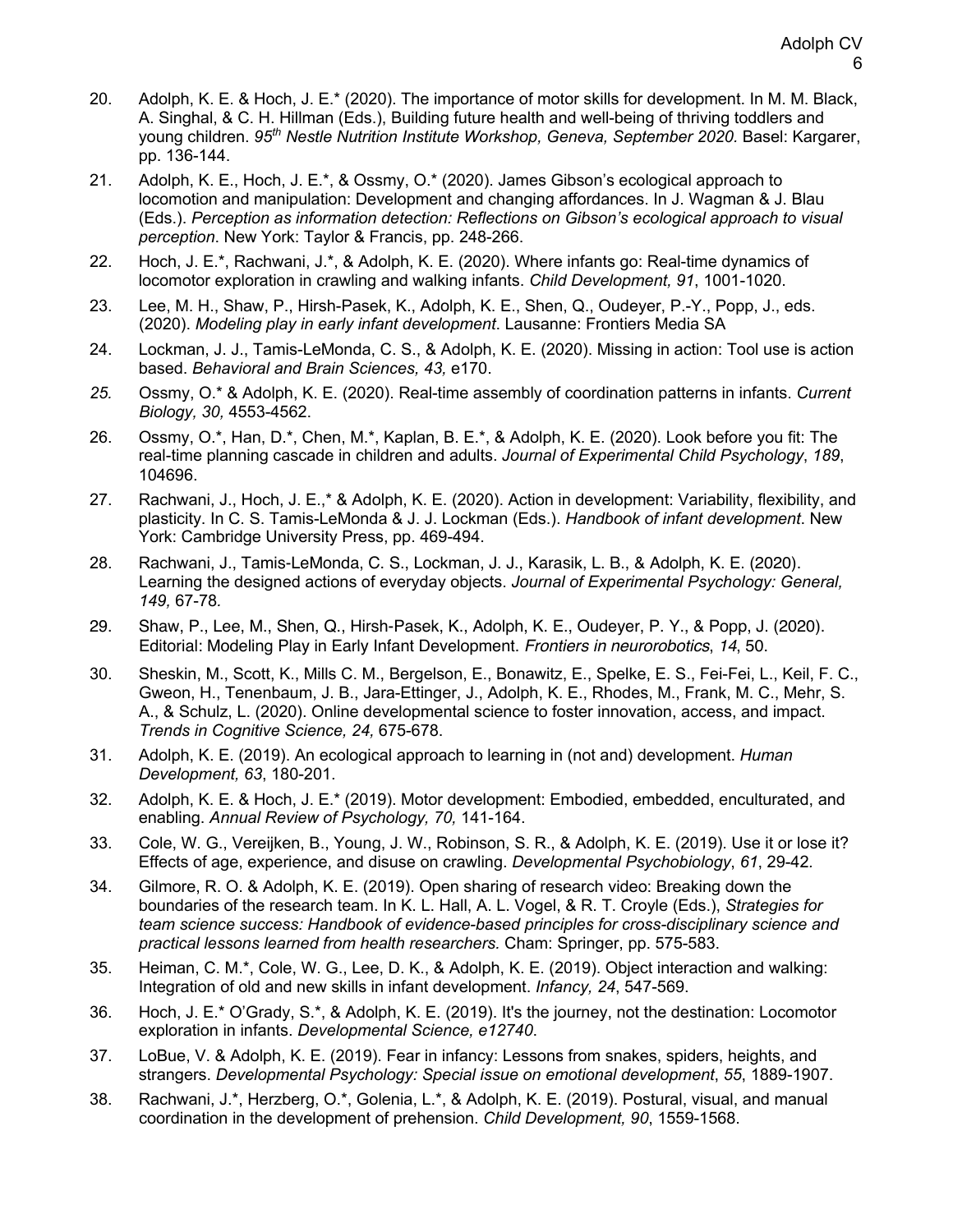- 39. Soska, K. C.\*, Rachwani, J.\*, von Hofsten, C., & Adolph, K. E. (2019). Infants plan prehension while pivoting. *Developmental Psychobiology, 61*, 1048-1063.
- 40. Adolph, K. E. (2018). Motor development. In M. Bornstein & M. Arterberry (Eds.). *The SAGE encyclopedia of lifespan human development*. Thousand Oaks, CA: Sage Publishers, pp. 1450- 1453.
- 41. Adolph, K. E., Hoch, J. E.\*, & Cole, W. G.\* (2018). Development (of walking): 15 suggestions. *Trends in Cognitive Sciences, 22,* 699-711.
- 42. Adolph K. E., Rachwani J.\*, Hoch J. E.\* (2018) Motor and physical development: Locomotion. *Reference Module in Neuroscience and Biobehavioral Psychology*, Elsevier. ISBN 9780128093245.
- 43. Franchak, J. M., Kretch, K. S.\*, & Adolph, K. E. (2018). See and be seen: Infant-caregiver social looking during locomotor free play. *Developmental Science, 21*, e12626.
- 44. Gilmore, R. O., Kennedy, J. L.\*, & Adolph, K. E. (2018). Practical solutions for sharing data and materials from psychological research. *Advances in Methods and Practices in Psychological Science (AMPPS), 1*, 121-130*.*
- 45. Karasik, L. B., Ossmy, O.\*, Tamis-LeMonda, C. S., & Adolph, K. E. (2018). The ties that bind: Cradling in Tajikistan. *PLOS ONE, 13,* e0204428*.*
- 46. Lee, D. K.\*, Cole, W. G.\*, Golenia, L.\*, & Adolph, K. E. (2018). The cost of simplifying complex developmental phenomena: A new perspective on learning to walk. *Developmental Science, 21,*  e12615.
- 47. Ossmy, O.\*, Hoch, J. E.\*, MacAlpine, P.\*, Hasan, S.\*, Stone, P., & Adolph, K. E. (2018). Variety wins: Soccer-playing robots and infant walking. *Frontiers in Neurorobotics, 12:* 19*.* [Ossmy & Hoch, shared first authorship].
- 48. Adolph, K. E., Gilmore, R. O., & Kennedy, J. L.\* (2017). Video data and documentation will improve psychological science. *Psychological Science Agenda*, (/science/about /psa/2017/10/index.aspx).
- 49. Comalli, D. M.\*, Persand, D.\*, & Adolph, K. E. (2017). Motor decisions are not black and white: Selecting actions in the 'gray zone'. *Experimental Brain Research*, *235*, 1793-1807.
- 50. Gilmore, R. O. & Adolph, K. E. (2017). Video can make behavioral science more reproducible. *Nature Human Behavior*, *1*, s41562-017.
- 51. Kennedy, J. L.\*, Adolph, K. E., & Gilmore, R. O. (2017). Video and reproducibility in the behavioral sciences. Blog: https://www.software.ac.uk/blog/2017-08-04-video-and-reproducibility-behaviouralsciences.
- 52. Kretch, K. S.\* & Adolph, K. E. (2017). The organization of exploratory behaviors in infant locomotor planning. *Developmental Science, 20,* e12421.
- 53. Rachwani, J.\*, Soska, K. C.\*, & Adolph, K. E. (2017). Behavioral flexibility in learning to sit. *Developmental Psychobiology*, *59*, 937-948.
- 54. Adolph, K. E. (2016). Video as data: From transient behavior to tangible recording. *APS Observer, 29*, 23-25.
- 55. Adolph, K. E. & Franchak, J. M. (2016). The development of motor behavior. *Wiley Interdisciplinary Reviews: Cognitive Science (WIREs),* doi: 10.1002/wcs.1430 (18 pp).
- 56. Cole, W. G.\*, Robinson, S. R., & Adolph, K. E. (2016). Bouts of steps: The organization of infant exploration. *Developmental Psychobiology*, *58*, 341-354.
- 57. Comalli, D. M.\*, Keen, R., Abraham, E.\*, Foo, V.\*, Lee, M. H.\*, & Adolph, K. E. (2016). The development of tool use: Planning for end-state comfort. *Developmental Psychology*, 52, 1878- 1892.
- 58. Franchak, J. M., Heeger, D. J., Hasson, U., & Adolph, K. E. (2016). Free-viewing gaze behavior in infants and adults. *Infancy*, 21, 262-287.
- 59. Gilmore, R. O., Adolph, K. E., Millman, D. S., & Gordon, A. S.\* (2016). Transforming education research through open video data sharing. *Advances in Engineering Education, 5,* 1-17.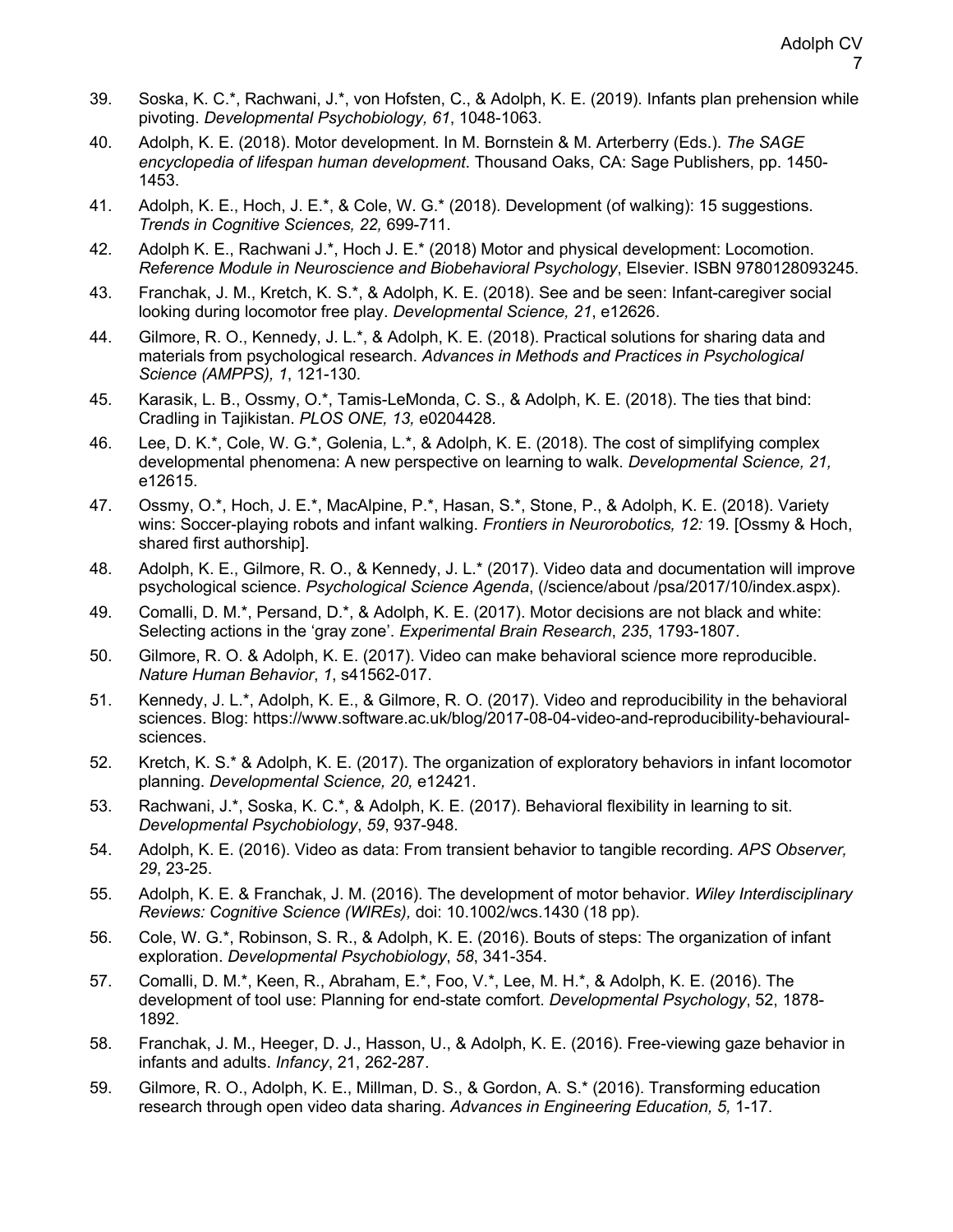- 60. Karasik, L. B., Tamis-LeMonda, C. S., & Adolph, K. E. (2016). Decisions at the brink: Locomotor experience affects infants' use of social information on an adjustable drop-off. *Frontiers in Psychology, 7*, 797.
- 61. Gordon, A. S.\*, Steiger, L.\*, & Adolph, K. E. (2016). Losing research data due to lack of curation and preservation. In L. Johnston (Ed.), *Curating research data Volume 2: A handbook of current practice* (pp. 108-115). Chicago, IL: Association of College and Research Libraries.
- 62. Adolph, K. E. & Berger, S. E. (2015). Physical and motor development. In M. H. Bornstein & M. E. Lamb (Eds.), *Developmental science: An advanced textbook*, (7<sup>th</sup> ed., pp. 261-333). New York: Psychology Press/Taylor & Francis.
- 63. Adolph, K. E., Cole, W. G.\* & Vereijken, B. (2015). Intra-individual variability in the development of motor skills in childhood. In M. Diehl, K. Hooker, & M. Sliwinski (Eds.), *Handbook of intra-individual variability across the lifespan.* New York: Routledge/Taylor & Francis Group, pp. 59-83.
- 64. Adolph, K. E. & Kretch, K. S.\* (2015). Gibson's theory of perceptual learning. In H. Keller (Developmental Section Ed.), *International encyclopedia of social and behavioral sciences* (2nd ed., Vol. 10, pp. 127-134). New York: Elsevier.
- 65. Adolph, K. E. & Robinson, S. R. (2015). Motor development. In R. M. Lerner (Series Eds.) & L. Liben & U. Muller (Vol. Eds), *Handbook of child psychology and developmental science: Vol. 2: Cognitive processes* (7th ed.) New York: Wiley, pp. 113-157.
- 66. Gordon, A.\*, Millman, D. S., Steiger, L.\*, Adolph, K. E., & Gilmore, R. O. (2015). Researcher-library collaborations: Data repositories as a service for researchers. *Journal of Librarianship and Scholarly Communication*, *3*, eP1238.
- 67. Karasik, L. B., Tamis-LeMonda, C. S., Adolph, K. E., & Bornstein, M. H. (2015). Places and postures: A cross-cultural comparison of sitting in 5-month-olds. *Journal of Cross-Cultural Psychology, 46*, 1023-1038*.*
- 68. Kretch, K. S.\* & Adolph, K. E. (2015). Active vision in passive locomotion: Real-world free viewing in infants and adults. *Developmental Science, 18, 736-750*. *[Winner of the Developmental Science Early Career Award to Kari Kretch]*
- 69. Nayar, K.\*, Franchak, J. M.\*, Adolph, K. E., & Kiorpes, L. (2015). From local to global processing: The development of illusory contour perception. *Journal of Experimental Child Psychology, 131*, 38- 55.
- 70. Soska, K. C.\*, Robinson, S. R., & Adolph, K. E. (2015). A new twist on old ideas: How sitting reorients crawlers. *Developmental Science*, *18*, 206-218.
- 71. Adolph, K. E., Kretch, K. S.\*, & LoBue, V. (2014). Fear of heights in infants? *Current Directions in Psychological Science, 23*, 60-66.
- 72. Adolph, K. E. & Tamis-LeMonda, C. S. (2014). The costs and benefits of development: The transition from crawling to walking. *Child Development Perspectives, 8,* 187-192.
- 73. Berger, S. E., Chan, G.\*, & Adolph, K. E. (2014). What cruising infants understand about support for locomotion. *Infancy, 19*, 117-137.
- 74. Cole, W. G.\*, Gill, S. V.\*, Vereijken, B., & Adolph, K. E. (2014). Coping with asymmetry: How infants and adults walk with one elongated leg. *Infant Behavior and Development, 37*, 305-314.
- 75. Franchak, J. M.\* & Adolph, K. E. (2014). Affordances as probabilistic functions: Implications for development, perception, and decisions for action. *Ecological Psychology*, Collection to honor Herbert L. Pick, J. J. Lockman & J. Rieser, guest editors, *26*, 109-124.
- 76. Franchak, J. M.\* & Adolph, K. E. (2014). Gut estimates: Pregnant women perceive possibilities for walking through doorways. *Attention, Perception, & Psychophysics, 76*, 460-472.
- 77. Ishak, S.\*, Franchak, J. M.\*, & Adolph, K. E. (2014). Perception-action development from infants to adults: Perceiving affordances for reaching through openings. *Journal of Experimental Child Psychology, 117,* 92-105.
- 78. Karasik, L. B., Tamis-LeMonda, C. S., & Adolph, K. E. (2014). Crawling and walking infants elicit different verbal responses from mothers. *Developmental Science, 17*, 388-395.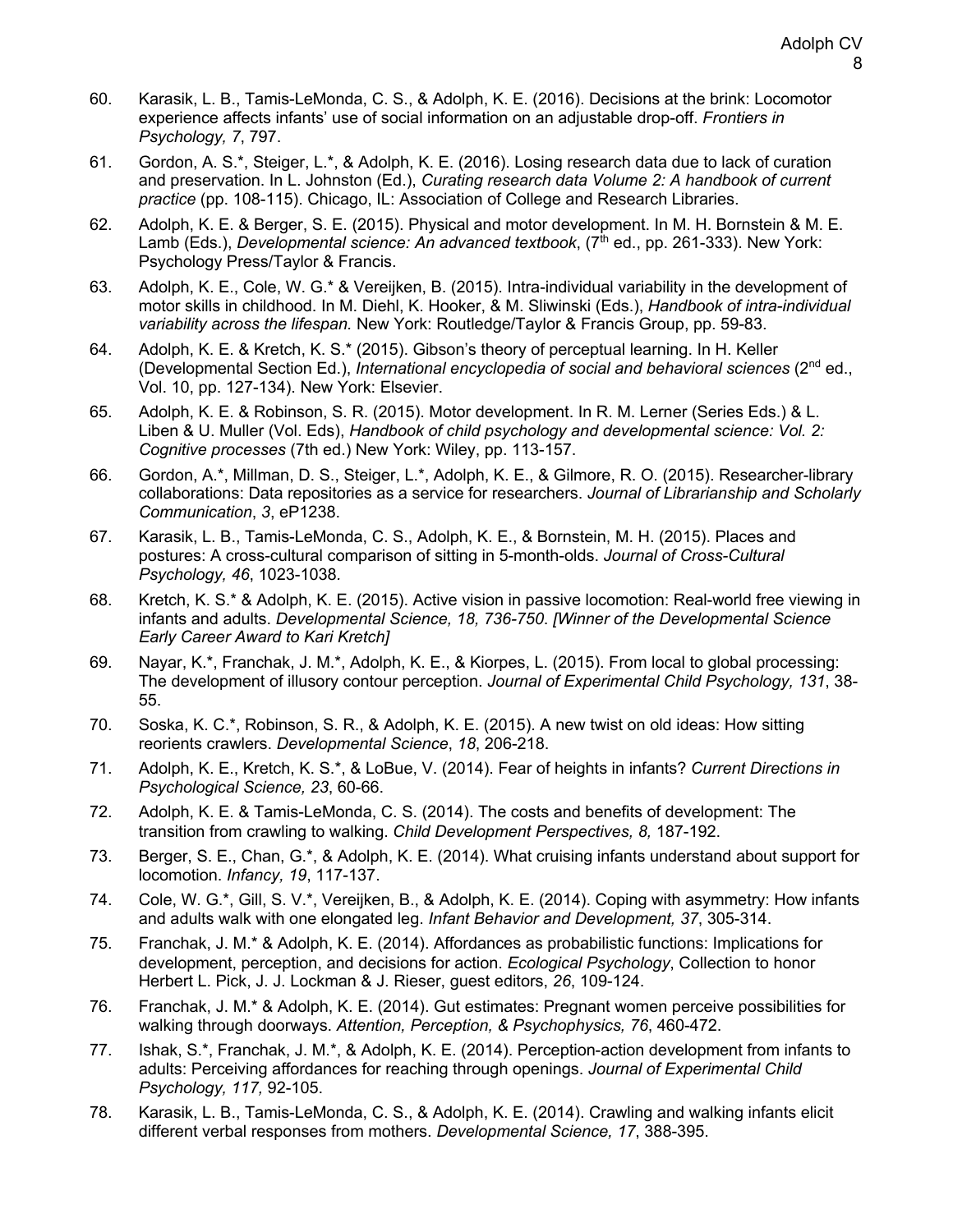- 79. Keen, R., Lee, M-H.\*, & Adolph, K. E. (2014). Planning an action: A developmental progression in tool use. *Ecological Psychology*, Collection to honor Herbert L. Pick, J. J. Lockman & J. Rieser, guest editors, *26*, 98-108.
- 80. Kretch, K. S.\*, Franchak, J. M.\*, & Adolph, K. E. (2014). Crawling and walking infants see the world differently. *Child Development*, *85*, 1503-1518.
- 81. Soska, K. C.\* & Adolph, K. E. (2014). Postural position constrains multi-modal object exploration in infants. *Infancy, 19*, 138-161.
- 82. Shapiro, L. J., Cole, W. G.\*, Young, J. W., Raichlen, D. A.\*, Robinson, S. R., & Adolph, K. E. (2014). Human quadrupeds, primate quadrupedalism, and Uner Tan Syndrome. *PLoS ONE*, *9*(7): e101758.
- 83. Adolph, K. E. & Berger, S. E. (2013). Development of the motor system. In H. Pashler, T. Crane, M. Kinsbourne, F. Ferreira, & R. Zemel (Eds.). *The Encyclopedia of the mind* (pp. 532-535). Thousand Oaks, CA: Sage Publishers.
- 84. Adolph, K. E. & Robinson, S. R. (2013). The road to walking: What learning to walk tells us about development. In P. Zelazo (Ed.) *Oxford handbook of developmental psychology* (pp. 403-443). NY: Oxford University Press.
- 85. Cole, W. G.\*, Chan, G.\*, Vereijken, B., & Adolph, K. E. (2013). Perceiving affordances for different motor skills. *Experimental Brain Research, 225*, 309-319.
- 86. Comalli, D.\*, Franchak, J. M.\*, Char, A.\*, & Adolph, K. E. (2013). Ledge and wedge: Younger and older adults' perception of action possibilities. *Experimental Brain Research, 228,* 183-192.
- 87. Ekberg, T. L.\*, Rosander, K., von Hofsten, C., Olsson, U., Soska, K. C.\*, & Adolph, K. E. (2013). Infants' dynamic reaching during binocular and monocular viewing. *Experimental Brain Research, 229,* 1-12.
- 88. Kretch, K. S.\* & Adolph, K. E. (2013). Cliff or step? Posture-specific learning at the edge of a dropoff. *Child Development, 84*, 226-240*.*
- 89. Kretch, K. S.\* & Adolph, K. E. (2013). No bridge too high: Infants decide whether to cross based on the probability of falling not the severity of the potential fall. *Developmental Science, 16*, 336-351.
- 90. Hedges, J.H., Adolph, K. E., Amso, D., Bavelier, D., Fiez, J. A., Krubitzer, L., McAuley, J. D., Newcombe, N. S., Fitzpatrick, S. M., & Ghajar, J. (2013). Play, attention, and learning: How do play and timing shape the development of attention and influence classroom learning? *Annals of the New York Academy of Sciences, 1292,* 1-20*.*
- 91. Adolph, K. E., Cole, W. G.\*, Komati, M.\*, Garciaguirre, J. S.\*, Badaly, D.\*, Lingeman, J. M.\*, Chan, G.\*, & Sotsky, R. B.\* (2012). How do you learn to walk? Thousands of steps and hundreds of falls per day. *Psychological Science, 23*, 1387-1394.
- 92. Adolph, K. E., Gilmore, R. O., Freeman, C., Sanderson, P., & Millman, D. (2012). Toward open behavioral science. Commentary on Nosek & Bar-Anan's 'Scientific Utopia: I. Opening scientific communication.' *Psychological Inquiry, 23,* 244-247.
- 93. Adolph, K. E., & Kretch, K. S.\* (2012). Infants on the edge: Beyond the visual cliff. In A. Slater & P. Quinn (Eds.), *Developmental psychology: Revisiting the classic studies* (pp. 36-55). London: Sage Publications.
- 94. Cole, W. G.\*, Lingeman, J. M.\*, & Adolph, K. E. (2012). Go naked: Diapers affect infant walking. *Developmental Science*, *15*, 783-790.
- 95. Franchak, J. M.\* & Adolph, K. E. (2012). What infants know and what they do: Perceiving possibilities for walking through openings. *Developmental Psychology, 48*, 1254-1261.
- 96. Franchak, J. M.\*, Celano, E. C.\*, & Adolph, K. E. (2012). Perception of passage through openings depends on the size of the body in motion. *Experimental Brain Research, 223,* 301-310.
- 97. Karasik, L. B.\*, Adolph, K. E., Tamis-LeMonda, C. S., & Zuckerman, A. L.\* (2012). Carry on: Spontaneous object carrying in 13-month-old crawling and walking infants. *Developmental Psychology*, *48*, 389-397*.*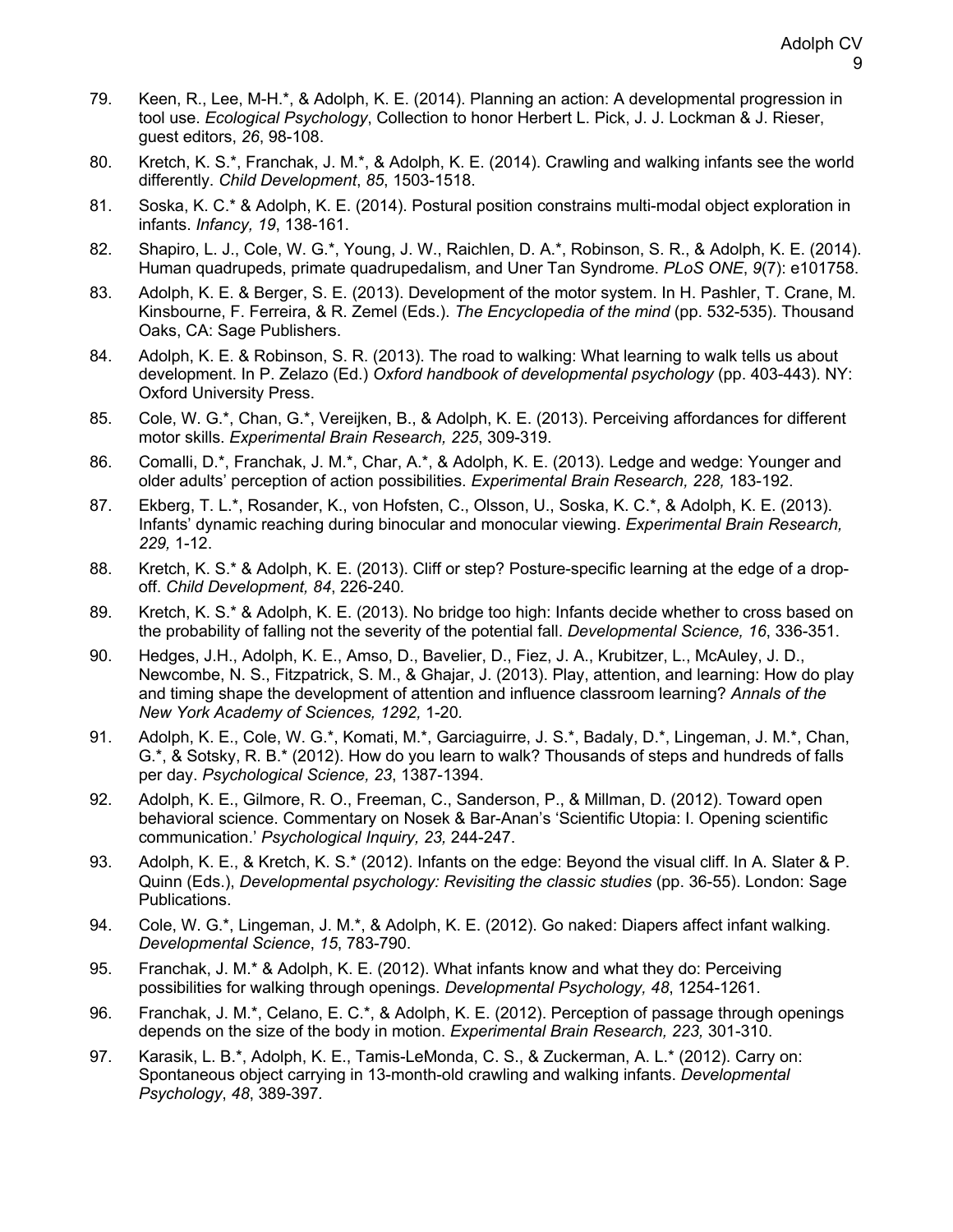- 98. Soska, K. C.\*, Galeon, M. A.\*, & Adolph, K. E. (2012). On the other hand: Overflow movements of infants' arms and legs during unimanual object exploration. *Developmental Psychobiology.54,* 372- 382*.*
- 99. Adolph, K. E. & Berger, S. E. (2011). Physical and motor development. In M. H. Bornstein & M. E. Lamb (Eds.), *Developmental science: An advanced textbook*, (6<sup>th</sup> ed., pp. 241-302). Hillsdale, NJ: Lawrence Erlbaum Associates.
- 100. Adolph, K. E., Berger, S. E., & Leo, A.\* (2011). Developmental Continuity? Crawling, cruising, and walking. *Developmental Science, 14*, 306-318.
- 101. Adolph, K. E. & Robinson, S. R. (2011). Sampling development. "Tools of the Trade" section, *Journal of Cognition and Development, 12,* 411-423*.*
- 102. Franchak, J. M.\*, Kretch, K. S.\*, Soska, K. C.\*, & Adolph, K. E. (2011). Head-mounted eye-tracking: A new method to describe infant looking. *Child Development, 82,* 1738-1750.
- 103. Karasik, L. B.\*, Tamis-LeMonda, C. S., & Adolph, K. E. (2011). Transition from crawling to walking and infants' actions with objects and people. *Child Development, 82,* 1199-1209.
- 104. Adolph, K. E., Joh, A. S.\*, & Eppler, M. A. (2010). Infants' perception of affordances of slopes under high- and low-friction conditions. *Journal of Experimental Psychology: Human Perception & Performance, 36*, 797-811*.*
- 105. Adolph, K. E., Karasik, L.\*, & Tamis-LeMonda, C. S. (2010). Motor skill. In M. Bornstein (Ed.), *Handbook of cultural developmental science,* (pp. 61-88). New York: Taylor & Francis.
- 106. Adolph, K. E., Karasik, L. B., & Tamis-LeMonda, C. S. (2010). Using social information to guide action: Infants' locomotion over slippery slopes. *Neural Networks: Special issue on social cognition*, *23, 1033-1042*.
- 107. Adolph, K. E., Karasik, L. B., & Tamis-LeMonda, C. S. (2010). Corrigendum to : "Using social information to guide action: Infants locomotion over slippery slopes" [Neural Netw. 23 (8-9) (2010) 1033-1042], *Neural Networks, 24,* 217.
- 108. Adolph, K. E., Tamis-LeMonda, C. S., & Karasik, L. B.\* (2010). Cinderella indeed—a commentary on Iverson's 'Developing language in a developing body: The relationship between motor development and language development.' *Journal of Child Language*, *37*, 269-273.
- 109. Berger, S. E., Adolph, K. E., & Kavookjian, A. E.\* (2010). Bridging the gap: Solving spatial meansends relations in a locomotor task. *Child Development, 81*, 1367-1375*.*
- 110. Franchak, J. M.\* & Adolph, K. E. (2010). Visually guided navigation: Head-mounted eye-tracking of natural locomotion in children and adults. *Vision Research, 50*, 2766-2774*.*
- 111. Franchak, J. M.\*, van der Zalm, D.\*, & Adolph, K. E. (2010). Learning by doing: Action performance facilitates affordance perception. *Vision Research, 50,* 2758-2765*.*
- 112. Karasik, L. B.\*, Adolph, K. E., Tamis-LeMonda, C. S., & Bornstein, M. (2010). WEIRD walking: Cross-cultural differences in motor development. *Behavior and Brain Sciences, 33,* 95*.*
- 113. Soska, K. C.\*, Adolph, K. E., & Johnson, S.P. (2010). Systems in development: Motor skill acquisition facilitates 3D object completion. *Developmental Psychology, 46,* 129-138*.*
- 114. Adolph, K. E. & Berger, S. E. (2009). Physical and motor development. In M. H. Bornstein & M. E. Lamb (Eds.), [*Developmental science: An advanced textbook]*, (5<sup>th</sup> ed., pp. 315-393). (K. Kwak and the SNU Developmental Psychology Laboratory, Trans.). Seoul, South Korea: Hakjisa.
- 115. Adolph, K. E. & Joh, A. S.\* (2009). Multiple learning mechanisms in the development of action. In A. Woodward & A. Needham (Eds.), *Learning and the infant mind* (pp. 172-207). New York: Oxford University Press.
- 116. Gill, S. V.\*, Adolph, K. E., & Vereijken (2009). Change in action: How infants learn to walk down slopes. *Developmental Science, 12,* 888-902*.*
- 117. Adolph, K. E. (2008). Learning to move. *Current Directions in Psychological Science, 17*, 213-218.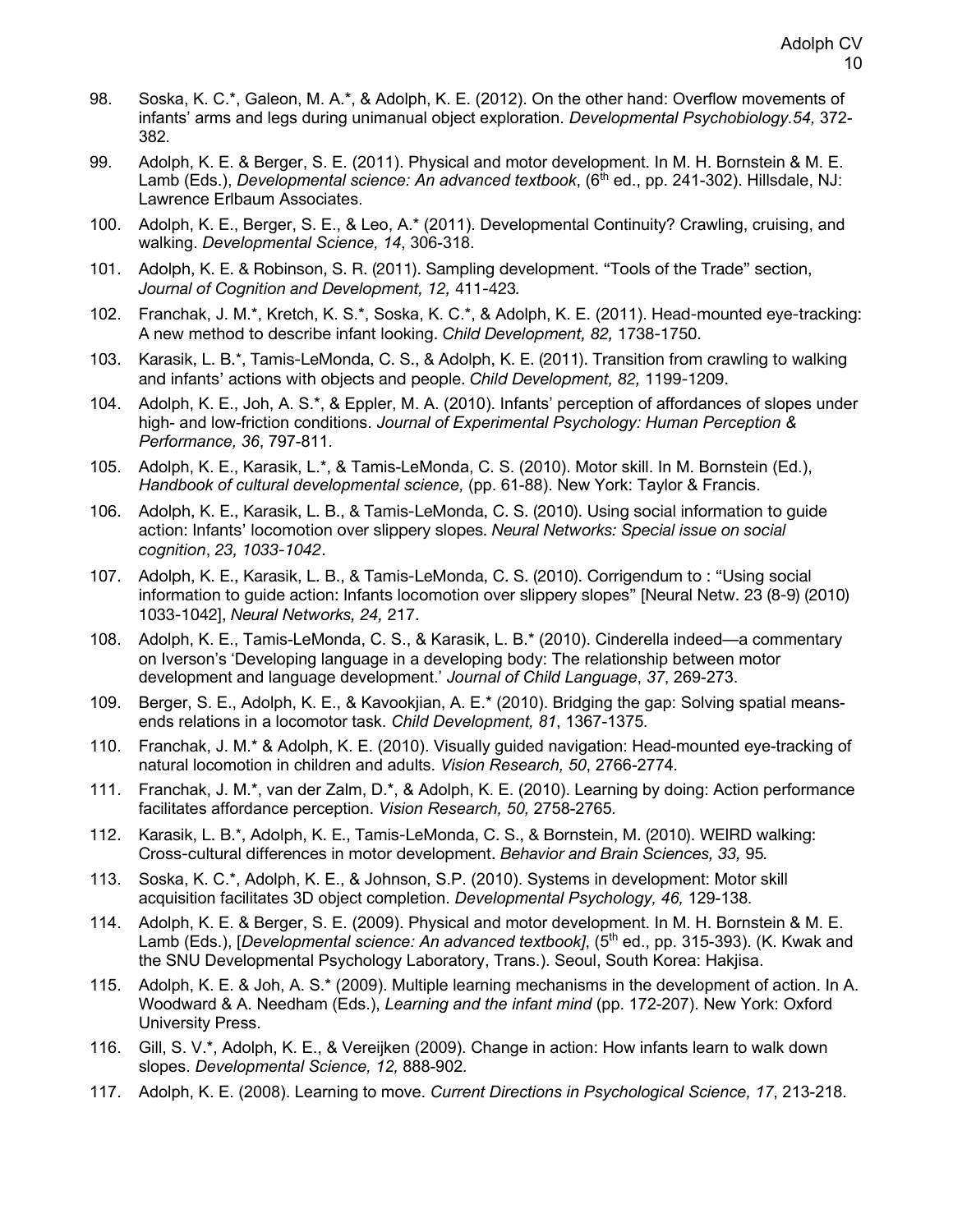- 118. Adolph, K. E. (2008). Motor and physical development: Locomotion. In M. M. Haith & J. B. Benson, (Eds.), *Encyclopedia of infant and early childhood development* (pp. 359-373). San Diego, CA: Academic Press.
- 119. Adolph, K. E. (2008). The growing body in action: What infant locomotion tells us about perceptually guided action. In R. Klatzky, M. Behrmann, & B MacWhinney (Eds.), *Embodiment, ego-space, and action: Carnegie Mellon Symposium* (pp. 275-321). Mahwah, NJ: Erlbaum.
- 120. Adolph, K. E., Joh, A. S.\*, Franchak, J. M.\*, Ishak, S.\*, & Gill-Alvarez, S. V.\* (2008). Flexibility in the development of action. In J. Bargh, P. Gollwitzer, & E. Morsella (Eds.), *The psychology of action*, Vol. 2, (pp. 399-426). New York: Oxford University Press.
- 121. Adolph, K. E. & Robinson, S. R. (2008). In defense of change processes. *Child Development*, *79*, 1648-1653.
- 122. Adolph, K. E., Robinson, S. R., Young, J. W.\*, & Gill-Alvarez, F.\* (2008). What is the shape of developmental change? *Psychological Review, 115,* 527-543.
- 123. Adolph, K. E., Tamis-LeMonda, C. S., Ishak, S.\*, Karasik, L. B.\*, & Lobo, S. A.\* (2008). Locomotor experience and use of social information are posture specific. *Developmental Psychology*, *44*, 1705- 1714.
- 124. Badaly, D.\* & Adolph, K. E. (2008). Beyond the average: Walking infants take steps longer than their leg length. *Infant Behavior and Development, 31*, 554-558.
- 125. Ishak, S.\*, Adolph, K. E.,& Lin, G. C.\* (2008) Perceiving affordances for fitting through apertures. *Journal of Experimental Psychology: Human Perception and Performance, 34*, 1501-1514*.*
- 126. Karasik, L. B.\*, Tamis-LeMonda, C. S., Adolph, K. E., & Dimitropoulou, K. A.\* (2008). How mothers encourage and discourage infants' motor actions. *Infancy*, *13*, 366-392.
- 127. Tamis-LeMonda, C. S., Adolph, K. E., Lobo, S. A.\*, Karasik, L. B.\*, Dimitroupoulou, K. D.\*, & Ishak, S\*. (2008). When infants take mothers' advice: 18-month-olds integrate perceptual and social information for guiding motor action*. Developmental Psychology, 44*, 734-746*.*
- 128. Adolph, K. E. & Joh, A. S.\* (2007). Motor development: How infants get into the act. In A. Slater & M. Lewis (Eds.), *Introduction to infant development* (2nd ed., pp. 63-80). New York: Oxford University Press.
- 129. Berger, S. E. & Adolph, K. E. (2007). Learning and development in infant locomotion. In C. von Hofsten & K. Rosander (Eds.), *Progress in brain research: Vol. 164: From action to cognition,* (pp. 237-256). Amsterdam: Elsevier.
- 130. Berger, S. E., Theuring, C.\*, & Adolph, K. E. (2007). How and when infants learn to climb stairs*. Infant Behavior and Development, 30*, 36-49.
- 131. Berger, S. E. & Theuring, C. F.\*, & Adolph, K. E. (2007). How and when infants learn to climb stairs. *FLASH Alert to New Science and Health Research Stories*. Oxford: Elsevier. (Reprinted from *Infant Behavior and Development, 30*, 30-49, 2007).
- 132. Garciaguirre, J. S.\* Adolph, K. E., & Shrout, P. E. (2007). Baby carriage: Infants walking with loads. *Child Development, 78*, 664-680*.*
- 133. Ishak, S.\*, Tamis-LeMonda, C. S., & Adolph, K. E. (2007). Ensuring safety and providing challenge: Mothers' and fathers' expectations and choices about infant locomotion. *Parenting: Science & Practice, 7*, 57-68.
- 134. Joh, A. S.\*, Adolph, K. E., Narayanan, P.\*, & Dietz, V.\* (2007). Gauging possibilities for action based on friction underfoot. *Journal of Experimental Psychology: Human Perception and Performance, 33,* 1145-1157*.*
- 135. Tamis-LeMonda, C. S., Adolph, K. E., Dimitropoulou, K. A.\*, & Zack, E. A.\* (2007). "No! Don't! Stop!": Mothers' words for impending danger. *Parenting: Science & Practice, 7*, 1-25.
- 136. Adolph, K. E. & Berger, S. E. (2006). Motor development. In W. Damon & R. M. Lerner (Series Eds.) & D. Kuhn & R. S. Siegler (Vol. Eds.), *Handbook of child psychology: Vol. 2: Cognition, perception, and language* (6th ed.) New York: Wiley, pp. 161-213.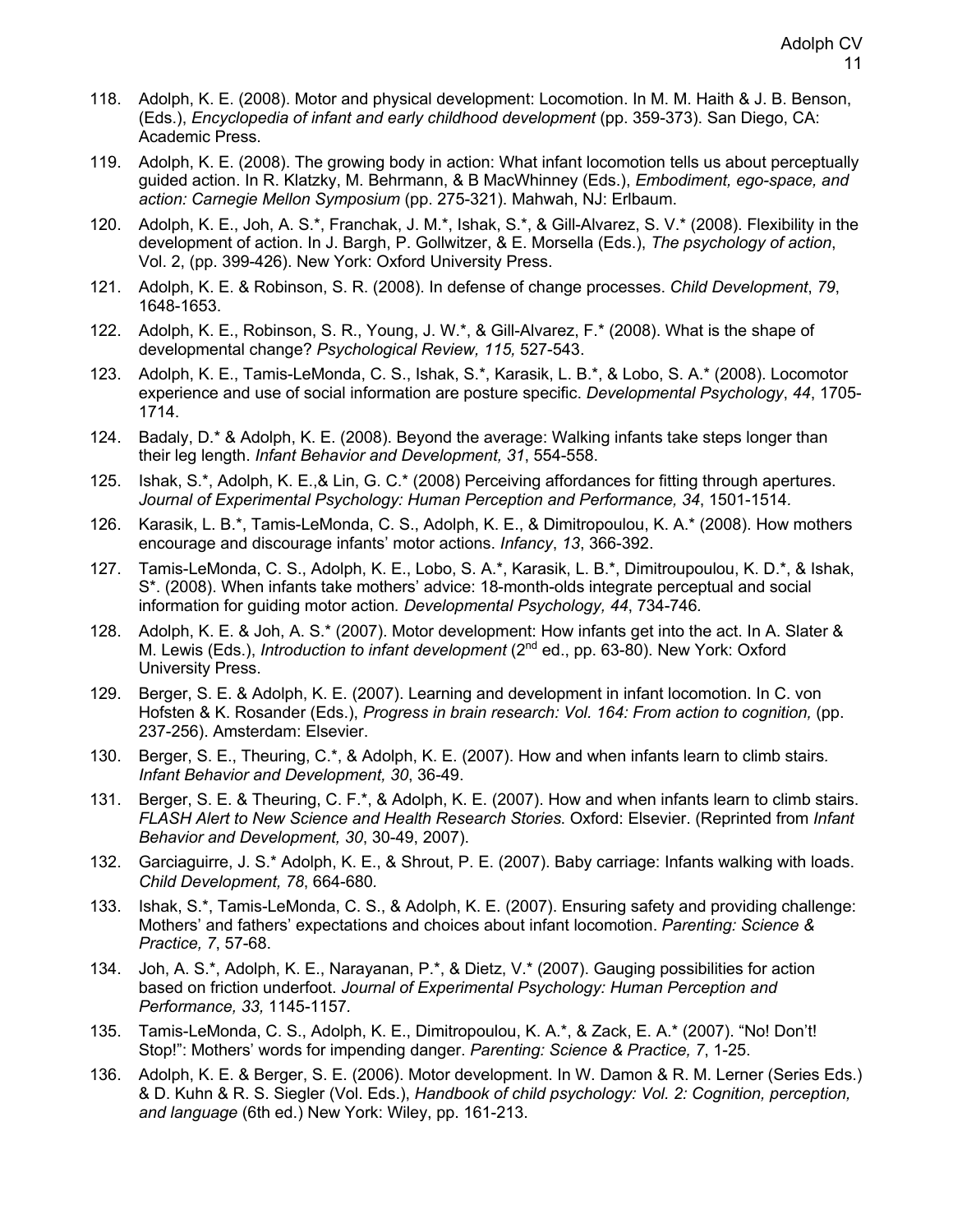- 137. Joh, A. S.\* & Adolph, K. E. (2006). Learning from falling. *Child Development, 77*, 89-102*.*
- 138. Joh, A. S.\*, Adolph, K. E., Campbell, M. R.\*, & Eppler, M. A. (2006). Why walkers slip: Shine is not a reliable cue for slippery ground. *Perception & Psychophysics, 68,* 339-352.
- 139. Adolph, K. E. (2005). Learning to learn in the development of action. In J. Lockman, J. Reiser, & C. A. Nelson (Eds.), *Action as an organizer of perception and cognition during learning and development: Minnesota Symposium on Child Development* (Vol. 33, pp. 91-122). Hillsdale, NJ: Erlbaum.
- 140. Adolph, K. E. & Berger, S. E. (2005). Physical and motor development. In M. H. Bornstein & M. E. Lamb (Eds.), *Developmental science: An advanced textbook*, (5<sup>th</sup> ed., pp. 223-281). Hillsdale, NJ: Erlbaum.
- 141. Berger, S. E., Adolph, K. E., & Lobo, S. A.\*, (2005). Out of the toolbox: Toddlers differentiate wobbly and wooden handrails. *Child Development*, *76*, 1294-1307.
- 142. Tamis-LeMonda, C. S. & Adolph, K. E. (2005). Social referencing in infant motor action. In B. Homer & C. S. Tamis-LeMonda (Eds.), *The development of social cognition and communication*, (pp. 145- 164). Mahwah, NJ: Erlbaum Associates.
- 143. Berger, S. E.\* & Adolph, K. E. (2004). Infants use handrails as tools in a locomotor task. In M. Gauvain & M. Cole (Eds.), *Readings on the development of children* (3rd ed., pp. 87-102). New York: Freeman. (Reprinted from *Developmental Psychology*, *39*, pp. 594-605, 2003).
- 144. Adolph, K. E., Vereijken, B., & Shrout, P. E. (2003). What changes in infant walking and why. *Child Development, 74,* 475-497*.*
- 145. Adolph, K. E., Weise, I.\*, & Marin, L.\* (2003). Motor development. In L. Nadel (Ed.), R. Goldstone (section Ed.), *Encyclopedia of cognitive science* (pp. 134-137). London: Nature Publishing Group.
- 146. Berger, S.E.\* & Adolph, K. E. (2003). Infants use handrails as tools in a locomotor task. *Developmental Psychology, 39*, 594-605*.*
- 147. Adolph, K. E. (2002). Babies' steps make giant strides toward a science of development, *Infant Behavior and Development, 25*, 86-90.
- 148. Adolph, K. E. (2002). Learning to keep balance. In R. Kail (Ed.), *Advances in child development & behavior* (Vol. 30, pp. 1-40). Amsterdam: Elsevier Science.
- 149. Adolph, K. E. & Eppler, M. A. (2002). Flexibility and specificity in infant motor skill acquisition. In J. Fagan (Ed.), *Progress in infancy research* (Vol. 2, pp. 121-167). Mahwah, NJ: Erlbaum.
- 150. Adolph, K. E., Marin, L. M., & Fraisse, F. E.\* (2001). Learning and exploration: Lessons from infants. Commentary on Stoffregen & Bardy. *Behavioral and Brain Sciences, 24*, 213-214.
- 151. Adolph, K. E. (2000). Specificity of learning: Why infants fall over a veritable cliff. *Psychological Science, 11*, 290-295.
- 152. Adolph, K. E. & Avolio, A. M.\* (2000). Walking infants adapt locomotion to changing body dimensions*. Journal of Experimental Psychology: Human Perception and Performance, 26*, 1148- 1166*.*
- 153. Adolph, K. E., Eppler, M. A., Marin, L., Weise, I. B\*., & Clearfield, M. W.\* (2000). Exploration in the service of prospective control. *Infant Behavior and Development: Special Issue on Perception-Action Coupling, 23,* 441-460.
- 154. Marin, L.\*, Weise, I.\*, & Adolph, K. E. (2000). Locomotor development. In L. Balter (Ed.), *Parenthood in America: An encyclopedia* (pp. 354-358)*.* Denver, CO: ABC-CLIO.
- 155. Mondschein, E. R.\*, Adolph, K. E., & Tamis-Lemonda, C. S. (2000). Gender bias in mothers' expectations about infant crawling. *Journal of Experimental Child Psychology*, *Special Issue on Gender, 77*, 304-316.
- 156. Adolph, K. E. & Eppler, M. A. (1999). Obstacles to understanding: An ecological approach to infant problem solving. In E. Winograd, R. Fivush, & W. Hirst (Eds.), *Ecological approaches to cognition: Essays in honor of Ulric Neisser* (pp. 31-58). NJ: Erlbaum.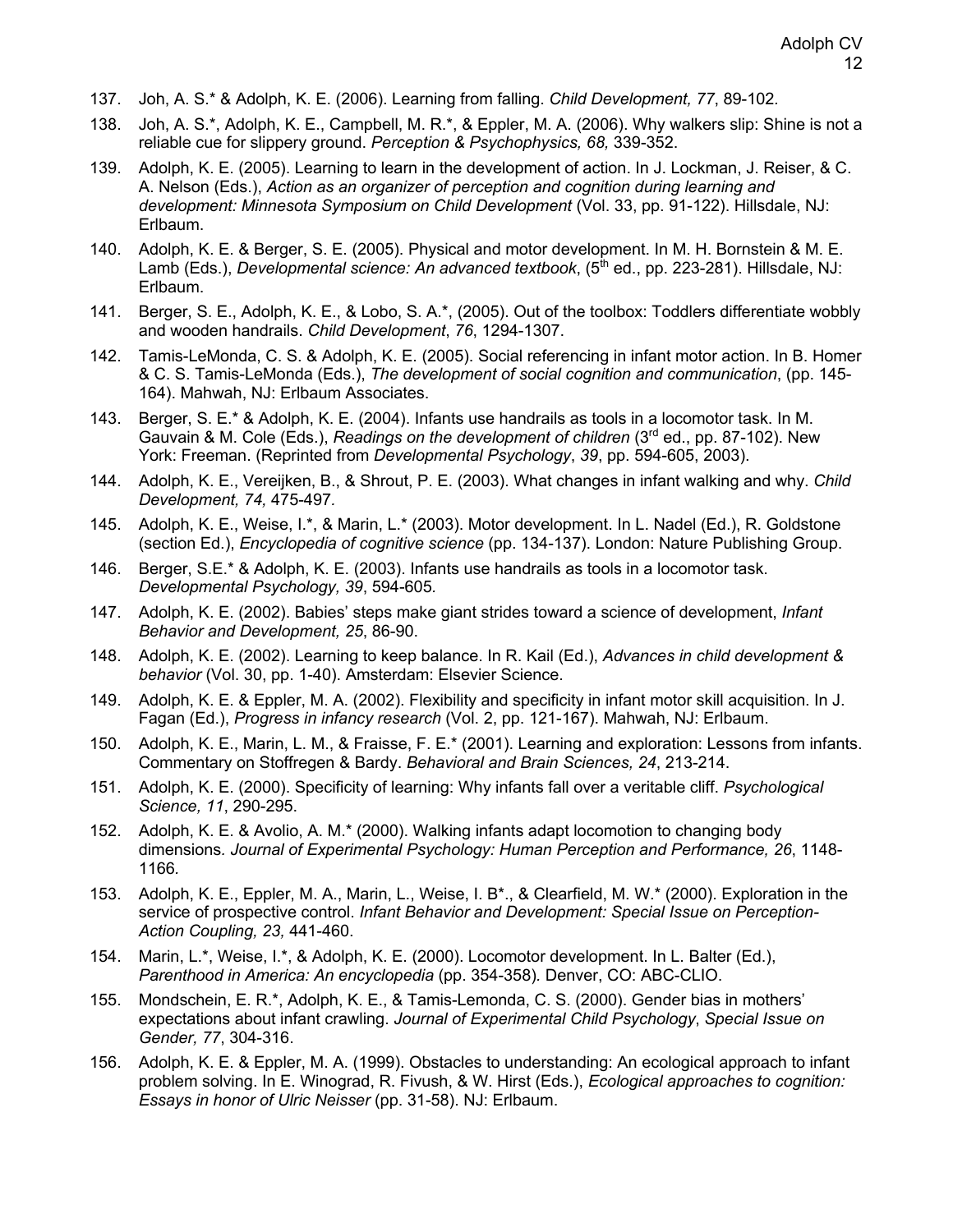- 157. Gibson, E. J., Adolph, K. E., & Eppler, M. A. (1999). Affordances. In R. A. Wilson & F. C. Keil (Eds.), *The MIT encyclopedia of the cognitive sciences* (pp. 4-6)*.* Cambridge, MA: MIT Press.
- 158. Gibson, E. J., Eppler, M. A., & Adolph, K. E. (1999). Perceptual development. In R. A. Wilson & F. C. Keil (Eds.), *The MIT encyclopedia of the cognitive sciences* (pp. 632-635)*.* Cambridge, MA: MIT Press.
- 159. Vereijken, B. & Adolph, K. E. (1999). Transitions in the development of locomotion. In G.J.P. Savelsbergh, H. L. J. van der Maas, & P.C.L. van Geert (Eds.), *Non-linear analyses of developmental processes* (pp. 137-149). Amsterdam: Elsevier.
- 160. Adolph, K. E. & Eppler, M. A. (1998). Development of visually guided locomotion. *Journal of Ecological Psychology: Special Issue on Visually Guided Locomotion, 10*, 303-322*.*
- 161. Adolph, K. E., Vereijken, B., & Denny, M.**\*** (1998). Learning to crawl. *Child Development, 69*, 1299- 1312.
- 162. Adolph, K. E. (1997). Learning in the development of infant locomotion. *Monographs of the Society for Research in Child Development, 62* (3, Serial No. 251).
- 163. Eppler, M. A. & Adolph, K. E. (1997). Toward an ecological approach to perceptual learning and development: Commentary on Michaels and Beek. *Ecological Psychology, 4*, 353-356.
- 164. Stoffregen, T., Adolph, K. E., Thelen, E., Gorday, K. M.**\***, & Sheng, Y. Y.**\*** (1997). Toddlers' postural adaptations to different support surfaces. *Motor Control, 1*, 119-137.
- 165. Eppler, M. A. & Adolph, K. E., & Weiner, T.**\*** (1996). The developmental relationship between exploration and action on sloping surfaces. *Infant Behavior and Development, 19,* 259-264.
- 166. Siegler, R. S., Adolph, K. E., & Lemaire, P. (1996). Strategy choices across the lifespan. In L. Reder (Ed.), *Implicit memory and metacognition* (pp. 79-121). Mahwah, NJ: Erlbaum.
- 167. Adolph, K. E. (1995). A psychophysical assessment of toddlers' ability to cope with slopes. *Journal of Experimental Psychology: Human Perception and Performance, 21*, 734-750.
- 168. Thelen, E. & Adolph, K. E. (1994). Arnold L. Gesell: The paradox of nature and nurture. Reprinted in R. D. Parke, P. A. Ornstein, J. J. Rieser, & C. Zahn-Waxler (Eds.), *A century of developmental psychology* (pp. 357-387). Washington, DC: American Psychological Association.
- 169. Adolph, K. E., Eppler, M. A., & Gibson, E. J. (1993). Crawling versus walking infants' perception of affordances for locomotion over sloping surfaces. *Child Development: Special Issue on*  Developmental *Biodynamics: Brain, Body, Behavior Connections, 64,* 1158-1174.
- 170. Adolph, K. E., Eppler, M. A., & Gibson, E. J. (1993). Development of perception of affordances. In C. Rovee-Collier & L. P. Lipsett (Eds.), *Advances in infancy research* (Vol. 8, pp. 51-98). Norwood, NJ: Ablex.
- 171. Gibson, E. J. & Adolph, K. E. (1992). The perceived self in infancy. *Psychological Inquiry, 3*, 119- 121.
- 172. Thelen, E. & Adolph, K. E. (1992). Arnold L. Gesell: The paradox of nature and nurture. *Developmental Psychology, 28*, 368-380.

#### **CONFERENCE PROCEEDINGS, REPORTS, WEBSITES, & WIKIS**

\**student authors and trainees*

- 173. Le, Hoang.\*, Hoch, J. E.\*, Ossmy, O.\*, Adolph, K. E., Fern, X., & Fern, A. (2021). Modeling infant free play using hidden Markov models. 2021 11th IEEE International Conference on Development and Learning (11th ICDL-EpiRob).
- 174. Ossmy, O.\*, Gilmore, R. O., & Adolph, K. E. (2020). AutoViDev: A computer-vision framework to enhance and accelerate research in human development. In K. Arai & S. Kapoor (Eds.), Advances in computer vision: CVC 2020. *Advances in Intelligent Systems and Computing, 944*. Springer, Cham.
- 175. Gilmore, R. O., Adolph, K. E., & Millman, D. S. (2016). Curating identifiable data for sharing: The Databrary project. In *Proceedings of the 2016 New York Scientific Data Summit*.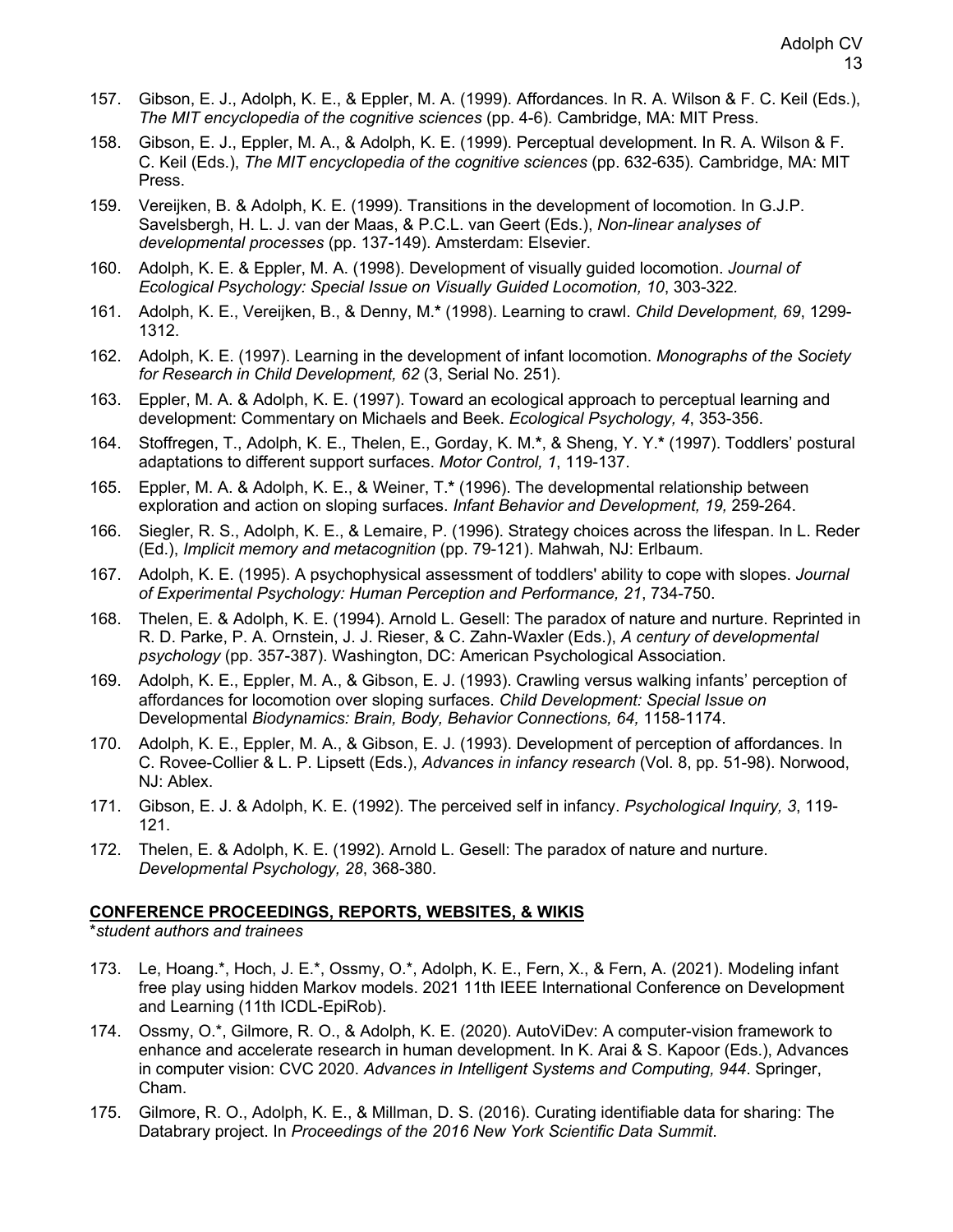- 176. Adolph, K. E., Tamis-LeMonda, C. S., & Gilmore, R. O. (2016, December). *Data collection protocol* and *object, locomotion, transcription, and language coding manual for the PLAY Project*. Retrieved January 19, 2017, from https://dev1.ed-projects.nyu.edu/wikis/docuwiki
- 177. Adolph, K. E. (2015, May 26). *Best practices for coding behavioral data from video*. Retrieved February 16, 2016, from http://www.datavyu.org/user-guide/best-practices.html
- 178. Raudies, F., Gilmore, R. O., Kretch, K. S.\*, Franchak, J. M.\*, & Adolph, K. E. (2012). Understanding the development of motion processing by characterizing optic flow experienced by infants and their mothers. *Proceedings of the IEEE International Conference on Development and Learning. [Winner of Best Paper: Contribution to Methodology]*
- 179. Adolph, K. E. (2010). Faculty perspective: Influences on growth. [Invited Keynote Address, Undergraduate Research Conference]. *Inquiry: A Journal of Undergraduate Research*, *14*, New York University (pp. 12-13).
- 180. Franchak, J. M.\*, Kretch, K. S.\*, Soska, K. C.\*, Babcock, J. S., & Adolph, K. E. (2010). Headmounted eye-tracking in infants' natural interactions: A new method. *Proceedings of the 2010 Symposium on Eye Tracking Research and Applications*, Austin, TX. *[Winner of the Best Long Paper Award, ETRA 2010 Eye Tracking Research & Applications Symposium]*
- 181. Anderson, J. \*, Bode, C. , Faradjian, G.\*, & Adolph, K. E. (2001). Effects of asymmetry on automaticity and adaptability in adult walking. In G. A. Burton & R. C. Schmidt (Eds.), *Studies in Perception and Action VI* (pp. 223-226)*.* Mahwah, NJ: Erlbaum.
- 182. Fraisse, F. E.\*, Couet, A. M.\*, Bellanca, K. J.\*, & Adolph, K. E. (2001). Infants' response to potential risk: Social interaction and perceptual exploration. In G. A. Burton & R. C. Schmidt (Eds.), *Studies in Perception and Action VI* (pp. 97-100)*.* Mahwah, NJ: Erlbaum.
- 183. Adolph, K. E., Avolio, A. M.**\***, & Leo, A. J.**\*** (1999). Specificity of learning: Why infants fall over a veritable cliff. In M. A. Grealy & J. A. Thompson (Eds.), *Studies in Perception and Action V* (pp. 236- 239). NJ: Erlbaum.
- 184. Chan, M. Y.**\***, Lu, Y.**\***, Marin, L. & Adolph, K. E. (1999). A baby's day: Capturing crawling experience. In M. A. Grealy & J. A. Thompson (Eds.), *Studies in Perception and Action V* (pp. 245- 249). Mahwah, NJ: Erlbaum.
- 185. Lo, T. W.\*, Avolio, A. M.\*, Massop, S. A.\*, & Adolph, K. E. (1999). Why toddlers don't perceive risky ground based on surface friction. In M. A. Grealy & J. A. Thompson (Eds.), *Studies in Perception and Action V* (pp. 231-235). Mahwah, NJ: Erlbaum.
- 186. Stergiou, C. S.**\***, Adolph, K. E., Alibali, M. W., Avolio, A. M.**\***, & Cenedella, C.**\*** (1997). Social expressions in infant locomotion: Vocalizations and gestures on slopes. In M. A. Schmuckler & J. M. Kennedy (Eds.), *Studies in Perception and Action IV* (pp. 215 – 219). Mahwah, NJ: Erlbaum.
- 187. Gorday, K. M.**\***, Stroop, M. A.**\***, Adolph, K. E., & Thelen, E. (1995). Toddlers' postural control on different surfaces. In G. Bardy, R. J. Bootsma, & Y. Guiard (Eds.), *Studies in Perception and Action III* (pp. 15 – 18). Mahwah, NJ: Erlbaum.
- 188. Vereijken, B., Adolph, K. E., Denny, M. A.**\***, Fadl, Y.**\***, Gill, S. V.**\***, & Lucero, A. A.**\*** (1995). Development of infant crawling: Balance constraints on interlimb coordination. In G. Bardy, R. J. Bootsma, & Y. Guiard (Eds.), *Studies in Perception and Action III* (pp. 255 – 258). Mahwah, NJ: Erlbaum.
- 189. Adolph, K. E., Gibson, E. J. & Eppler, M. A. (1990, January). *Perceiving affordances of slopes: The ups and downs of toddlers' locomotion*. (Technical Report No.16). Atlanta, GA: Emory University, Emory Cognition Project.

# **OBITUARIES**

- 190. Adolph, K. E. (2012). Remembering the father of cognitive psychology: Ulric Neisser (1928-2012). *APS Observer, 25*.
- 191. Adolph, K. E., Corbetta, D., Vereijken, B., & Spencer, J. (2005). In Memoriam: Esther Thelen. *Infancy, 7*, 1-4.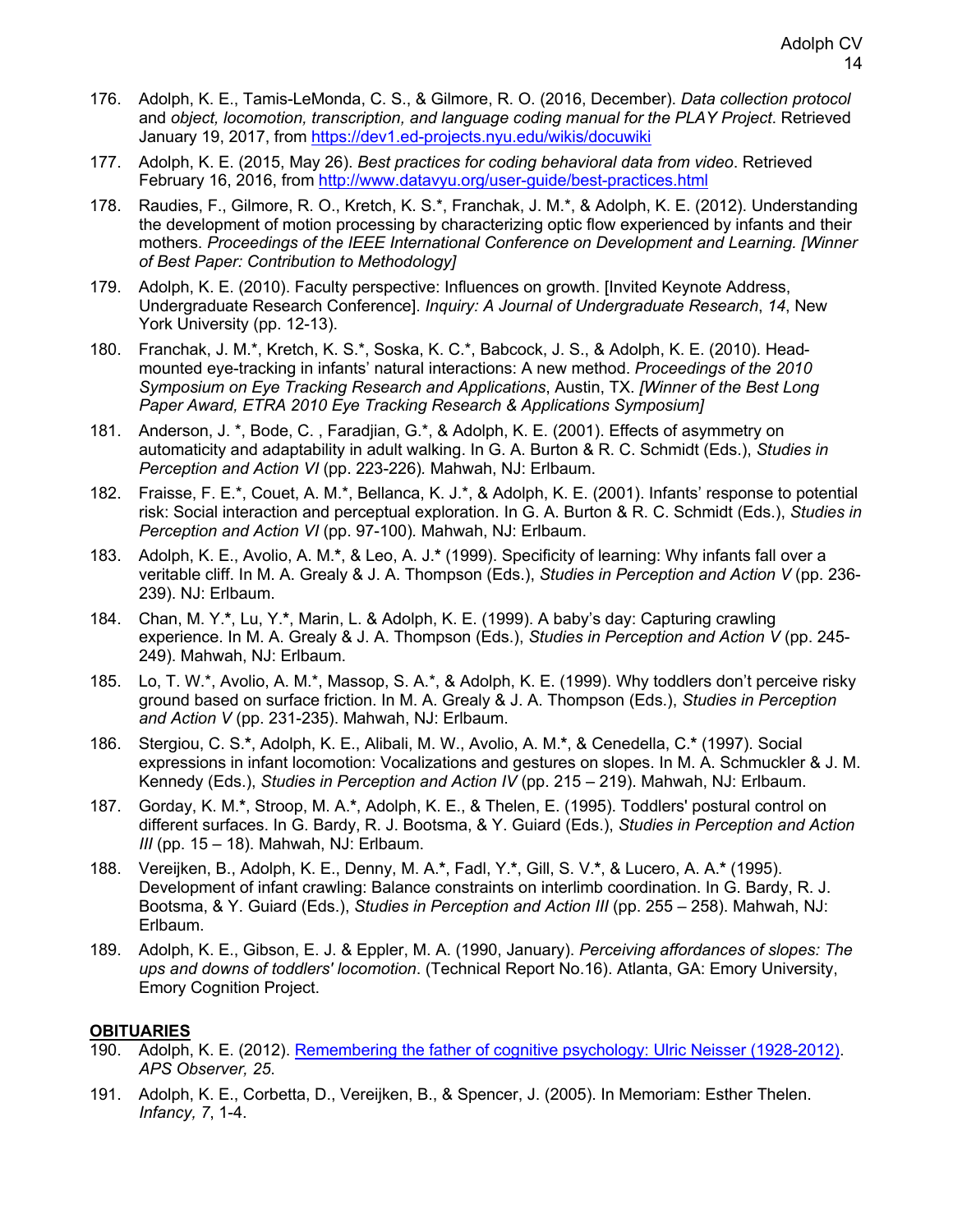- 192. Adolph, K. E., Corbetta, D., Vereijken, B., & Spencer, J. (2005). In Memoriam: Esther Thelen, President of SRCD 2003-2005. *Developments: Newsletter of the Society for Research in Child Development, 48*, *2*, 9.
- 193. Adolph, K. E. & Vereijken, B. (2005). Esther Thelen (1941-2004). *American Psychologist, 60*, 1032.
- 194. Adolph, K. E., & Eppler, M. A. (2003). Life after the lab (obituary for Eleanor Gibson). *APS Observer, 16*, 23.

## **MANUSCRIPTS UNDER REVIEW & INVITED ARTICLES & CHAPTERS**

**\****student authors and trainees*

- 1. Adolph, K. E. (invited article). *Current Directions in Psychological Science*.
- 2. Adolph, K. E. & Tamis-LeMonda, C. S. (invited monograph). Discovering behavior: Video coding in developmental science. *Monographs of the Society for Research in Child Development*.
- 3. Karasik, L. B., Fernandes, S. N., Robinson, S. R., Adolph, K. E., & Tamis-LeMonda, C. S. (under review). Gahvora cradling in Tajikistan: Cultural practices and associations with motor development. *Child Development*.
- 4. Kretch, K. S.\* & Adolph, K. E. (in revision). The temporal structure of an infant's blooming buzzing world.
- 5. Ossmy, O.\*, Cheng, M.\*, Bianco, C.\*, Han, D.\*, Kaplan, B.\*, &n Adolph, K. E. (in revision). First "where" and then "how": Developmental processes in exploring solutions to problems with hidden demands. *Child Development*.
- 6. Tamis-LeMonda, C. S., and the PLAY consortium. (under review). Comparing apples to manzanas and oranges to naranjas: A new measure of English-Spanish vocabulary in dual language learners. *Child Development*.

# **CONFERENCE PRESENTATIONS**

\**student authors and trainees*

- 1. Yu, C., Franchak J., Castellanos, I., Crandall, D., Hoch, J.\*, & Adolph, K. E. (2022, July). *Tutorial on using head-mounted eye tracking in infant research.* Preconference workshop, International Congress on Infant Studies, Ottawa, CA.
- 2. Benacerraf, A.\*, West, K. L.\*, Adolph, K. E., & Tamis-LeMonda, C. S. (2022, July). *On the move toward word learning: How infants' real-time body position shapes their views during word learning*. International Congress on Infant Studies, Ottawa, CA.
- 3. Cole, W. G., Hospodar, C., & Adolph, K. E. (2022, July). *Is barefoot really best? Infants walking barefoot, in bendy shoes, and in stiff shoes*. International Congress on Infant Studies, Ottawa, CA.
- 4. Han, D.\*, Bhakta, A.\*, Robinson, S. R., & Adolph, K. E. (2022, July). *Estimating the rate of behavior: Optimal combination of sample size and observation duration.* International Congress on Infant Studies, Ottawa, CA.
- 5. Herzberg, O.\*, Shillng, M. S.\*, Tamis-LeMonda, C. S., & Adolph, K. E. (2022, July). *Amount and consistency of infant locomotor activity: Effects of age and home environment.* International Congress on Infant Studies, Ottawa, CA.
- 6. Hoch, J.\*, Han, D.\*, Hospodar, C.\*, Ossmy, O.\*, & Adolph, K. E. (2022, July). *The temporal structure of infant locomotor activity*, International Congress on Infant Studies, Ottawa, CA.
- 7. Hospodar, C.\*, Hoch, J.\*, Elasmar, Y.\*, & Adolph, K. E. (2022, July). *Developmental and real-time influences on infant locomotor activity: Effects of locomotor status and toy dispersion*, International Congress on Infant Studies, Ottawa, CA.
- 8. Kaplan, B., Rachwani, J., Tamis-LeMonda, C. S., & Adolph, K. E. (2022, July). *The perceptualmotor and social factors in children's learning of the designed actions of objects.* International Congress on Infant Studies, Ottawa, CA.
- 9. Kaplan, B., Parulekar, S,. Rachwani, J., Tamis-LeMonda, C. S., & Adolph, K. E. (2022, July). *Role of perceptual feedback in learning the designed actions of everyday objects.* International Congress on Infant Studies, Ottawa, CA.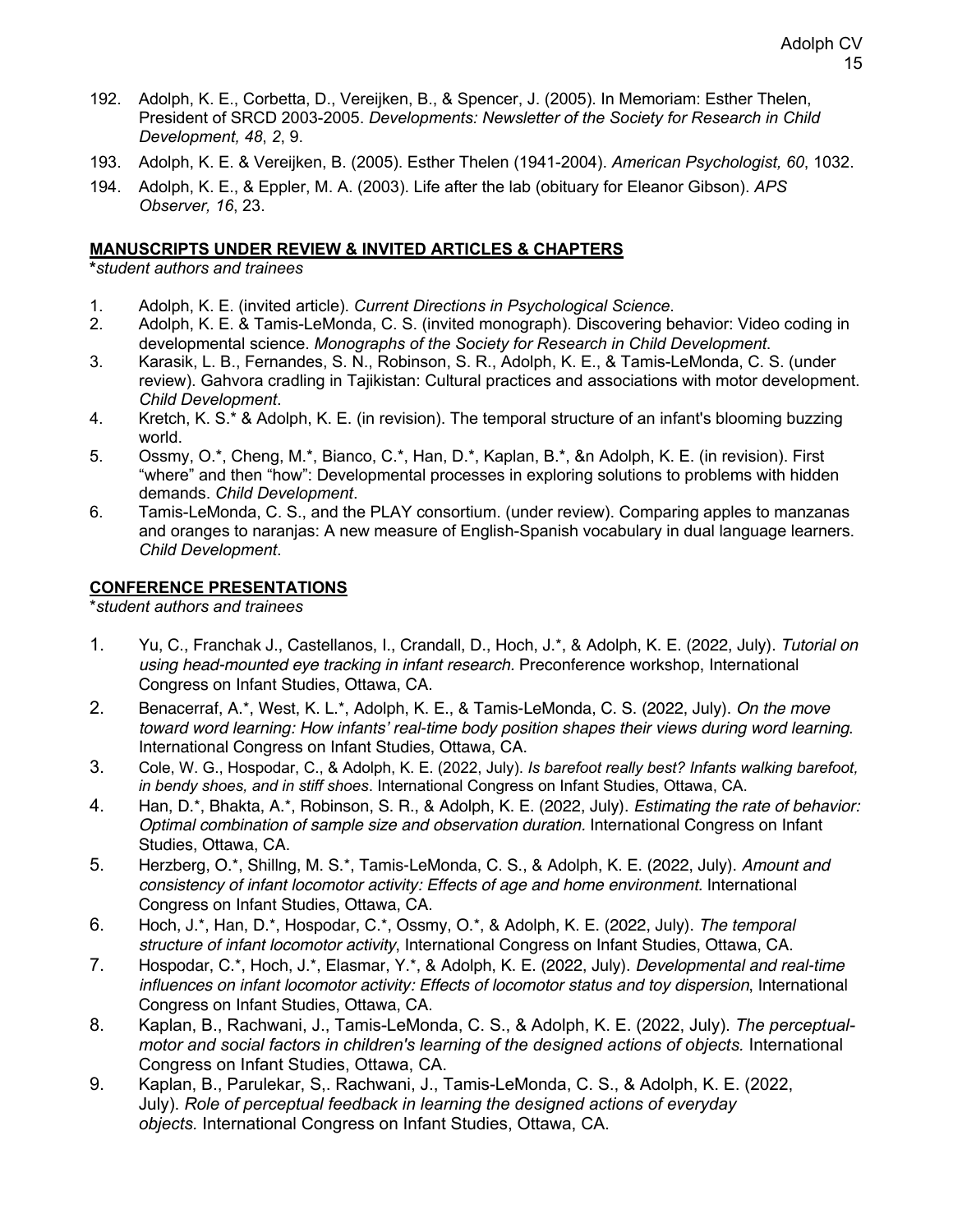- 10. Kobas, M\*, Goyal, V.\*, Choudhury, S.\*, Herzberg, O.\*, & Adolph, K. E. (2022, July). *What goes into the mouth? Infant mouthing behavior during everyday activity.* International Congress on Infant Studies, Ottawa, CA.
- 11. Manikkan, R.\*, Rampersaud, A.\*, West, K. L.\*, Adolph, K. E., Tamis-LeMonda, C. S. (2022, July). *Experimentally manipulating infants' actions affects caregivers' verb input.* International Congress on Infant Studies, Ottawa, CA.
- 12. Rampersaud, A.\*, Manikkan, R.\*, West, K. L.\*, Adolph, K. E., & Tamis-LeMonda, C. S. (2022, July). *How do infants learn adjectives? Caregivers describe the objects of infants' play*. International Congress on Infant Studies, Ottawa, CA.
- 13. Saleh, A. N.\*, West, K. L.\*, Adolph, K. E. & Tamis-LeMonda, C. S. (2022, July). *Baby walks, Mama talks: Caregivers' verb use corresponds to infants' locomotion.* International Congress on Infant Studies, Ottawa, CA.
- 14. West, K. L.\*, Adolph, K. E., & Tamis-LeMonda, C. S. (2022, July). *Infants' motor actions create context cues for word learning*, International Congress on Infant Studies, Ottawa, CA.
- 15. West, K. L.\*, Tamis-LeMonda, C. S., & Adolph, K. E. (2022, July). *Embodied and embedded: Features of the environment shape infants' motor actions and caregiver language.* International Congress on Infant Studies, Ottawa, CA.
- 16. Manikkan, R.\*, Rampersaud, A.\*, West, K.\*, Tamis-LeMonda, C. S., & Adolph, K. E. (2021, November). *Real-time developmental cascades: How infants' motor actions shape the verbs caregivers say*. International Society for Developmental Psychobiology, Chicago, IL.
- 17. Rampersaud, A.\*, Manikkan, R.\*, West, K.\*, Adolph, K. E., & Tamis-LeMonda, C. S. (2021, November). *Color words and infant actions: Do caregivers' adjectives correspond to infants' object interactions?* International Society for Developmental Psychobiology, Chicago, IL.
- 18. Cole, W. G.\*, Shin, H. A.\*, & Adolph, K. E. (2021, October). *Is barefoot really best? Infants walking barefoot, in bendy shoes, and in stiff shoes*. International Consortium on Motor Development Research, Virtual.
- 19. Herzberg, H.\*, Shilling, M. S.\*, Tamis-LeMonda, C. S., & Adolph, K. E. (2021, October). *Infants' spontaneous locomotor activity at home.* International Motor Development Research Consortium. [Virtual].
- 20. Hoch, J. S.\*, Hospodar, C.\*, Adolph, K. (2021, October). *Effects of increasing the cost of movement on infants' locomotor exploration*. International Motor Development Research Consortium. [Virtual].
- 21. Hospodar, C. M.\*, Han, D.\*, Adolph, K. E. (2021, September). *Relations between infants' gait variability and fall frequency*. [Paper presentation; winner of Oral Presentation Award]. International Consortium on Motor Development Research, Virtual.
- 22. Hospodar, C. M.\*, Han, D.\*, Adolph, K. E. (2021, June). *Gait variability as a predictor of infants' fall rate.* [Paper presentation]. North American Society for the Psychology of Sport and Physical Activity, Virtual.
- 23. Hospodar, C. M.\*, Hoch, J. E.\*, Cole, W. G.\*, Adolph, K. E. (2021, June). *Stability in the development of infant walking: Locomotor activity and walking skill.* [Paper presentation]. North American Society for the Psychology of Sport and Physical Activity, Virtual.
- 24. Kaplan, B., Rachwani, J., Kasaba, I., Tamis-LeMonda, C. S., & Adolph, K. E. (2021, June). *How mothers teach their children to use everyday objects.* Development in Motion. [Virtual].
- 25. Hoch, J. S.\*., Hospodar, C.\*, & Adolph, K. E. (2021, April). *Motivations and constraints: Factors that shape infant locomotor play*. Society for Research in Child Development. [Virtual].
- 26. Kaplan, B. E.\*., Rachwani, J., Tamis-LeMonda, C. S., & Adolph, K. E. (2021, April). *Deceptively simple: The perceptual-motor and social factors in children's learning of the designed actions of objects*. Society for Research in Child Development. [Virtual].
- 27. West, K.\*., Adolph, K. E., & Tamis-LeMonda, C. S. (2021, April). *"Push the button!": Real-time correspondence between infant actions and caregiver verb inputs*. Society for Research in Child Development. [Virtual].
- 28. Saleh, A.\*, West, K.\*., Adolph, K. E., & Tamis-LeMonda, C. S. (2021, April). *The language landscape of crawling and walking infants*. Society for Research in Child Development. [Virtual].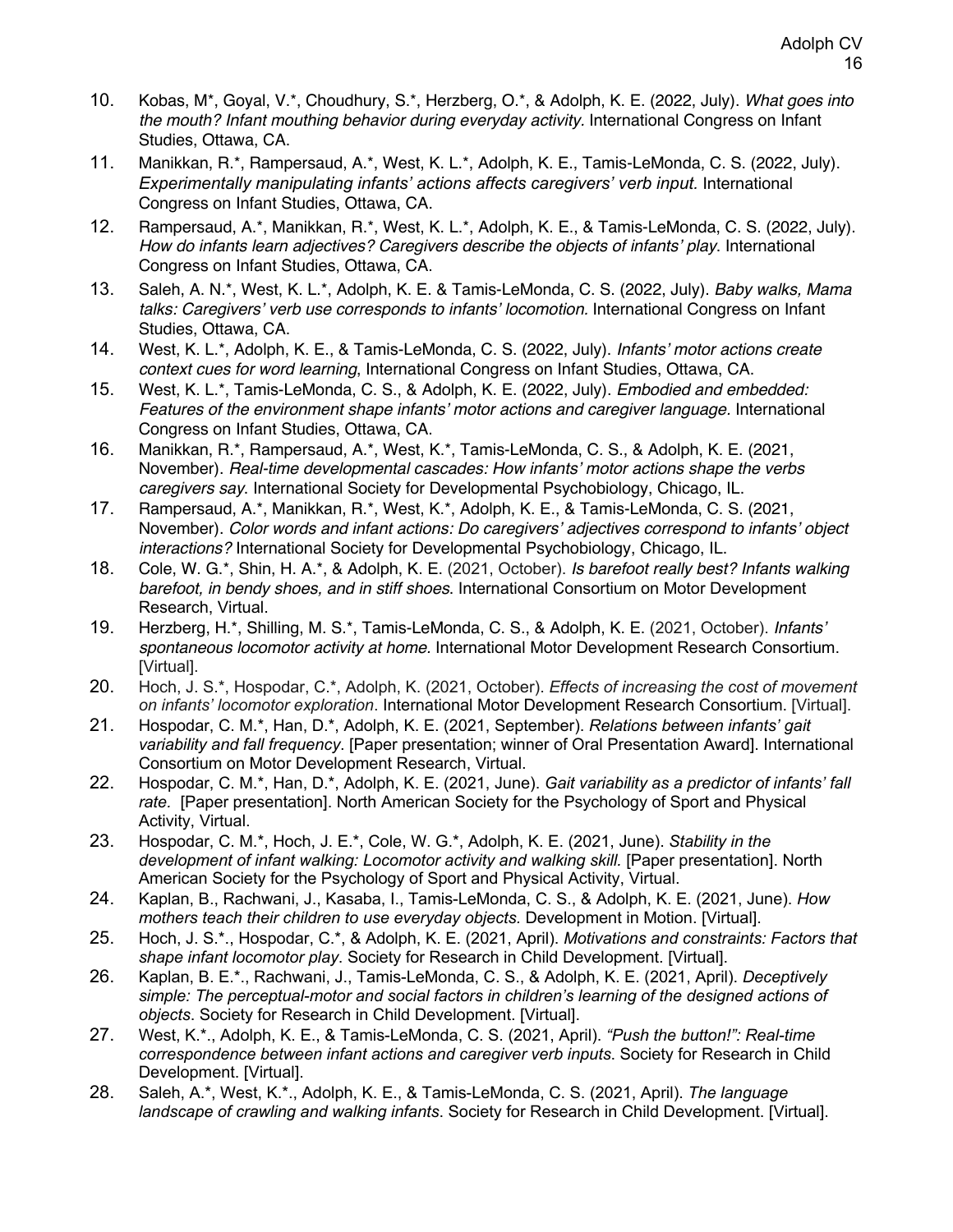- 29. Cole, W. G., Shin, A.\*., & Adolph, K. E. (2021, April). *Is barefoot really best? Infants walking barefoot, in bendy shoes, and in stiff shoes*. Society for Research in Child Development. [Virtual].
- 30. Han, D.\*, Joh, A. S., Liu, Yueqiao, L.\*, Cole, W. G., Robinson, S. R., & Adolph, K. E. (2021, April). *Learning about a location: Infants navigate a deformable surface based on prior experience*. Society for Research in Child Development. [Virtual].
- 31. Han, D.\*, Rachwani, J., Liu, Yueqiao, L.\*, & Adolph, K. E. (2021, April). *Why infants fall: Development changes the causes of errors as infants acquire new skills*. Society for Research in Child Development. [Virtual].
- 32. Hospodar, C.\*, Hoch, J. S.\*, Elasmar, Y.\*, & Adolph, K. E. (2021, April). *Developmental and realtime influences on infant locomotor activity: Effects of locomotor posture and toy dispersion*. Society for Research in Child Development. [Virtual].
- 33. Hospodar, C.\*, Lee, D. K., Shrout, P., & Adolph, K. E. (2021, April). *The development of walking skill: Effects of contextual factors, skill onset ages, and locomotor practice*. Society for Research in Child Development. [Virtual].
- 34. Kaplan, B. E.\*, Rachwani, J., Kasaba, I.\*, Tamis-LeMonda, C. S., & Adolph, K. E. (2021, April). *How mothers teach the designed actions of everyday objects*. Society for Research in Child Development. [Virtual].
- 35. Ossmy, O.\*, Cheng, M.\*, Bianco, C.\*, Kaplan, B. E.\*, & Adolph, K. E. (2021, April). *Developmental process in discovering and implementing solutions to problems with hidden demands*. Society for Research in Child Development. [Virtual].
- 36. Rachwani, J., Miles, C., Hospodar, C.\*, Kaplan, B.\*, Herzberg, O.\*, Adolph, K. (2021, February). *Feasibility of using head-mounted eye tracking to characterize children's looking behavior in natural settings* [Poster session]. APTA Combined Sections Meeting, Virtual.
- 37. Ossmy, O.\* & Adolph, K. E. (2020, October). *Looking without seeing: Children do not distinguish efficient from inefficient means to achieve a goal*. International Society for Developmental Psychobiology. [Virtual].
- 38. West, K.\*, Fletcher, K.\*, Adolph, K. E., & Tamis-LeMonda, C. S. (2020, August). Mothers' talk about infants' actions: How verbs correspond to infants' real-time behavior. The 5th Annual Lancaster Conference on Infant and Early Child Development in Lancaster, England. [Conference cancelled].
- 39. Ossmy, O.\* (2020, July). *A behavioral approach to the development of common sense*. Annual Meeting of the Cognitive Science Society, Toronto, Canada [Virtual].
- 40. Cole, W. G., Shilling, M.\*, & Adolph, K. E. (2020, July), *Perceiving affordances for walking over gaps*. International Congress on Infant Studies, Glasgow, Scotland. [Poster session cancelled].
- 41. Cole, W. G., Shin, A. H.\*, Perricone, J.\*, & Adolph, K. E. (2020, July). *Is barefoot best? Effects of shoes on infant walking*. International Congress on Infant Studies, Glasgow, Scotland. [Poster session cancelled].
- 42. Han, D.\*, Rachwani, J., Cheng, M.\*, Liu, Y.\*, & Adolph, K. E. (2020, July). *Why do infants fall? Causes of falls across the development of walking*. International Congress on Infant Studies, Glasgow, Scotland. [Poster session cancelled].
- 43. Han, D.\*, Joh, A. S., Liu, Y.\*, & Adolph, K. E. (2020, July). *Lessons from errors: The speed and scope of learning from falling.* International Congress on Infant Studies, Glasgow, Scotland. [Poster session cancelled].
- 44. Herzberg, O.\*, Vasa, A.\*, Gotfredsen, S.\*, Xu, M.\*, & Adolph, K. E. (2020, July). *Infants' spontaneous locomotor activity at home*. International Congress on Infant Studies, Glasgow, Scotland. [Poster session cancelled].
- 45. Herzberg, O.\*, Fletcher, K.\*, Schatz, J.\*, Xu, M.\*, Tamis-LeMonda, C. S., & Adolph, K. E. (2020, July). *Exuberance in Play: Infants' Interactions with Objects at Home.* International Congress on Infant Studies, Glasgow, Scotland. [Virtual].
- 46. Hoch, J. E.\*, Hospodar, C.\*, Alves, G.\*, Karns, J.\*, Shilling, M.\*, Perricone, J.\*, & Adolph, K. E. (2020, July). *Effects of toy type, caregiver availability, and temperament on infants' free play activity.*  International Congress on Infant Studies*,* Glasgow, Scotland. [Poster session cancelled].
- 47. Hoch, J. E.\*, Hospodar, C.\*, Alves, G.\*, & Adolph, K. E. (2020, July). *Effects of increasing the cost of movement on infants' locomotor exploration*. International Congress on Infant Studies, Glasgow, Scotland. [Poster session cancelled].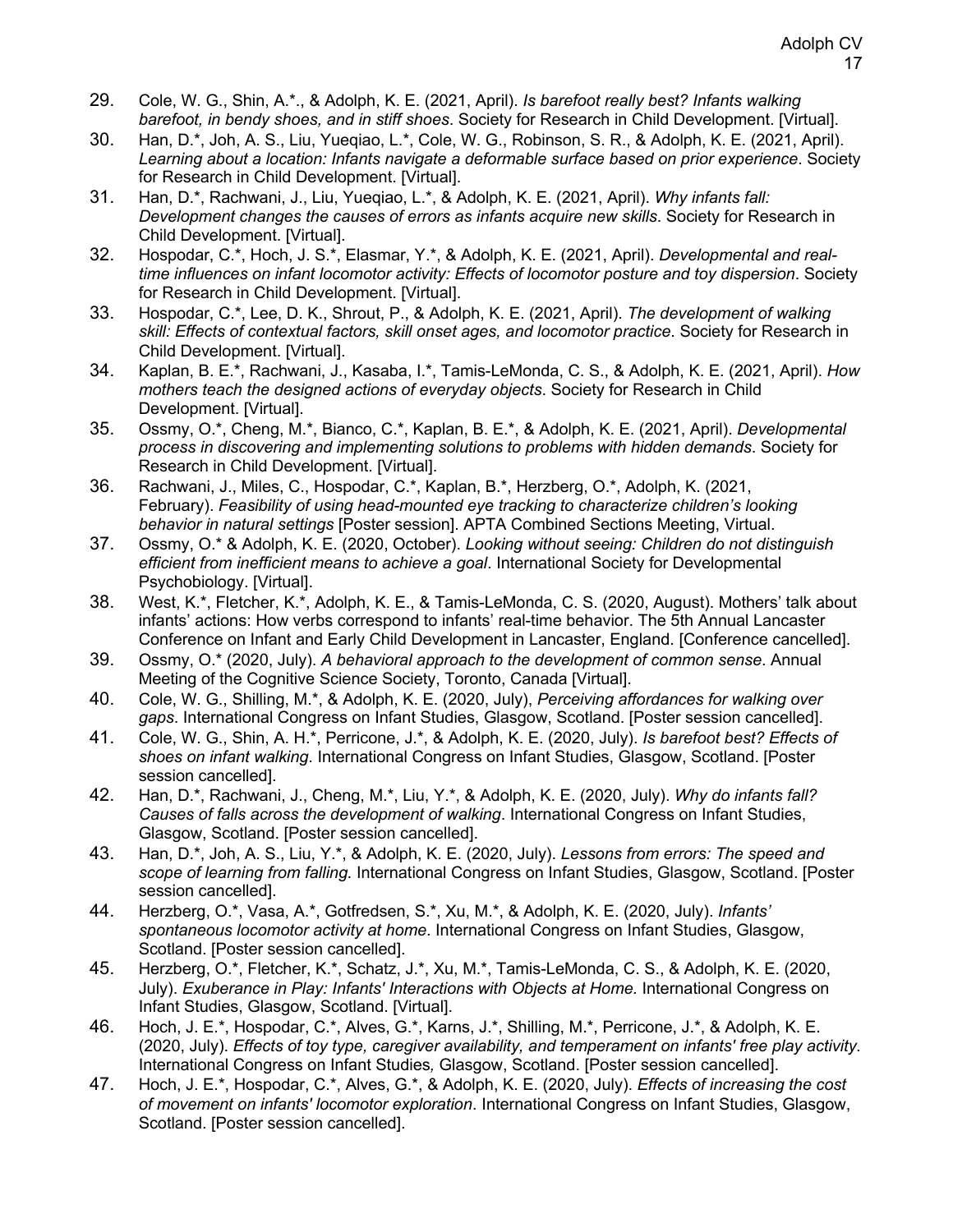- 48. Hospodar, C.\*, Hoch, J. E.\*, Lee, D. K., Shrout, P., & Adolph, K. E. (2020, July). *Locomotor cascades in context: When, how long, how well, and how much infants walk*. International Congress on Infant Studies, Glasgow, Scotland. [Poster session cancelled].
- 49. Kaplan, B. E.\*, Rachwani, J., Zhang, C.\*, Shilling, M.\*, Tamis-LeMonda, C. S., & Adolph, K. E. (2020, July). Scaffolding motor action: How mothers teach infants the designed actions of everyday objects. International Congress on Infant Studies, Glasgow, Scotland. [Poster session cancelled].
- 50. Ossmy, O.\*, & Adolph, K. E. (2020, July). *The effect of experience on locomotor problem solving: A real-time approach using machine learning.* International Congress on Infant Studies, Glasgow, Scotland. [Poster session cancelled].
- 51. Ossmy, O.\*, Hoch, J. E.\*, Han, D.\*, MacAlpine, P., Stone, P., & Adolph, K. E. (2020, July). *Walking and falling: Using simulated robots to model variability and error in the development of infant walking.* International Congress on Infant Studies, Glasgow, Scotland. [Poster session cancelled].
- 52. Ossmy, O.\*, Cheng, M.\*, Bianco, C.\*, Kaplan, B. E.\*, & Adolph, K. E. (2020, July) *Developmental process in discovering and implementing solutions to problems with hidden demands.* International Congress on Infant Studies, Glasgow, Scotland. [Poster session cancelled].
- 53. Rachwani, J., Herzberg, O.\*, Teng, T.\*, & Adolph, K. E. (2020, July). *Real-time postural transitions in infant development.* International Congress on Infant Studies, Glasgow, Scotland. [Poster session cancelled].
- 54. West, K. L.\*, Fletcher, K. K.\*, Adolph, K. E., Tamis-LeMonda, C. S. (2020). Mothers talk about infant actions: How verbs correspond to infants' real time behavior. Poster presented virtually at the 2020 Biennial International Congress on Infant Studies.
- 55. Ossmy, O.\*, Cheng, M.\*, Bianco, C.\*, Kaplan, B. E.\*, & Adolph, K. E. (2020, May). *The developmental process in discovering and implementing solutions to problems with hidden demands*. Jean Piaget Society, Philadelphia, PA. [Conference cancelled]
- 56. Ossmy, O.\*, Han, D.\*, Kaplan, B. E.\*, Xu, M.\*, Bianco, C.\*, Adolph, K. E. (2020, May). *Looking without noticing: Adults distinguish the means to achieve a goal, but children do not*. Jean Piaget Society, Philadelphia, PA. [Conference cancelled]
- 57. Adolph, K. E., Gilmore, R. O., & Spies, J. (2020, February). *Video sharing can make social psychology more robust and reproducible.* Society for Personality and Social Psychology, New Orleans, LA.
- 58. Kaplan, B. E.\*, Rachwani J., Karasik, L., Tamis-LeMonda, C. S., & Adolph, K. E. (2019, October). Learning the obvious: How mothers teach the designed actions of everyday objects. Cognitive Development Society, Louisville, KY.
- 59. Ossmy, O\*, Cheng, M.\*, Bianco, C.\*, Kaplan, B. E.\*, & Adolph, K. E. (2020, May). *The developmental process in discovering and implementing solutions to problems with hidden demands.* Jean Piaget Society, Philadelphia, PA.
- 60. Ossmy, O\*, Han, D.\*, Kaplan, B. E.\*, Xu, M.\*, Bianco, C.\*, & Adolph, K. E. (2020, May). *Looking without noticing: Adults distinguish the means to achieve a goal, but children do not*. Jean Piaget Society, Philadelphia, PA.
- 61. Hoch J. E., Hospodar, C., Alves, G., Selber, P., & Adolph, K. E (2019, October). *Effects of toy type and caregiver availability on infants' free play activity.* Cognitive Development Society, Louisville, KY.
- 62. Ossmy, O.\*, Kaplan, B. E.\*, Han, D.\*, Xu, M.\*, Bianco, C.\*, & Adolph, K. E. (2019, October). *What eye tracking and EEG tell us about the perception of multistep actions in children and adults*. Cognitive Development Society, Louisville, KY.
- 63. Ossmy, O., Kaplan, B. E. E., Xu, M., & Adolph, K. E. (2019, August). *An integrative approach to the development of problem solving*. Flux Society, New York, NY.
- 64. Ossmy, O., Gilmore, R.O., & Adolph, K. E. (2019, April). *AutoViDev: A computer-vision framework to enhance and accelerate research in human development.* Computer Vision Conference, Las Vegas, NV.
- 65. Adolph, K. E., Colombo, J., Davis-Kean, P., MacWhinney, B., & Jager, J. (2019, March). *Making developmental science more open: Successes, obstacles, and solutions*. Society for Research in Child Development, Baltimore, MD.
- 66. Cole, W. G. & Adolph, K. E. (2019, March). *Perceiving affordances for walking over gaps*. Society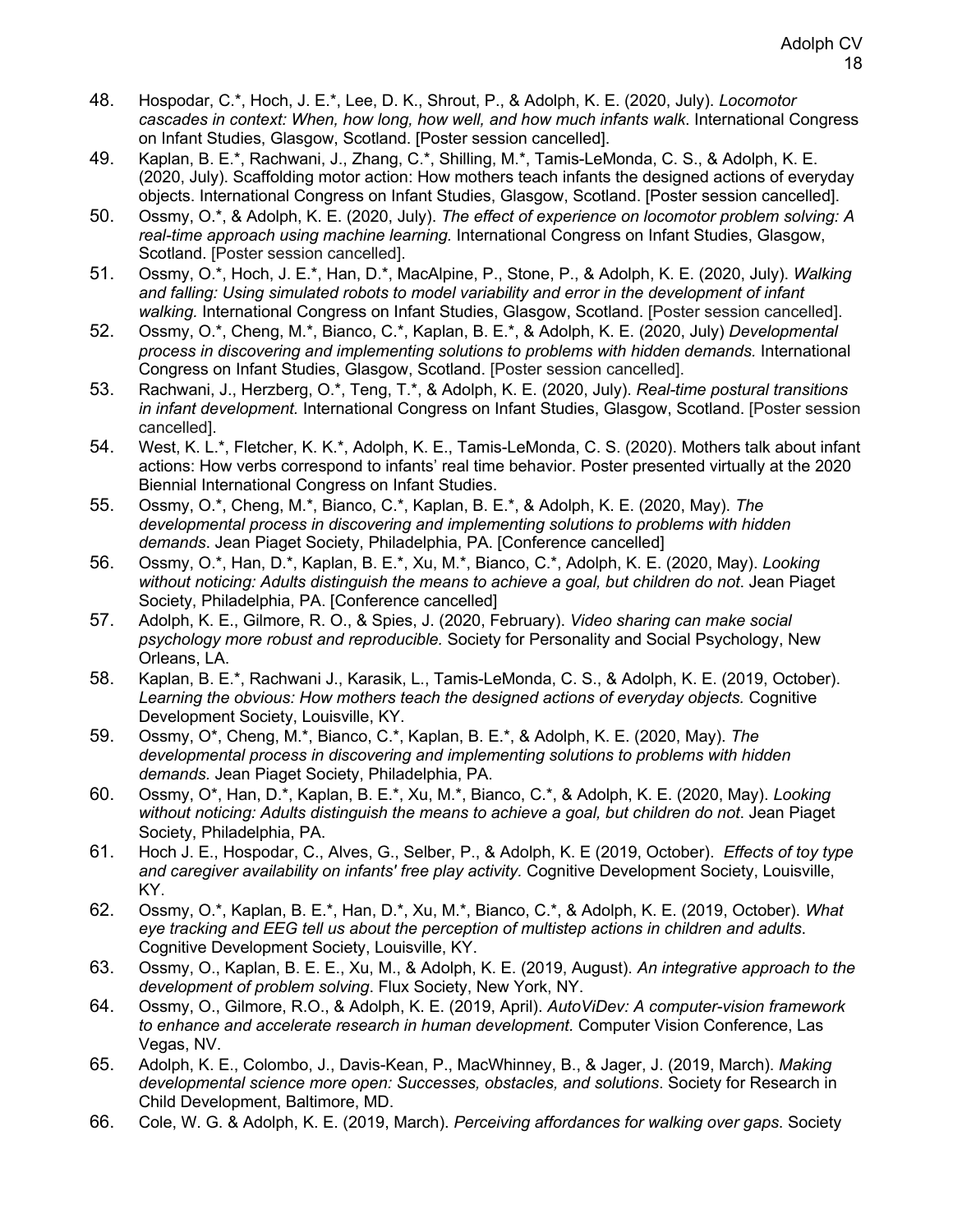for Research in Child Development, Baltimore, MD.

- 67. DeCamp, C.\*, Herzberg, O.\*, Fletcher, K.\*, Schatz, J.\*, McCallum, J., Tamis-LeMonda, C. S., & Adolph, K. E. (2019, March). *Gendered color preference in infants' everyday interactions with objects*. Society for Research in Child Development, Baltimore, MD.
- 68. Han, D.\*, Borenstein, H.\*, Hasan, S.\*, Tamis-LeMonda, C. S., & Adolph, K. E. (2019, March). *Falling like a baby: High frequency, low severity, and little evidence of deterrence*. Society for Research in Child Development, Baltimore, MD.
- 69. Hoch, J. E.\*, El Fadel, O.\*, Selber, P.\*, & Adolph, K. E. (2019, March). *Increasing the cost of movement: Does infant exploration pay the price?* Society for Research in Child Development, Baltimore, MD.
- 70. Hoch, J. E.\*, Ossmy, O.\*, MacAlpine, P.\*, Hasan, S.\*, Stone, P., & Adolph, K. E. (2019, March). *Walking and falling: Using simulated robots to model variability and error in the development of infant walking*. Society for Research in Child Development, Baltimore, MD.
- 71. Kaplan, B. E.\*, Rachwani, J.\*, Han, D.\*, Tamis-LeMonda, C. S., & Adolph, K. E. (2019, March). *Children's use of everyday artifacts: Cognitive and perceptual-motor requirements of unzipping a zipper*. Society for Research in Child Development, Baltimore, MD.
- 72. Karasik, L., Fernandes, S.\*, Ossmy, O.\*, Tamis-LeMonda, C. D., & Adolph, K. E. (2019, March). *Effects of restrictive childrearing practices in Tajikistan on motor development*. Society for Research in Child Development, Baltimore, MD.
- 73. Ossmy, O.\*, Han, D.\*, Cheng, M.\*, Kaplan, B. E.\*, Rachwani, J.\*, Tamis-LeMonda, C. S., & Adolph, K. E. (2019, March). *Real-time problem solving in children and adults: The development of predictive planning in object fitting*. Society for Research in Child Development, Baltimore, MD.
- 74. Ossmy, O.\*, Kaplan, B. E.\*, Han, D.\*, Xu, M.\*, & Adolph, K. E. (2019, March). *What eye tracking and EEG tell us about perception of future-directed actions in children and adults*. Society for Research in Child Development, Baltimore, MD.
- 75. Ossmy, O.\* & Adolph, K. E. (2019, March). *A machine-learning approach to the development of problem solving in infant locomotion*. Society for Research in Child Development, Baltimore, MD.
- 76. Schatz, J.\*, Herzberg, O.\*, Fletcher, K.\*, DeCamp, C.\*, McCallum, J.\*, Soska, K. C., Tamis-LeMonda, C. S., & Adolph, K. E. (2019, March). *Do mothers or infant choose object for play during everyday activities at home?* Society for Research in Child Development, Baltimore, MD.
- 77. Adolph, K. E. (2018, November). *Video data and documentation will transform behavioral and biomedical science.* NYU Tech Summit, New York, NY.
- 78. Robinovitch, S. & Adolph, K. E. (2018, November). *Sharing of video data of real-life falls for research and education on falls management and prevention*. International Society for Posture and Gait Research, webinar.
- 79. Adolph, K. E., Gilmore, R. O., Tamis-LeMonda, C. S., Ossmy, O.\*, Hoch, J. E.\*, & Cole, W. G. (2018, July). *(Re)using video to document procedures, illustrate findings, grow sample sizes, and ask new questions*. International Congress on Infant Studies, Philadelphia, PA.
- 80. Borenstein, H.\*, Chen, A.\*, Xu, M.\*, Kaplan, B. E.\*, Rachwani, J.\*, Tamis-LeMonda, C. S., & Adolph, K. E. (2018, July). *A toy's story: Exploration, discovery, implementation, and construction*. International Congress on Infant Studies, Philadelphia, PA.
- 81. Fok, W. S.\*, Karasik. L. B., Lehrfield, T.\*, Dalrymple, K.\*, Sifre, R.\*, Elison, J., Tamis-LeMonda, C. S., & Adolph, K. E. (2018, July). *All in a day: Everyday experiences of 12-month-olds in two cultures*. International Congress on Infant Studies, Philadelphia, PA.
- 82. Han, D.\*, Borenstein, H.\*, Hasan, S.\*, Robinovitch, S., & Adolph, K. E. (2018, July). *Frequent falls do not deter infants from walking*. International Congress on Infant Studies, Philadelphia, PA.
- 83. Heiman, C.\*, Cole, W. G., Lee, D. K., & Adoph, K. E. (2018, July). *Manual actions and walking: Competition or cooperation in infant development?* International Congress on Infant Studies, Philadelphia, PA.
- 84. Herzberg, O.\*, DeCamp, C.\*, Fletcher, K.\*, Schatz, J.\*, Soska, K. C., Tamis-LeMonda, C. S., & Adolph, K. E. (2018, July). *Infants spend immense amounts of time interactions with objects during everyday play at home*. International Congress on Infant Studies, Philadelphia, PA.
- 85. Herzberg, O.\*, Rachwani, J.\*, Kaplan, B. E.\*, O'Grady, S.\*, Comalli, D.\*, & Adolph, K. E. (2018, July). *Flexibility in action: How infants and adults navigate under a barrier*. International Congress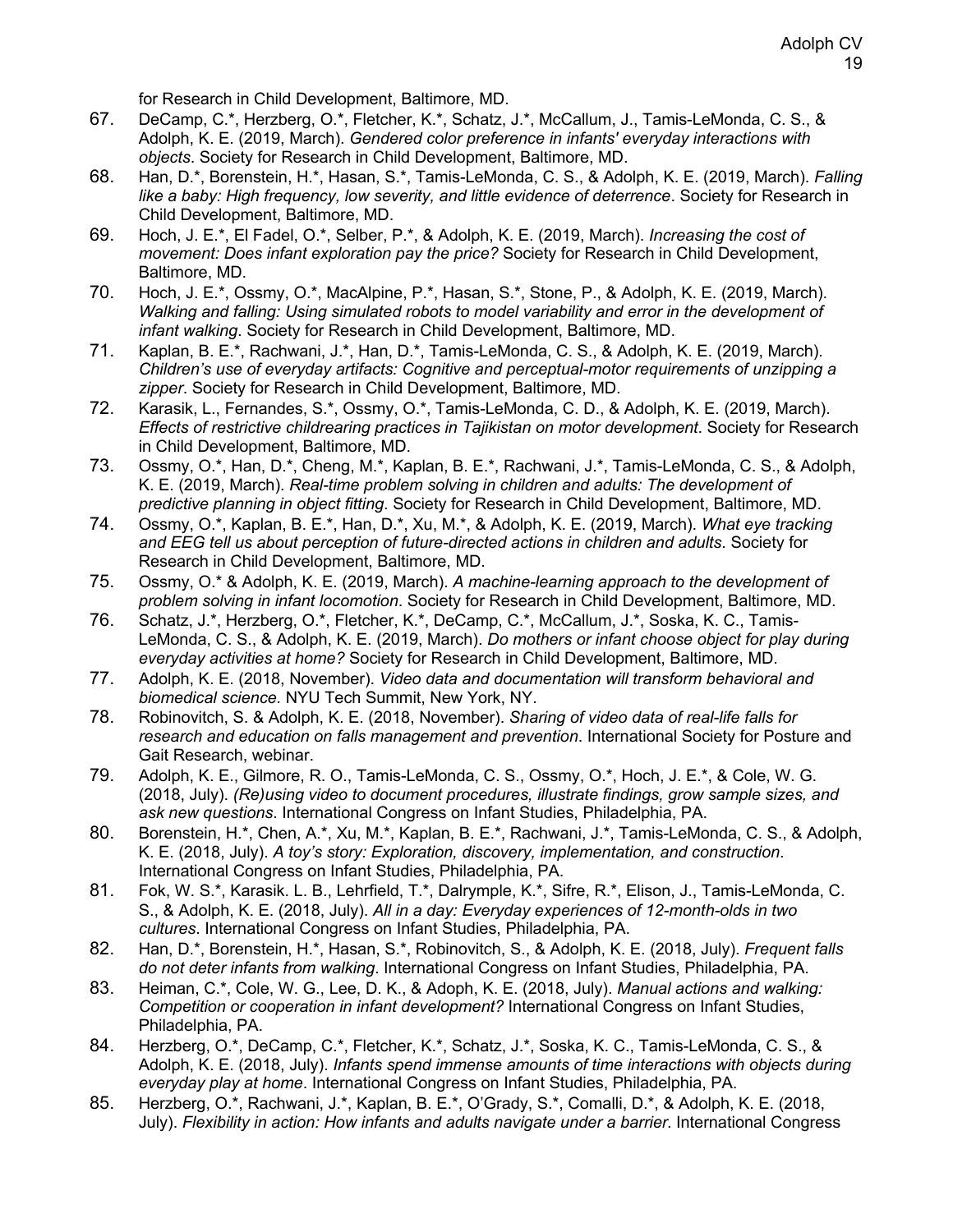on Infant Studies, Philadelphia, PA.

- 86. Hoch, J. E.\*, Ossmy, O.\*, & Adoph, K. E. (2018, July). *Foraging in the playroom: Toward a model of human infant locomotor play*. International Congress on Infant Studies, Philadelphia, PA.
- 87. Hoch, J. E.\*, Ossmy, O.\*, Han, D.\*, Heiman, C.\*, Cole, W. G., Lee, D. K., Adolph, K. E. (2018, July). *Learning to walk: Immense and varied input*. International Congress on Infant Studies, Philadelphia, PA.
- 88. Kaplan, B. E.\*, Rachwani, J.\*, Sida, A.\*, Vasa, A.\*, Tamis-LeMonda, C. S., & Adolph, K. E. (2018, July). *Perceptual-motor exploration and problem solving: Learning to implement the designed action of Duplo bricks*. International Congress on Infant Studies, Philadelphia, PA.
- 89. Ossmy, O.\*, Hoch, J. E.\*, Hasan, S.\*, Cole, W. G., & Adolph, K. E. (2018, July). *Dancing together: The nature of infant-mother locomotor synchrony*. International Congress on Infant Studies, Philadelphia, PA.
- 90. Ossmy, O.\*, Hoch, J. E.\*, MacAlpine, P., Hasan, S.\*, Stone, P., & Adolph, K. E. (2018, July). *Variety wins: Soccer-playing robots and infant walking*. International Congress on Infant Studies, Philadelphia, PA.
- 91. Rachwani, J.\*, Kaplan, B. E.\*, Tamis-LeMonda, C. S., Karasik, L. B., Lockman, J. J., & Adolph, K. E. (2018, July). *Learning the designed actions of everyday objects*. International Congress on Infant Studies, Philadelphia, PA.
- 92. Viso, C.\* Karasik L. B., Lockman, J. J., Tamis-LeMonda, C. S., & Adolph, K. E. (2018, July). *Discovery in the ordinary: Mothers teaching designed actions of common artifacts*. International Congress on Infant Studies, Philadelphia, PA.
- 93. Han, D. Y.\*, Borenstein, H.\*, Hasan, S.\*, Ahmed, Z. M.\*, de Velez, L. P.\*, Robinovitch, S., & Adolph, K. E. (2017, November). *Frequent falls do not deter infants from walking*. International Society for Developmental Psychobiology, Washington, DC.
- 94. Herzberg, O.\*, Rachwani, J.\*, Kaplan, B. E.\*, O'Grady, S. M.\*, Comalli, D. M.\*, & Adolph, K. E. (2017, November). *Flexibility in action: How infants and adults navigate under a barrier*. International Society for Developmental Psychobiology, Washington, DC.
- 95. Hoch, J. E.\*, Ossmy, O.\*, & Adolph, K. E. (2017, November). *Foraging in the playroom: Random walk behavior in human infants*. International Society for Developmental Psychobiology, Washington, DC.
- 96. Hoch, J. E.\*, Ossmy, O.\*, MacAlpine, P.\*, Hasan, S.\*, Stone, P., & Adolph, K. E. (2017, November). *Variety matters: What can we learn about infant walking from soccer-playing robots*. International Society for Developmental Psychobiology, Washington, DC.
- 97. Kaplan, B. E.\*, Rachwani, J.\*, Tamis-LeMonda, C. S., & Adolph, K. E. (2017, November). *Hidden affordances in plain sight: Discovering possibilities for action with Duplo bricks*. International Society for Developmental Psychobiology, Washington, DC.
- 98. Ossmy, O.\*, Kaplan, B. E.\*, Xu, M.\*, & Adolph, K. E. (2017, November). *Neural patterns underlying the development of planning in tool use.* International Society for Developmental Psychobiology, Washington, DC.
- 99. Ossmy, O.\*, Hoch, J. E.\*, Hasan, S.\*, Cole, W. G.\*, & Adolph, K. E. (2017, November). *Dancing together: The nature of infant-mother locomotor synchrony*. International Society for Developmental Psychobiology, Washington, DC.
- 100. Rachwani, J.\*, & Adolph, K. E. (2017, November). *Challenges to developmental research on sitting and reaching.* International Society for Developmental Psychobiology, Washington, DC.
- 101. Robinovitch, S. N., Adolph, K. E., & Yang, Y. (2017, June). *Successful landing during a fall: Video evidence of the strategies used by older adults in long-term care to avoid head impact during reallife fall.* International Society of Posture and Gait Research (ISPGR) World Congress, Fort Lauderdale, FL.
- 102. Binion, G.\*., Adolph, K. E., Gilmore, R. O., Oakes, L., & Vazire, S. (2017, April). *Openness, replication, and data reuse in developmental science: Unique challenges, existing resources, & what is still needed.* Conversation roundtable at the Society for Research in Child Development, Austin, TX.
- 103. Hoch, J. E.\*, O'Grady, S.M.\*, Cheung, C. X.\*, & Adolph, K. E. (2017, April). *Infants' exploration in an empty room versus a toy-filled room: Same quantity, different quality*. Society for Research in Child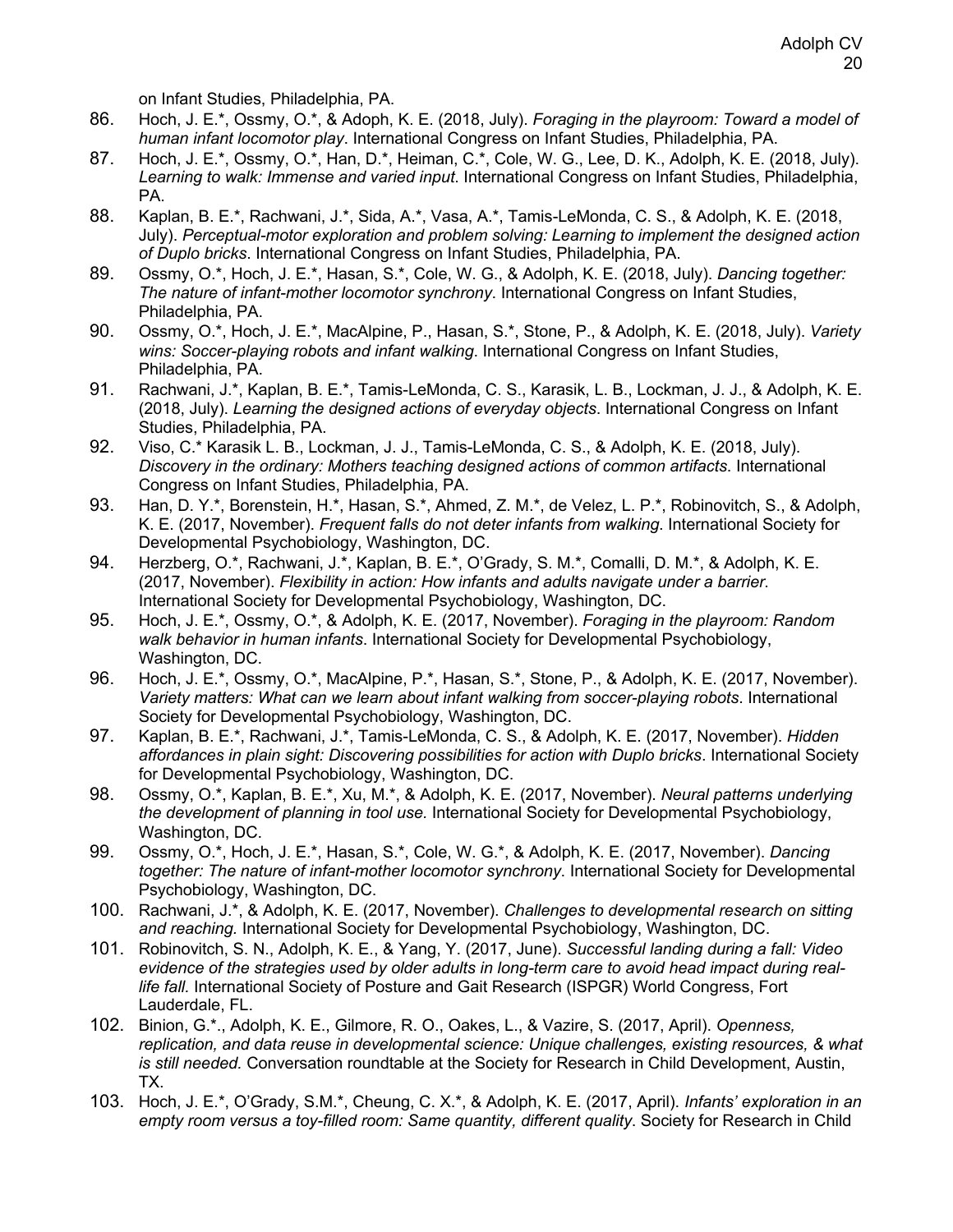Development, Austin, TX.

- 104. Hoch, J. E.\*, Rachwani, J.\*, & Adolph, K. E. (2017, April). *Why do infants move? Locomotor exploration is more random than destination directed.* Society for Research in Child Development, Austin, TX.
- 105. Karasik, L. B., Tamis-LeMonda, C. S., & Adolph, K. E. (2017, April). *It's bound to make a difference: Cross-cultural investigation of childrearing practices*. Society for Research in Child Development, Austin, TX.
- 106. Karasik, L. B., Tamis-LeMonda, C. S., & Adolph, K. E. (2017, April). *Decisions at the brink: Locomotor experience affects infants' use of social information on slopes and drop-offs*. Society for Research in Child Development, Austin, TX.
- 107. Lee, D. K., Golenia, L.\*, Cole, W. G.\*, & Adolph, K. E. (2017, April). *How infants learn to walk: Traditional gait measures and spontaneous walking.* Society for Research in Child Development, Austin, TX.
- 108. Rachwani, J.\*, Golenia, L.\*, Herzberg-Keller, O. E.\*, Borenstein, H.\*, De Velez, L. C.\*, & Adolph, K. E. (2017, April). *Visual, manual, and postural coordination in the development of prehension*. Society for Research in Child Development, Austin, TX.
- 109. Gilmore, R. O., Adolph, K. E., & Millman, D. S. (2016, August). *Curating identifiable data for sharing: The Databrary project*. Paper presented at the New York Scientific Data Summit.
- 110. Adolph, K. E., Millman, D. S., & Gilmore, R. O. (2016, May). *Video doesn't lie: Reproducible workflows with Databrary*. Invited talk, New York University Reproducibility Symposium, Brooklyn, NY.
- 111. Cole, W. G.\*, Verrel, J., Lindenberger, U., & Adolph, K. E. (2016, May). *How crawling infants plan leg movements for navigating obstacles.* International Congress on Infant Studies, New Orleans, LA.
- 112. Hoch, J. E.\*, Rachwani, J.\*, & Adolph, K. E. (2016, May). *Why do infants move? Locomotor exploration is not directed toward visible goals*. International Congress on Infant Studies, New Orleans, LA.
- 113. Kellier, D. J.\*, Chan, G., Comalli, D. M.\*, Tamis-LeMonda, C. S., Karasik, L. B., Lockman, J. J., & Adolph, K. E. (2016, May). *How children discover hidden affordances for action*. International Congress on Infant Studies, New Orleans, LA.
- 114. Lee, D. K.\*, Golenia, L., Cole, W. G., & Adolph, K. E. (2016, May). *Natural infant walking*. International Congress on Infant Studies, New Orleans, LA.
- 115. Lee, D. K.\*, Jimenez-Robbins, C.\*, Hasan, S.\*, Messito, M., Gross, R., Mendelsohn, A., & Adolph, K. E. (2016, May). *Access to resources affects infants' motor milestones*. International Congress on Infant Studies, New Orleans, LA.
- 116. Lee, D. K.\*, Karasik, L. B., Tamis-LeMonda, C. S., & Adolph, K. E. (2016, May). *Effects of constraint during infancy on locomotor development.* International Congress on Infant Studies, New Orleans, LA.
- 117. Rachwani, J.\*, Soska, K. C.\*, Hurwitz, L. B.\*, & Adolph, K. E. (2016, May). *Infants' adaptation to a sloping SITuation: Maintaining balance while sitting on a sloping surface.* International Congress on Infant Studies, New Orleans, LA.
- 118. Rachwani, J.\*, Soska, K. C.\*, von Hofsten, C., Rosander, K., & Adolph, K. E. (2016, May). *Infants plan prehension while pivoting.* International Congress on Infant Studies, New Orleans, LA.
- 119. Vereijken, B., Cole, W. G.\*, Lee, D. K.\*, & Adolph, K. E. (2016, May). *Learning to walk: Identifying independent domains of gait in newly walking infants.* International Congress on Infant Studies, New Orleans, LA.
- 120. Zaloom, J.\*, Karasik, L. B., Tamis-LeMonda, C. S., & Adolph, K. E. (2016, May). Effects of restricted movement on sitting and object exploration in infancy. International Congress on Infant Studies, New Orleans, LA.
- 121. Lee, D. K.\*, Hasan, S.\*, & Adolph, K. E. (2015, June). *Natural infant walking*. North American Society for the Psychology of Sport and Physical Activity, Portland, OR.
- 122. Lee, D. K.\*, Karasik, L. B., Tamis-LeMonda, C. S., & Adolph, K. E. (2015, June). *Effects of a traditional cradling practice on infant motor development*. North American Society for the Psychology of Sport and Physical Activity, Portland, OR.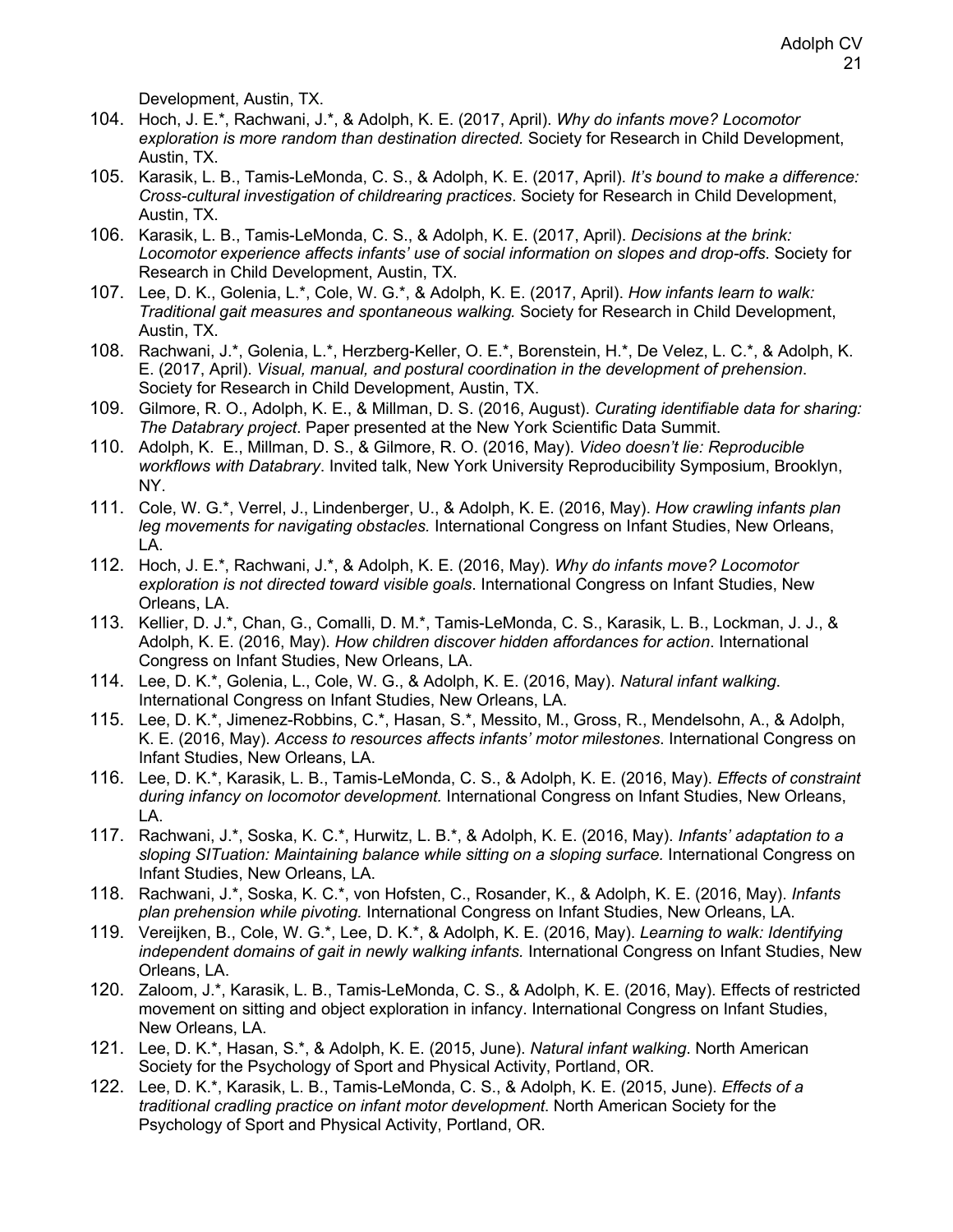- 123. Lee, D. K.\*, Majumder, O. L.\*, Jimenez-Robbins, C.\*, Cole, W. G.\*, Hasan, S.\*, Messito, M. J., Gross, R., Mendelsohn, A. L., & Adolph, K. E. (2015, June). *Effects of socioeconomic status and overweight on infants' motor milestones*. North American Society for the Psychology of Sport and Physical Activity, Portland, OR.
- 124. Adolph, K. E. (2015, March). *Good behavior: Coding, Sharing, and repurposing video*. Invited state of the art address, Society for Research in Child Development, Philadelphia, PA.
- 125. Cole, W. G.\*, Mladenovic, D.\*, Robinson, S. R., & Adolph, K. E. (2015, March). *Bouts of steps: The organization of infant exploration*. Society for Research in Child Development, Philadelphia, PA.
- 126. Cole, W. G.\*, Young, J. M., Bereijken, B., Robinson, S. R., & Adolph, K. E. (2015, March). *Use it or lose it? Effects of disuse on crawling skill*. Society for Research in Child Development, Philadelphia, PA.
- 127. Comalli, D. M.\*, Keen, R., Abraham, E.\*, Foo, V. J.\*, & Adolph, K. E. (2015, March). *"End-state comfort" in children's tool use*. Society for Research in Child Development, Philadelphia, PA.
- 128. Hasan, S.\*, Lee, D. K.\*, Cole, W. G.\*, Robinson, S. R., & Adolph, K. E. (2015, March). *Natural locomotor exploration in infants*. Society for Research in Child Development, Philadelphia, PA.
- 129. Karasik, L. B., Comalli, D. M.\*, Chan, G.\*, Kellier, D. J.\*, Tamis-LeMonda, C. S., Lockman, J. J., Radhakrishnan, S.\*, & Adolph, K. E. (2015, March). *Hidden affordances: How children learn to open containers*. Society for Research in Child Development, Philadelphia, PA.
- 130. Karasik, L. B., Mladenovic, D.\*, Abraham, E.\*, Robinson, S. R., Tamis-LeMonda, C. S., & Adolph, K. E. (2015, March). *All bound up, nowhere to go: Effects of childrearing on motor development and object engagement*. Society for Research in Child Development, Philadelphia, PA.
- 131. Lee, D. K.\*, Majumder, O.\*, Jimenez-Robbins, C.\*, Cole, W. G.\*, Hasan, S.\*, Messito, M. J., Gross, R., Mendelsohn, A. L., & Adolph, K. E. (2015, March). *Effects of sociocultural and overweight status on infants' motor milestones*. Society for Research in Child Development, Philadelphia, PA.
- 132. Mladenovic, D.\*, Karasik, L. B., Abraham, E.\*, Zaloom, J. M.\*, Khan, S.\*, Tamis-LeMonda, C. S., & Adolph, K. E. (2015, March). *Baby, it's cold outside: Seasonal effects on infant locomotor experience*. Society for Research in Child Development, Philadelphia, PA.
- 133. Soska, K. C.\*, Adolph, K. E., & Robinson, S. R. (2015, March). *Real-time switches in postural position affect access to perceptual information in crawling infants*. Society for Research in Child Development, Philadelphia, PA.
- 134. Verrel, J., Cole, W. G.\*, Lindenberger, U., & Adolph, K. E. (2015, March). *How crawling infants plan leg movements for navigating obstacles*. Society for Research in Child Development, Philadelphia, PA.
- 135. Blumberg, M. S. & Adolph, K. E. (2014, November). Presentation of Senior Investigator Award to Jeff Alberts. International Society for Developmental Psychobiology, Washington, DC.
- 136. Chan, G. L. Y.\*, Comalli, D. M.\*, Kellier, D. J.\*, Radhakrishnan, S.\*, Karasik, L. B., Tamis-LeMonda, C. S., Lockman, J. J., Robinson, S. R., & Adolph, K. E. (2014, November). *How children learn to open containers*. International Society for Developmental Psychobiology, Washington, DC.
- 137. Cole, W. G.\*, Robinson, S. R., & Adolph, K. E. (2014, November). *Bouts of steps: The organization of infant exploration*. International Society for Developmental Psychobiology, Washington, DC.
- 138. Cole, W. G.\*, Young, J. M., Vereijken, B., Robinson, S. R., & Adolph, K. E. (2014, November). *Old skill, new skill, learning true skill*. International Society for Developmental Psychobiology, Washington, DC.
- 139. Comalli, D. M.\*, Abraham, E.\*, Keen, R., & Adolph, K. E. (2014, November). The development of tool use: Planning for end-state comfort. International Society for Developmental Psychobiology, Washington, DC.
- 140. Comalli, D. M.\*, Chan, G. L. Y.\*, Kellier, D. J.\*, Radhakrishnan, S.\*, Karasik, L. B., Tamis-LeMonda, C. S., Lockman, J. J., Robinson, S. R., & Adolph, K. E. (2014, November). *How mothers teach children to open containers*. International Society for Developmental Psychobiology, Washington, DC.
- 141. Comalli, D. M.\*, Foo, V. J.\*, Cole, W. G.\*, & Adolph, K. E. (2014, November). *Stop, drop, and crawl: Do infants select appropriate forms of locomotion based on the height of an overhead barrier?* International Society for Developmental Psychobiology, Washington, DC.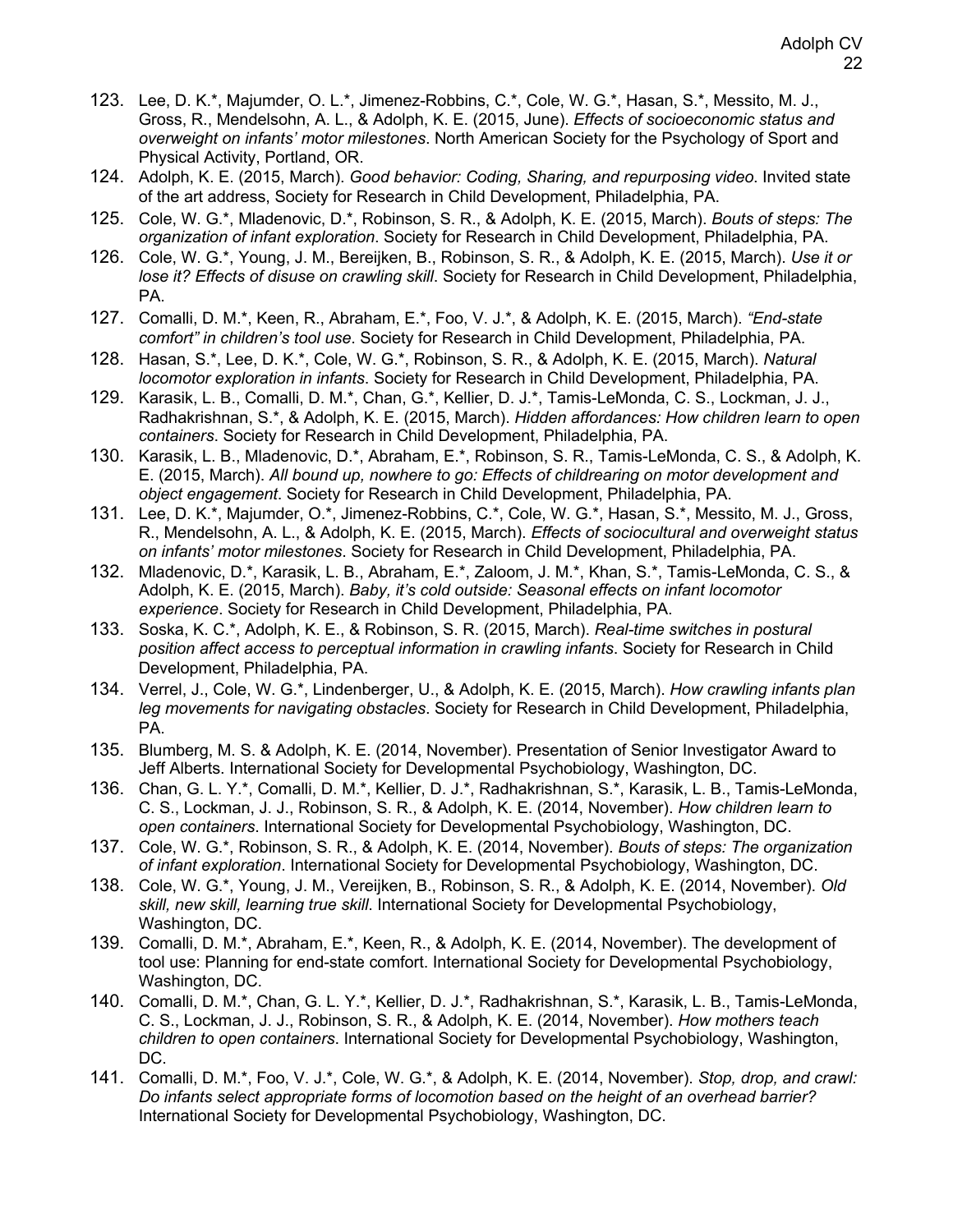- 142. Hasan, S.\*, Lee, D. K.\*, Cole, W. G.\*, Robinson, S. R. & Adolph, K. E. (2014, November). *Locomotor exploration in infants (and their mothers)*. International Society for Developmental Psychobiology, Washington, DC.
- 143. Karasik, L. B., Robinson, S. R., Abraham, E.\*, Mladenovic, D.\*, Tamis-LeMonda, C. S., & Adolph, K. E. (2014, November). *Baby in a bind: Traditional cradling practices and infant motor development*. International Society for Developmental Psychobiology, Washington, DC.
- 144. Majumder, O. L.\*, Lee, D. K.\*, Jimenez-Robbins, C.\*, Cole, W. G.\*, Hasan, S.\*, & Adolph, K. E. (2014, November). *Effects of SES and overweight status on infants' motor milestones*. International Society for Developmental Psychobiology, Washington, DC.
- 145. Adolph, K. E. (2014, July). *Databrary and Datavyu.* What infants see in the real world: Preconference meeting on head-mounted eye tracking. Paper presented to the International Society for Infant Studies, Berlin.
- 146. Cole, W. G.\*, Mladenovic, D.\*, Robinson, S. R. R., & Adolph, K. E. (2014, July). *The ups and downs of infant locomotion over slopes.* Poster presented to the International Society for Infant Studies, Berlin.
- 147. Cole, W. G.\*, Robinson, S. R. R., MacAlpine, P.\*, Stone, P., & Adolph, K. E. (2014, July). *Natural infant walking: Efficient for learning.* Paper presented to the International Society for Infant Studies, Berlin.
- 148. Karasik, L. B., Adolph, K. E., Tamis-LeMonda, C. S., Robinson, S. R. R., Abraham, E.\*, Tavdy, A.\*, Tucker, L.\*, & Persand, D.\* (2014, July). *Traditional cradling practices and effect on infant development in Tajikistan.* Paper presented to the International Society for Infant Studies, Berlin.
- 149. Kretch, K. S.\* & Adolph, K. E. (2014, July). *Head-mounted eye tracking in infant action*. Paper presented to the International Society for Infant Studies, Berlin.
- 150. Adolph, K. E. (2014, May). *Locomotion through the environment: Typical development*. Invited paper presented to the conference on Inspiring infancy: Interrelations between sensory, motor, and cognitive abilities during typical and atypical development, Groningen, Netherlands.
- 151. Adolph, K. E. (2014, January). *Development of perception, action, and language in infants*. Symposium organizer, Annual Sackler Winter Conference on Developmental Psychobiology, Cozumel, Mexico.
- 152. Adolph, K. E. (2014, January). *Crawling, walking, looking, talking*. Paper presented to the Annual Sackler Winter Conference on Developmental Psychobiology, Cozumel, Mexico.
- 153. Adolph, K. E. (2013, October). *It just ain't so.* Invited presentation to the Cognitive Development Society, Memphis, TN.
- 154. Adolph, K. E., Gilmore, R. O., Millman, D. S., & Simon, D. A. (2013, May). *Databrary: An open video-based data-sharing system*. Poster presented to the American Psychological Society, Washington, DC.
- 155. Adolph, K. E., Millman, D. S., & Gilmore, R. O. (2013, April). *Sharing emotions via Databrary*. Invited paper presented to the SRCD Emotions Pre-Conference Meeting, Seattle, WA.
- 156. Adolph, K. E., Kretch, K. S.\*, Cole, W. G.\*, Karasik, L., Franchak, J. M.\*, Chan, G.\*, Tamis-LeMonda, C. S. (2013, April). *Effects of crawling and walking on infants' experiences*. Paper presented to the Society for Research in Child Development, Seattle, WA.
- 157. Comalli, D.\* & Adolph, K. E. (2013, April). *Stop, drop, and crawl: Toddlers select locomotor strategies based on overhead clearanc*e. Poster presented to the Society for Research in Child Development, Seattle, WA.
- 158. Franchak, J. M.\*, Heeger, D. J., Hasson, U., & Adolph, K. E. (2013, April). *Free-viewing gaze behavior in infants and adults*. Poster presented to the Society for Research in Child Development, Seattle, WA.
- 159. Karasik, L. B., Tamis-LeMonda, C. S., & Adolph, K. E. (2013, April). *Sofa better than mom? Walking onset and supported walking experience*. Poster presented to the Society for Research in Child Development, Seattle, WA.
- 160. Tamis-LeMonda, C. S., Kuchirko, Y., Tafuro, L. Song, L., Karasik, L., Kahana-Kalman, R., & Adolph, K. E. (2013, April). *Why might contingent maternal responsiveness predict infant language development?* Paper presented to the Society for Research in Child Development, Seattle, WA.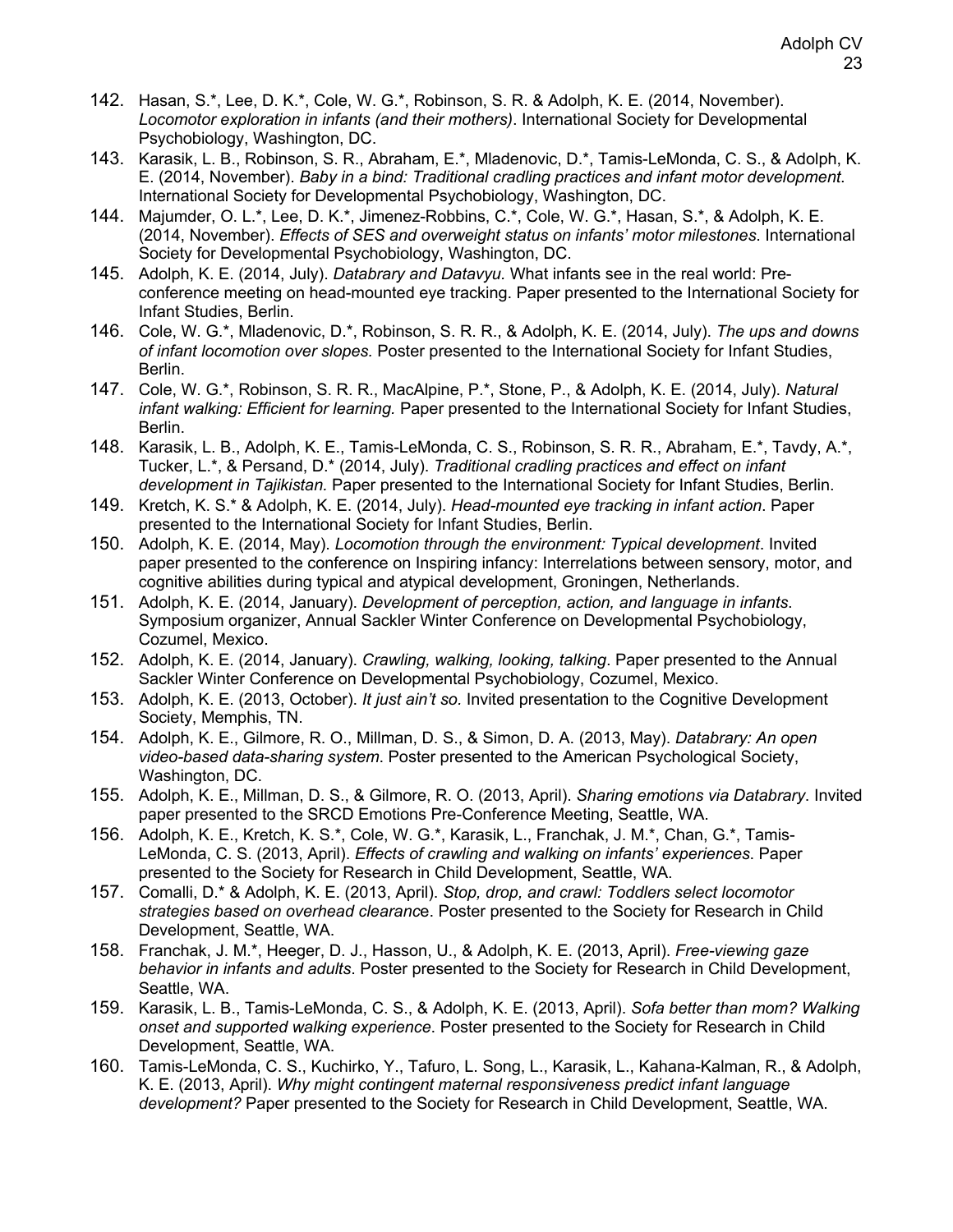- 161. Adolph, K. E. (2013, January). *Databrary: Open video data sharing for the developmental sciences*. Paper presented to the Annual Sackler Winter Conference on Developmental Psychobiology, Turks & Caicos.
- 162. Adolph, K. E., Gilmore, R. O., Freeman, C., Sanderson, P., & Millman, D. (2012, July). *Open video data sharing.* Paper presented to the workshop on Behavior Informatics: Databases, data mining and virtual worlds at the Conference on Computational Neurosciences. Atlanta, GA.
- 163. Adolph, K. E. (2012, June). *Play and human development*. Paper presented to the New York Academy of Sciences workshop on Play, Attention, and Learning. New York, NY.
- 164. Adolph, K. E. & Franchak, J. M.\* (2012, June). *Navigating through tight spots: Learning and recalibration*. Paper presented at the Festschrift for Herbert L. Pick, International Society for Infant Studies, Minneapolis, MN.
- 165. Cole, W. G.\*, Lingeman, J. M.\*, Chan, G.\*, Bendicksen, D.\*, Vereijken, B., & Adolph, K. E. (2012, June). *Bimanual gait: Development of human brachiation*. Paper presented to the meeting of the International Society for Posture & Gait Research. Trondheim, Norway.
- 166. Cole, W. G.\*, Adolph, K.E., Komati, M.\*, Garciaguirre, J.S.\*, Badaly, D.\*, Lingeman, J.M.\*, Chan, G.\* & Sotsky, R.B.\* (2012, June). *How do you learn to walk? Thousands of steps and dozens of falls per day*. Paper presented to the meeting of the International Society for Posture & Gait Research. Trondheim, Norway.
- 167. Cole, W.G.\*, Lingeman, J. M.\*, & Adolph, K. E. (2012, June). *Effects of diapers on infant walking*. Poster presented at the meeting of the International Society for Posture & Gait Research. Trondheim, Norway.
- 168. Karasik, L. B., Celano, E. C.\*, Tamis-LeMonda, C. S., & Adolph, K. E. (2012, June). *Maternal response to infant object sharing*. Paper presented to the meeting of the International Society for Infant Studies, Minneapolis, MN.
- 169. Kretch, K. S.\*, Brothers, J. L.\*, Song, V. M.\*, & Adolph, K. E. (2012, June). *The "kiddy carousel": Head-mounted eye-tracking during passive and active locomotion*. Poster presented at the International Conference on Infant Studies, Minneapolis MN.
- 170. Kretch, K. S.\*, Franchak, J. M.\*, Brothers, J. L.\*, & Adolph, K. E. (2012, June). *Effects of locomotor posture on infants' visual experiences*. Poster presented at the International Conference on Infant Studies, Minneapolis MN.
- 171. Gilmore, R. O., Raudies, F., Kretch, K. S.\*, Franchak, J. M.\*, & Adolph, K. E. (2012, June). *Do you see what I see? Comparing optic flow experienced by infants and their mothers*. Poster presented at the International Conference on Infant Studies, Minneapolis MN.
- 172. Franchak, J. M.\*, Hasson, U., Heeger, D. J., & Adolph, K. E. (2012, May). *Reliability of actors' and observers' gaze during natural tasks*. Poster presented at the meeting of the Vision Sciences Society, Naples FL.
- 173. Kretch, K. S.\*, Franchak, J. M.\*, Brothers, J. L.\*, & Adolph, K. E. (2012, May). *What infants see depends on locomotor posture*. Poster presented at the meeting of the Vision Sciences Society, Naples FL.
- 174. Raudies, F., Kretch, K. S.\*, Franchak, J. M.\*, Mingolla, E., Gilmore, R.O., & Adolph, K. E. (2012, May). *Where do mothers point their head when they walk and where do babies point their head when they are carried?* Poster presented at the meeting of the Vision Sciences Society, Naples FL.
- 175. Gilmore, R. O., Raudies, F., Kretch, K. S.\*, Franchak, J. M.\*, & Adolph, K. E. (2012, May). *Patterns of optic flow experienced by infants and their mothers during locomotion.* Poster presented at the meeting of the Vision Sciences Society, Naples FL.
- 176. Adolph, K. E. (2011, October). *Learning in development*. Paper presented to the Cognitive Development Society pre-conference event, Philadelphia, PA.
- 177. Franchak, J. M.\*, Sadanand, A.\*, & Adolph, K. E. (2011, October). *Entrapment or falling: Infants' exploration of action possibilities*. Poster presented at the meeting of the Cognitive Development Society, Philadelphia, PA.
- 178. Kretch, K. S.\*, Quon, J. L.\*, Kung, J.\*, & Adolph, K. E. (2011, October). *Bridging the gap: Infants' sensitity to bridge width and drop-off height*. Poster presented at the meeting of the Cognitive Development Society, Philadelphia, PA.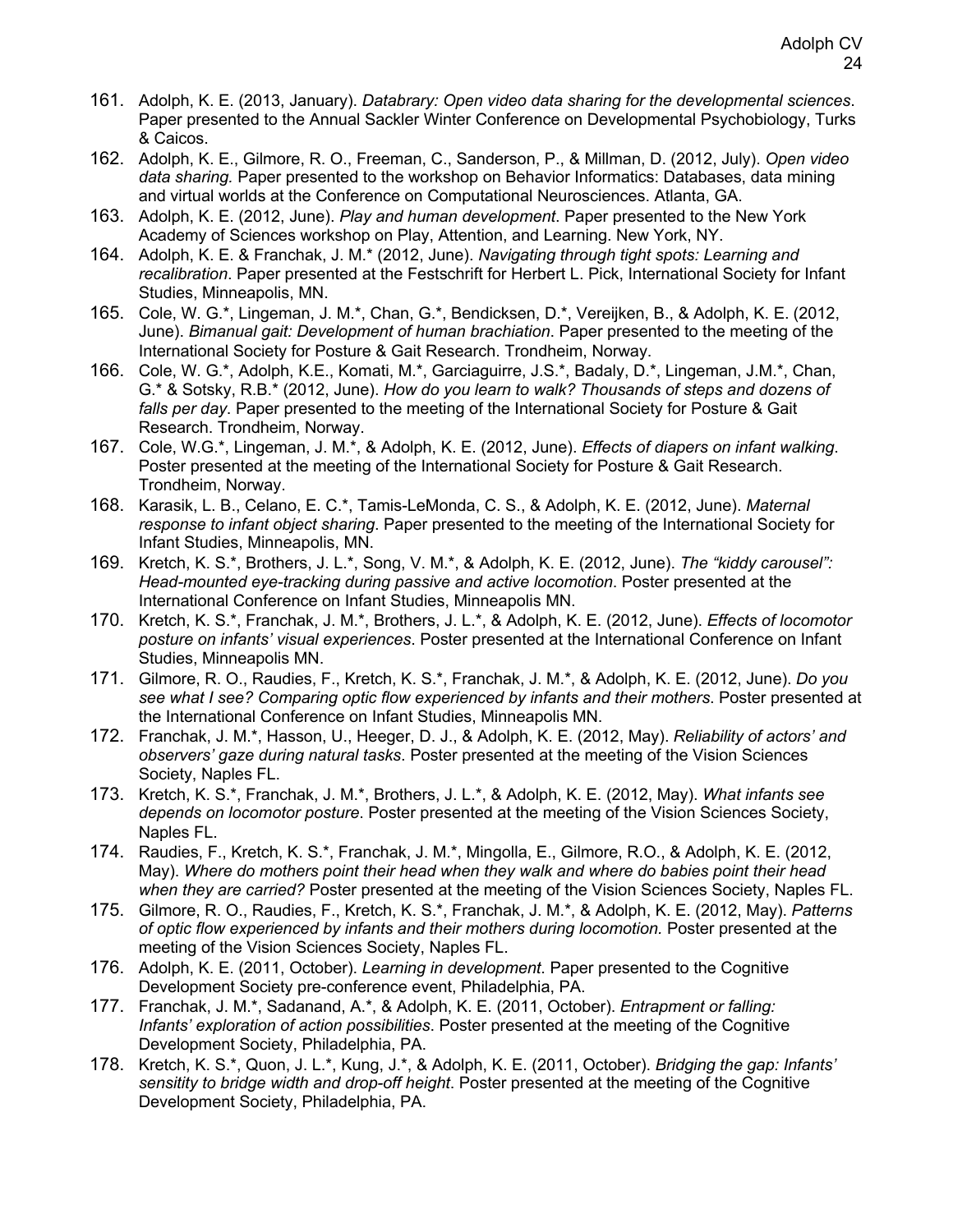- 179. Adolph, K. E., Franchak, J. M.\*, Kretch, K. S.\*, & Soska, K. C.\* (2011, March). *Head-mounted eyetracking: A novel method to describe active vision in natural environments*. Paper presented to the Society for Research in Child Development, Montreal, Canada.
- 180. Adolph, K. E., Karasik, L. B.\*, & Tamis-LeMonda, C. S. (2011, March). *(Sometimes) mother knows best: Infants' use of social and self-generated information for guiding action*. Paper presented to the Society for Research in Child Development, Montreal, Canada.
- 181. Cole, W. G.\*, Komati, M.\*, McGwier, M. S.\*, Lingeman, J. M.\*, & Adolph, K. E. (2011, March). *Walking skill and walking experience predict spontaneous walking in infants*. Society for Research in Child Development, Montreal, Canada.
- 182. Cole, W. G.\*, Lingeman, J. M.\*, Chan, G.\*, Quon, E.\*, Bendicksen, D.\*, Vereijken, B., & Adolph, K. E. (2011, March). *Monkeying around: Development of human brachiation*. Society for Research in Child Development, Montreal, Canada.
- 183. Franchak, J. M.\* & Adolph, K. E. (2011, March). *Walls and falls: Infants' motor decisions reflect consequences of errors*. Society for Research in Child Development, Montreal, Canada.
- 184. Karasik, L. B.\*, Zuckerman, A. L.\* & Adolph, K. E. (2011, March). *Lend me a hand: Supported walking in 11-month-old infants*. Society for Research in Child Development, Montreal, Canada.
- 185. Karasik, L. B.\*, Tamis-LeMonda, C. S. & Adolph, K. E. (2011, March). *Mothers' response to infant object sharing*. Society for Research in Child Development, Montreal, Canada.
- 186. Karasik, L. B,\* Adolph, K. E., & Bornstein, M. H. (2011, March). *Maternal support of infants' posture & play: A cross-cultural comparison*. Paper presented to the Society for Research in Child Development, Montreal, Canada.
- 187. Komati, M.\*, Iravani, S.\*, McGwier, M. S.\*, Lingeman, J. M.\*, Cole, W. G.\*, & Adolph, K. E. (2011, March). *Walk this way: Developmental changes in spontaneous walking*. Society for Research in Child Development, Montreal, Canada.
- 188. Kretch, K. S.\*, Kung, J.\* & Adolph, K. E. (2011, March). *A day in the life: Opportunities for learning in everyday activity*. Society for Research in Child Development, Montreal, Canada.
- 189. Adolph, K. E. & Tamis-LeMonda, C. S. (2010, November). *Infants' use of mothers' messages in risky motor situations*. Paper presented to the International Society for Developmental Psychobiology, San Diego, CA.
- 190. Cole, W. G.,\* Lingeman, J. W.,\* & Adolph, K. E. (2010, November). *Go naked: Effects of diapers on infant walking*. International Society for Developmental Psychobiology, San Diego, CA.
- 191. Franchak, J. M.\* & Adolph, K. E. (2010, November). *Tight squeeze: Infants' motor decisions reflect consequences for errors*. International Society for Developmental Psychobiology, San Diego, CA.
- 192. Komati, M.\*, Iravani, S.\*, McGwier, M. S.\*, Lingeman, J. M.\*, Cole, W. G.\*, & Adolph, K. E. (2010, November). *Step by step: Developmental changes in spontaneous walking*. International Society for Developmental Psychobiology, San Diego, CA.
- 193. Kretch, K. S.\* & Adolph, K. E. (2010, November). *The kiddy carousel: Visual exploration during active and passive locomotion*. International Society for Developmental Psychobiology, San Diego, CA.
- 194. Lingeman, J. M.\*, Pham, A.\*, Soska, K. C.\*, Adolph, K. E., Rosander, K., von Hofsten, C., & Kiorpes, L. (2010, November). *Visually guided reaching: Parallels between human and non-human primates*. International Society for Developmental Psychobiology, San Diego, CA.
- 195. Soska, K. C.\*, Lurie, A. L.\*, Robinson, S. R., & Adolph, K. E. (2010, November). *Spontaneous transitions between crawling and sitting postures during infant locomotion.* Paper presented at the meeting of the International Society for Developmental Psychobiology, San Diego, CA.
- 196. Adolph, K. E. (2010, March). *Development, seriously*. Invited keynote speaker, International Conference on Infant Studies, Baltimore, MD.
- 197. Adolph, K. E. (2010, March). Action effects. Discussant for invited symposium, *The impact of selfproduced action on cognitive and perceptual development*. International Conference on Infant Studies, Baltimore, MD.
- 198. Franchak, J. M.\*, Kretch, K. S.\*, Soska, K. C.\*, & Adolph, K. E. (2010, March). *Visual exploration during natural interactions: Head-mounted eye-tracking with mobile infants*. Paper presented to the International Conference on Infant Studies, Baltimore, MD.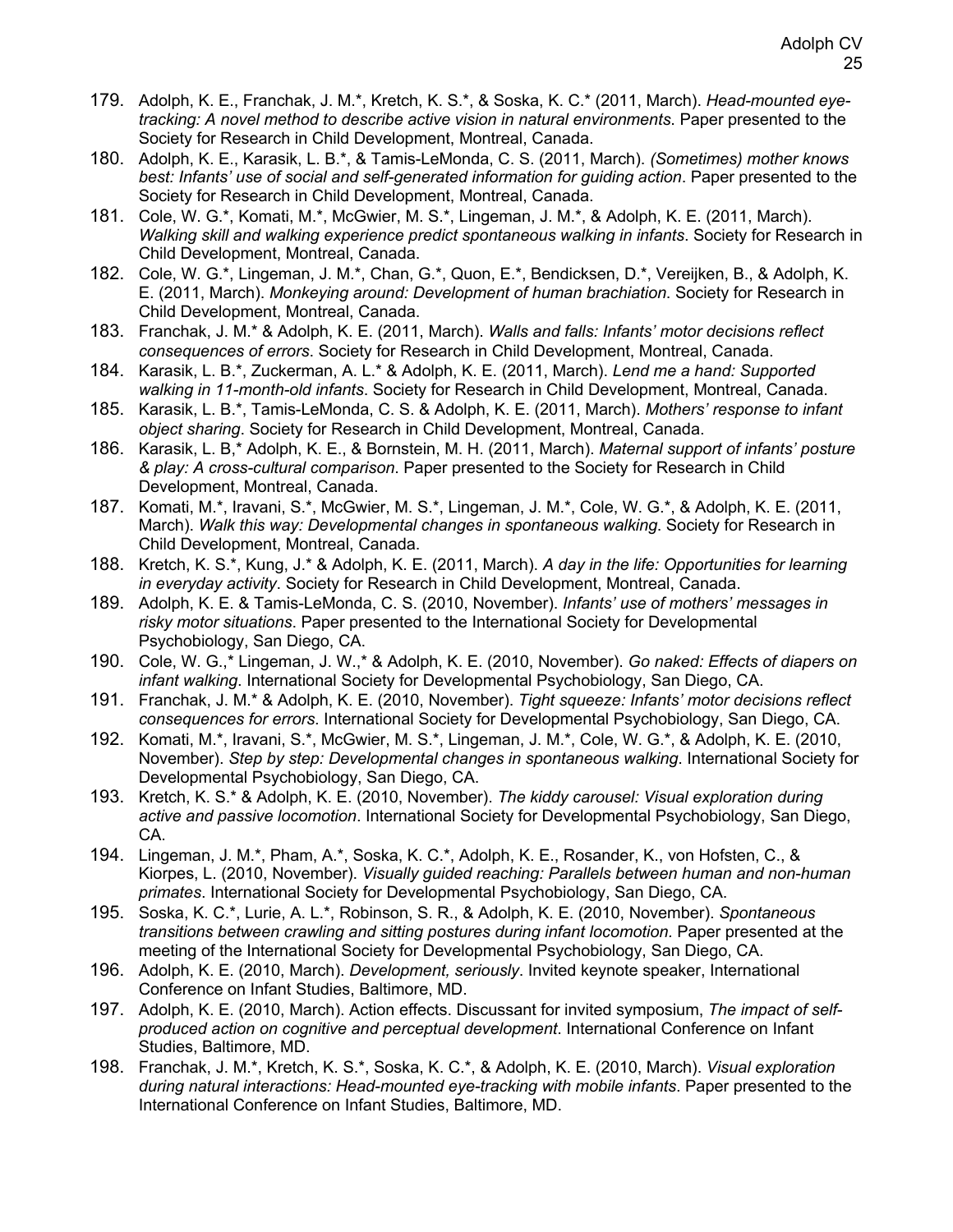- 199. Gabelman, L.\*, Franchak, J. M.\*, & Adolph, K. E. (2010, March). *Fovea to periphery: The developmental progression of visual guidance during obstacle navigation*. International Conference on Infant Studies, Baltimore, MD. [*Winner of the ICIS Outstanding Undergraduate Submission Award]*
- 200. Hurwitz, L. B.\*, Karasik, L. B.\*, Tamis-LeMonda, C. S., & Adolph, K. E. (2010, March). *Mothers' views of developmental transitions in infancy*. International Conference on Infant Studies, Baltimore, MD.
- 201. Ishak, S.\* & Adolph, K. E. (2010, March). *Perceiving affordances for fitting through openings by infants, children, and adults*. International Conference on Infant Studies, Baltimore, MD.
- 202. Karasik, L. B.\*, Zuckerman, A.\*, & Adolph, K. E. (2010, March). *Carrying objects in crawling and walking infants*. International Conference on Infant Studies, Baltimore, MD.
- 203. Komati, M.\*, Karasik, L. B.\*, & Adolph, K. E. (2010, March). *Hand over fist: Infants' simultaneous exploration of multiple objects*. International Conference on Infant Studies, Baltimore, MD.
- 204. Kretch, K. S.\*, Karasik, L. B.\*, & Adolph, K. E. (2010, March). *The tangible cliff: How infants learn to cope with a real drop-off*. International Conference on Infant Studies, Baltimore, MD.
- 205. Quon, J. L.\*, Kretch, K. S.\*, & Adolph, K. E. (2010, March). *Walking the bridge: Perceiving possibilities for action in infant locomotion*. International Conference on Infant Studies, Baltimore, MD.
- 206. Soska, K. C.\*, Adolph, K. E., Hofsten, C., Rosander, K. (2010, March). *Dynamic reaching in infants: Prospective control in the context of ongoing movement*. International Conference on Infant Studies, Baltimore, MD.
- 207. Soska, K. C.\*, Galeon, M. A.\*, & Adolph, K. E. (2010, March). *Breaking symmetry: Spontaneous movements of hands and legs during unimanual object exploration*. International Conference on Infant Studies, Baltimore, MD.
- 208. Cole, W. G.\*, Quon, E.\*, & Adolph, K. E. (2009, October). *Brachiation on monkey bars*. Paper presented to the International Society for Developmental Psychobiology, Chicago, IL.
- 209. Franchak, J. M.\*, Kretch, K. S.\*, Soska, K. C.\*, & Adolph, K. E. (2009, October). *Head-mounted eye-tracking of infants during natural interaction.* Paper presented to the International Society for Developmental Psychobiology, Chicago, IL.
- 210. Kretch, K. S.\*, Karasik, L. B.\*, & Adolph, K. E. (2009, October). *Cliff or step? Posture-specific learning at the edge of a drop-off.* Paper presented to the International Society for Developmental Psychobiology, Chicago, IL.
- 211. Soska, K. C.\*, Galeon, M. A.\*, & Adolph, K. E. (2009, October). *On the other hand: Spontaneous movements of the free hand during unimanual object exploration in infants*. Paper presented to the International Society for Developmental Psychobiology, Chicago, IL.
- 212. Adolph, K. E. (2009, July). *Emerging actions: Discovery and selection of new means*. Invited symposium to honor Herb Pick, International Conference on Perception and Action, Minneapolis, MN.
- 213. Franchak, J. M.\*, van der Zalm, D. J. \*, Hartzler, B. M. \*, & Adolph, K. E. (2009, July). *Perceiving affordances for navigating through openings.* Paper presented to the International Conference on Perception and Action, Minneapolis, MN.
- 214. Soska, K. C. \* & Adolph, K. E. (2009, July). *Dynamic reaching in infants*. Paper presented to the International Conference on Perception and Action, Minneapolis, MN.
- 215. Berger, S. E., Adolph, K. E., Goodman, E. E. \*, & Gavora, A. P. \* (2009, April). *Cruise control: How cruising infants solve the problem of keeping balance.* Symposium paper presented to the Society for Research in Child Development, Denver, CO
- 216. Franchak, J. M.\*, Adolph, K. E., Gabelman, L.\*, & Babcock, J. S. (2009, April). *Visual guidance of locomotion in children: Navigation from the periphery*. Symposium paper presented to the Society for Research in Child Development, Denver, CO.
- 217. Karasik, L. B.\*, Tamis-LeMonda, C. S., & Adolph, K. E. (2009, April). *The transition from crawling to walking affects infants' actions with objects*. Symposium paper presented to the Society for Research in Child Development, Denver, CO.
- 218. Soska, K. C.\*, & Adolph, K. E. (2009, April). *Infants' posture affects visual and haptic exploration of object properties*. Society for Research in Child Development, Denver, CO.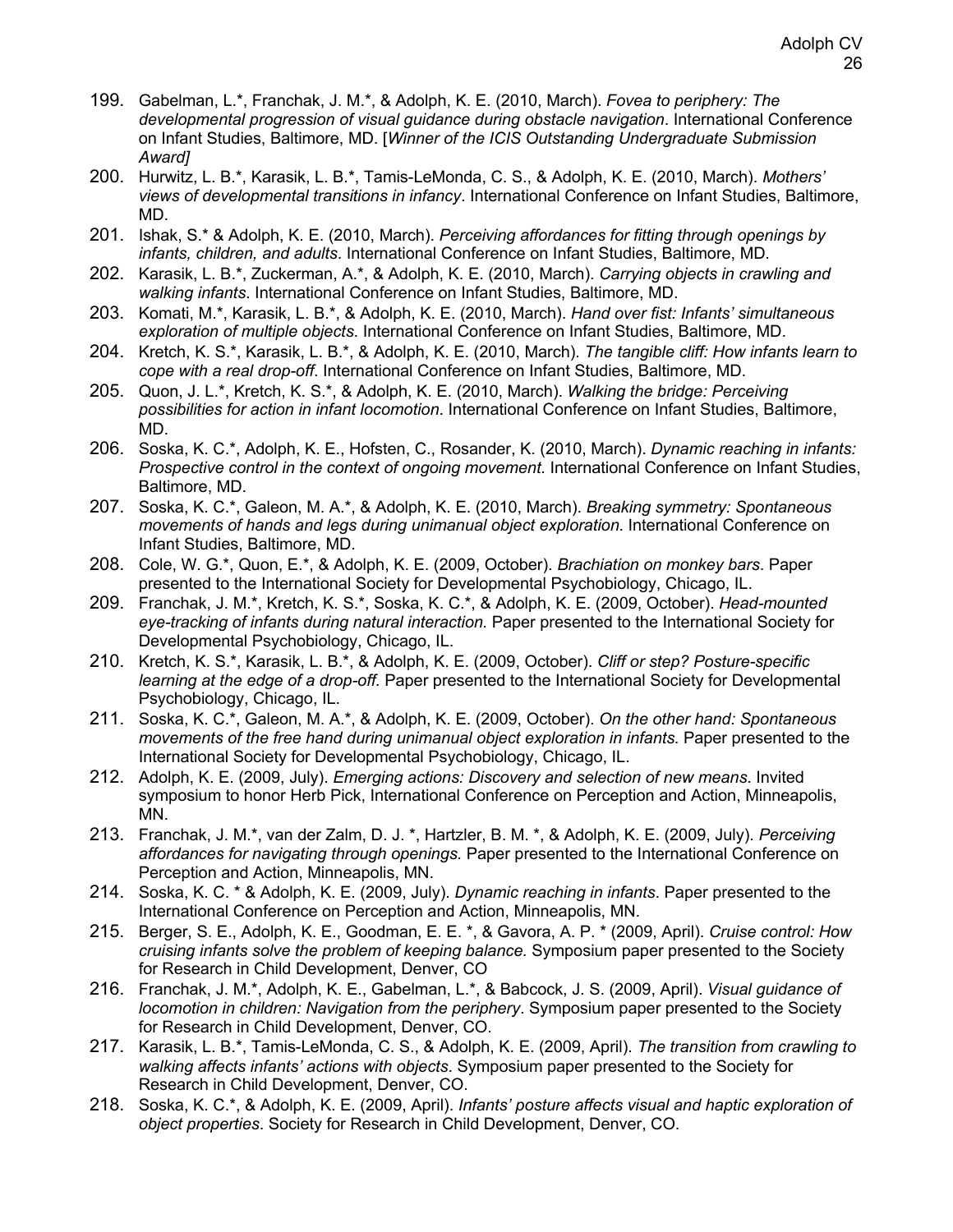- 219. Adolph, K. E., Franchak, J. M.\*, Badaly, D.\*, Smith, M. T.\*, & Babcock, J. S. (2008, May). *Headmounted eye-tracking with children: Visual guidance of motor action*. Vision Sciences Society, Naples, FL.
- 220. Badaly, D.\* & Adolph, K. E. (2008, March). *Walkers on the go, crawlers in the shadow: 12-monthold infants' locomotor experience*. International Conference on Infant Studies, Vancouver, Canada.
- 221. Franchak, J. M.\*, Adolph, K. E., Badaly, D.\*, & Babcock, J. S. (2008, November). *Navigation from the corner of the eye: Visual guidance of locomotion in children*. International Society for Developmental Psychobiology, Washington, DC.
- 222. Franchak, J. M.\*, Smith, M. T.\*, & Adolph, K. E. (2008, May). *Visual guidance of locomotion in infants, young adults and the elderly*. Vision Sciences Society, Naples, FL.
- 223. Mathioudakis, E. T.\*, Badaly, D.\*, & Adolph K. E. (2008, March). *One child's day: A descriptive case study of locomotor experience in the first 18 months of life.* International Conference on Infant Studies, Vancouver, Canada.
- 224. Soska, K. C.\* & Adolph, K. E. (2008, November). *Posture changes infants' visual-manual exploration of objects*. International Society for Developmental Psychobiology, Washington, D.C.
- 225. Soska, K. C.\*, Adolph, K. E., & Johnson, S. P. (2008, March). *3D object completion develops with infants' visual-manual exploration*. International Conference on Infant Studies, Vancouver, BC.
- 226. Adolph, K. E. (2007, October). *Flexibility and specificity of motor learning*. Symposium paper presented to the International Society for Developmental Psychobiology, San Diego, CA.
- 227. Franchak, J. M.\*, Smith, M. T.\*, & Adolph, K. E. (2007, October). *Pregnant women walking through doorways*. Symposium paper presented to the International Society for Developmental Psychobiology, San Diego, CA.
- 228. Franchak, J. M.\* & Adolph, K. E. (2007, May) *Perceiving changing affordances for action: Pregnant women walking through apertures*. Symposium paper presented to the Vision Science Society, Sarasota, FL.
- 229. Ishak, S.\* & Adolph, K. E. (2007, May) *Gauging affordances for reaching through apertures*. Vision Science Society, Sarasota, FL.
- 230. Soska, K. C.\*, Adolph, K. E., & Johnson, S. P. (2007, May). *3D object completion develops through infants' manual exploration.* Symposium paper presented to the Vision Science Society, Sarasota, FL.
- 231. Adolph, K. E., Tamis-LeMonda, C. S., Lobo, S. A.\*, Ishak, S.\*, & Karasik, L. B.\* (2007, March). *Representing the body's capabilities for action: Infants' use of perceptual and social information for guiding motor decisions*. Symposium paper presented to the Society for Research in Child Development, Boston, MA.
- 232. Lobo, S. A.\*, Koren, A.\*, Karasik, L. B.\*, Ishak, S.\*, Adolph, K. E., & Tamis-LeMonda, C. S. (2007, March). *Use of information for friction underfoot for guiding locomotion down slopes by 18-monthold infants.* Society for Research in Child Development, Boston, MA.
- 233. Badaly, D.\*, Garciaguirre, J. S.\*, & Adolph, K. E. (2007, March). *Baby steps and giant steps: Intraand inter-individual differences in infant walking.* Society for Research in Child Development, Boston, MA.
- 234. Ishak, S.\*, Adolph, K. E., Lobo, S. A.\*, Karasik, L. B.\*, Tamis-LeMonda, C. S. (2007, March). *Experienced crawlers and novice walkers descending slopes*. Society for Research in Child Development, Boston, MA.
- 235. Karasik, L. B.\*, Lobo, S. A.\*, Ishak, S.\*, Dimitropoulou, K. A., Tamis-LeMonda, C. S., & Adolph, K. E. (2007, March). *Effects of infants' locomotor experience on mothers' communication about action.* Society for Research in Child Development, Boston, MA.
- 236. Lobo, S. A.\*, Koren, A.\*, Karasik, L. B.\*, Ishak, S.\*, Adolph, K. E., & Tamis-LeMonda, C. S. (2007, March). *Infants' use of social and perceptual information for guiding locomotion in low friction conditions.* Society for Research in Child Development, Boston, MA.
- 237. Dimitropoulou, K. A., Tamis-LeMonda, C. S., Adolph, K. E., Lobo, S. A.\*, Karasik, L. B.\*, & Ishak, S.\* (2007, March). *Advances in locomotor skills shape infants' social interactions*. Society for Research in Child Development, Boston, MA.
- 238. Garciaguirre, J. S.\* & Adolph, K. E. (2006, June). *Infants' everyday locomotor experience: A walking and falling marathon.* International Society of Infant Studies, Kyoto, Japan.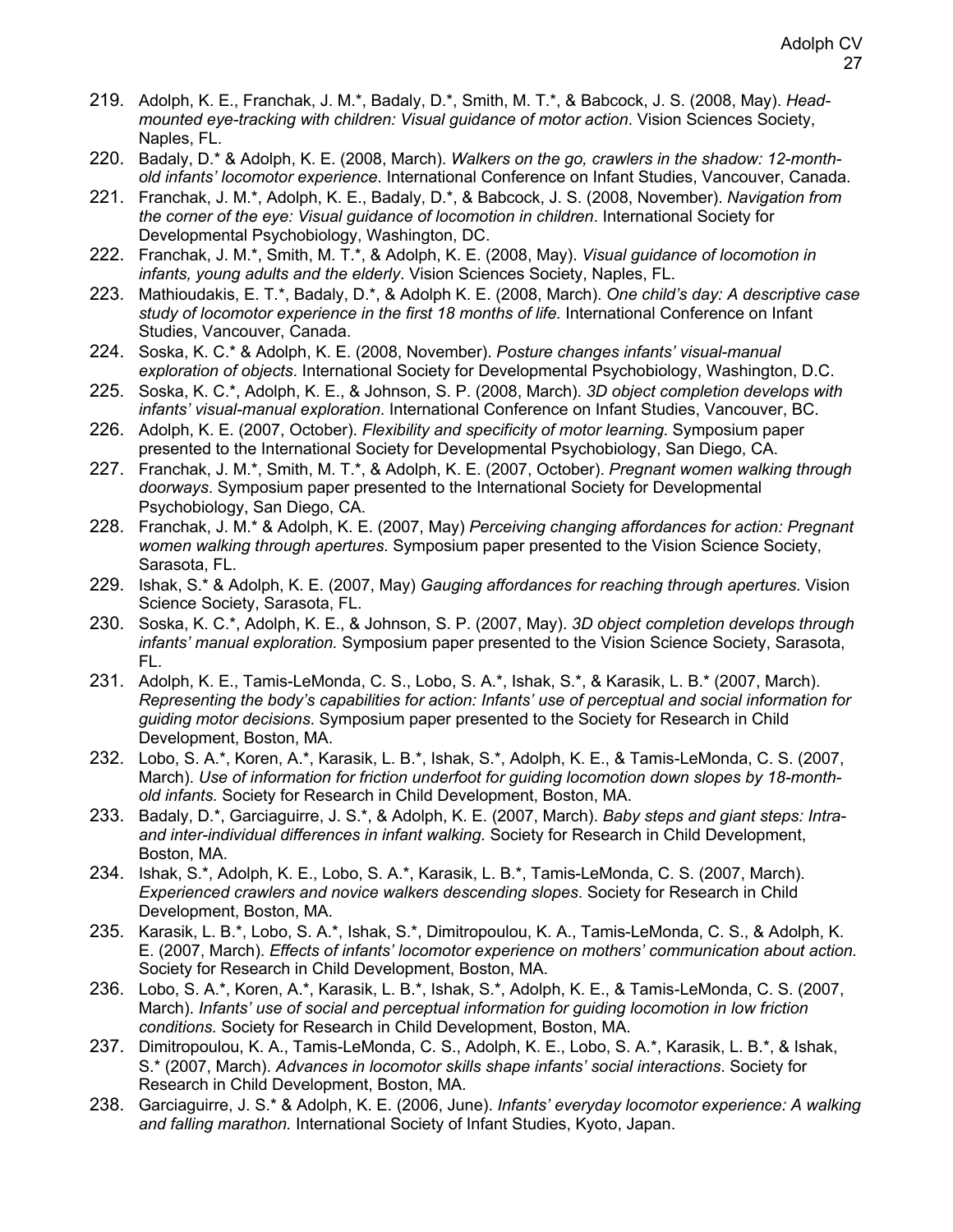- 239. Garciaguirre, J. S.\* & Adolph, K. E. (2005, November). *Walking and falling: An everyday marathon*. International Society of Developmental Psychobiology, Washington, D.C.
- 240. Gill-Alvarez, S. V.\* & Adolph, K. E. (2005, November). *Emergence of flexibility: How infants learn a stepping strategy*. International Society of Developmental Psychobiology, Washington, D.C.
- 241. Ishak, S.\*, Lobo, S. A.\*, & Adolph, K. E. (2005, November). *Posture-specific learning in 12-monthold crawlers and walkers*. International Society of Developmental Psychobiology, Washington, D.C.
- 242. Joh, A. S.\*, Adolph, K. E., & Dewind, N. K.\* (2005, November). *Learning from slipping and falling*. International Society of Developmental Psychobiology, Washington, D.C.
- 243. Karasik, L. B.\*, Ishak, S.\*, Lobo, S. A.\*, Tamis-LeMonda, C. S., & Adolph, K. E. (2005, November). *Infants' use of social and perceptual information in a social referencing task*. International Society of Developmental Psychobiology, Washington, D.C.
- 244. Lobo, S. A.\*, Ishak, S., Karasik, L. B.\*, & Adolph, K. E. (2005, November). *Friction underfoot affects infants' ability to cope with slopes*. International Society of Developmental Psychobiology, Washington, D.C.
- 245. Dimitropoulou, K. A.\*, Smith, M. T.\*, Alibali, M. W., Tamis-LeMonda, C. S., & Adolph, K. E. (2005, October). *The effectiveness of mothers' social messages*. Cognitive Development Society, San Diego, CA.
- 246. Dimitropoulou, K. A.\*, Tamis-LeMonda, C. S., Adolph, K. E., & Alibali, M. W. (2005, October). *Children's age and expertise affect mothers' verbal and gestural communications*. Cognitive Development Society, San Diego, CA.
- 247. Karasik, L. B.\*, Dimitropoulou, K. A.\*, Lobo, S. A.\*, Tamis-LeMonda, C. S., & Adolph, K. E. (2005, October). *How do mothers encourage and discourage infants' actions?* Cognitive Development Society, San Diego, CA.
- 248. Adolph, K. E., Joh, A. S.\*, Ishak, I.\*, Lobo, S. A.\*, & Berger, S. E. (2005, October). *Specificity of infants' knowledge for action*. Symposium paper presented to the Cognitive Development Society, San Diego, CA.
- 249. Adolph, K. E. (2005, October). *Development of locomotion*. Invited paper presented to the European Science Foundation Research Conference on Brain Development and Cognition in Human Infants, Acquafredda di Maratea, Italy.
- 250. Adolph, K. E. (2005, July). Learning mechanisms in the development of action. Invited paper presented to the III STEP Conference, Sponsored by the American Physical Therapy Association, University of Utah, Salt Lake City.
- 251. Adolph, K. E. & Joh, A. S.\* (2005, May). *Multiple learning mechanisms in the development of action*. Invited paper presented to the Conference on New Approaches to Infant Learning and Cognition, Duke University
- 252. Adolph, K. E. & Joh, A. S.\* (2005, May). *Multiple learning mechanisms in the development of action*. Paper presented to the Conference on Motor Development and Learning, Murcia, SPAIN.
- 253. Joh, A. S.\* & Adolph, K. E. (2005, April). *Crawling, walking, and learning about falling.* Society for Research in Child Development, Atlanta, GA.
- 254. Lobo, S. A., Ishak, S.\*, Tamis-LeMonda, C. S., & Adolph, K. E. (2005, April). *The real time process of teaching and learning*. Society for Research in Child Development, Atlanta, GA.
- 255. Karasik, L. B.\*, Dimitropoulou, K. A.\*, Tamis-LeMonda, C. S., & Adolph, K. E. (2005, April). *What's in a message? Investigation of mothers' affect, gestures, and vocalizations in a social referencing task.* Society for Research in Child Development, Atlanta, GA.
- 256. Gill-Alvarez, S. V.\* & Adolph, K. E. (2005, April). *Flexibility in infant skill acquisition: How infants learn a stepping strategy*. Society for Research in Child Development, Atlanta, GA.
- 257. Campbell, M. R.\*, Joh, A. S.\*, Adolph, K. E, & Eppler, M. A. (2004, June). *Shine is not a reliable cue for low-friction ground.* North American Meeting of the International Society for Ecological Psychology, Storrs, CT.
- 258. Narayanan, P. N.\*, Joh, A. S.\***,** Adolph, K. E, & Eppler, M. A. (2004, June). *Can walkers incorporate tactile friction information with visual depth information?* North American Meeting of the International Society for Ecological Society, Storrs, CT.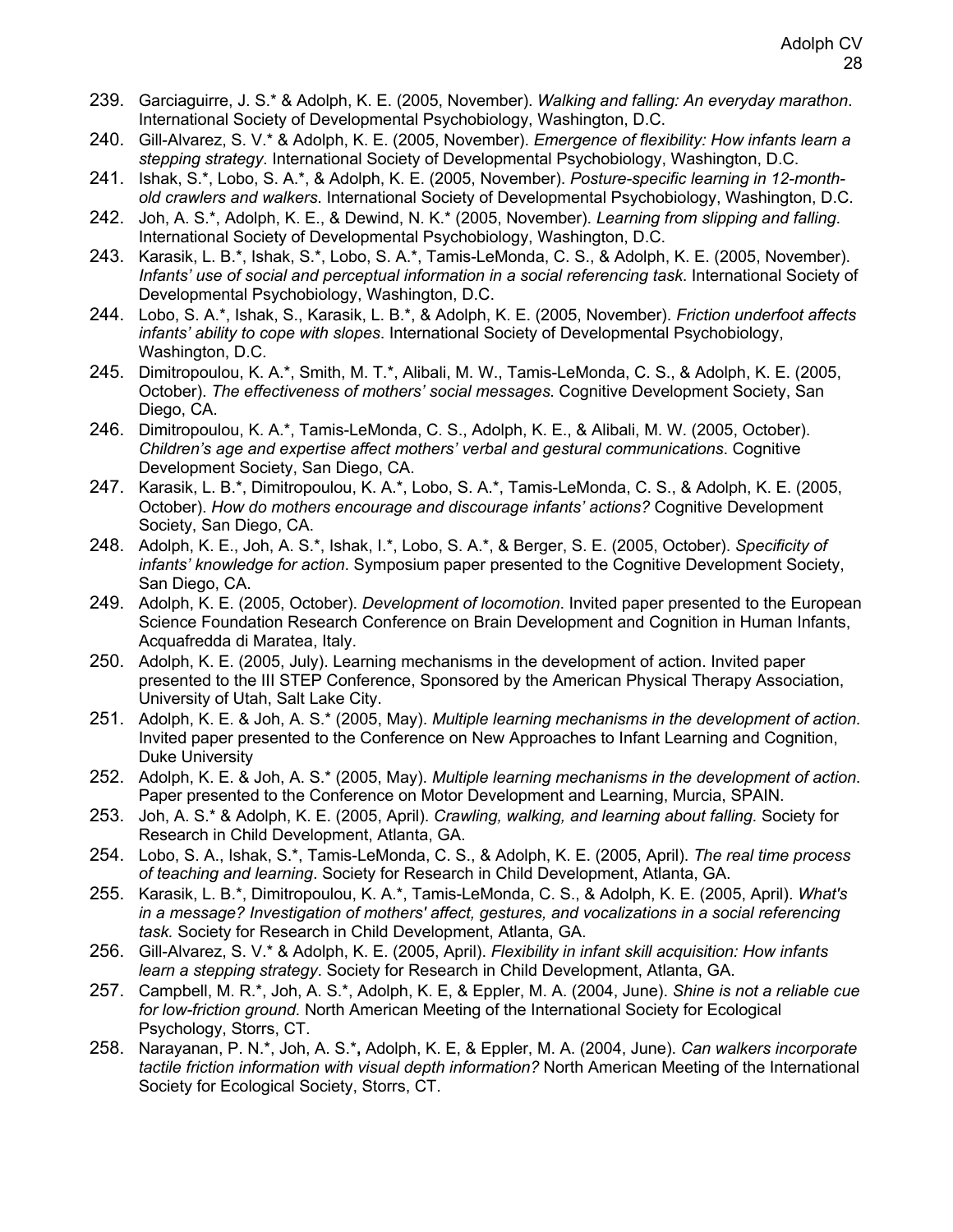- 259. Wall, L. A.\*, Joh, A. S.\*, Adolph, K. E, & Eppler, M. A. (2004, June). *What cues do walkers associate with falling?* North American Meeting of the International Society for Ecological Society, Storrs, CT.
- 260. Adolph, K. E. (2004, May). *Everyday learning.* Symposium paper presented to the International Conference on Infant Studies, Chicago, IL.
- 261. Adolph, K. E., Tamis-LeMonda, C. S., & Alibali, M. W. (2004, May). *Talking & walking: Infants' social communication on a risky path* Symposium paper presented to the International Conference on Infant Studies, Chicago, IL.
- 262. Berger, S., Theuring, C.\*, & Adolph, K. E. (2004, May). *Social, cognitive, geographical, and biomechanical factors affect infants' learning to ascend and descend stairs.* International Conference on Infant Studies, Chicago, IL.
- 263. Dimitropoulou, K. A.\*, Tamis-LeMonda, C. S., Adolph, K. E., & Alibali, M. W. (2004, May). *Effects of children's age and expertise on mothers' verbal and gestural communications.* International Conference on Infant Studies, Chicago, IL.
- 264. Garciaguirre, J. S.\*, & Adolph, K. E. (2004, May). *How infants adapt to functional changes in body dimensions.* International Conference on Infant Studies, Chicago, IL.
- 265. Joh, A. S.\* & Adolph, K. E. (2004, May). (Not) learning by doing: Garcia Effect in a locomotor discrimination learning task. Symposium paper presented to the International Conference on Infant Studies, Chicago, IL.
- 266. Karasik, L. B.\*, Lobo, S. A., Zack, E. A., Dimitropoulou, K. A.\*, Tamis-LeMonda, C. S., & Adolph, K. E. (2004, May). *Does mother know best? Infants' use of mothers' unsolicited advice in a potentially risky motor task* International Conference on Infant Studies, Chicago, IL.
- 267. Robinson, S. R., Adolph, K. E., & Young, J. W.\* (2004, May). *Continuity vs. discontinuity: How different time scales of behavioral measurement affect the pattern of developmental change.*  International Conference on Infant Studies, Chicago, IL.
- 268. Sotsky, R. B.\*, Garciaguirre, J. S.\*, & Adolph, K. E. (2004, May). *New York infant walking tours.*  International Conference on Infant Studies, Chicago, IL.
- 269. Tamis-LeMonda, C. S., Adolph, K. E., Karasik, L. B.\*, Lobo, S. A., Dimitropoulou, K. A.\*, & Zack, E. A. (2004, May). *How infants' decisions about action depend on understanding self and other.*  Symposium paper presented to the International Conference on Infant Studies, Chicago, IL.
- 270. Yanez, B. R.\*, Domakonda, K. V.\*, Gill-Alvarez, S. V., Adolph, K. E., & Vereijken, B. (2004, May). *Automaticity and plasticity in infant and adult walking.* International Conference on Infant Studies, Chicago, IL.
- 271. Zack, E. A., Dimitropoulou, K. A.\*, Acevedo, M. X.\*, Tamis-LeMonda, C. S., & Adolph, K. E. (2004, May). *No, don't, stop! Words mothers use when their children are at risk.* International Conference on Infant Studies, Chicago, IL.
- 272. Joh, A. S.\*, Wall, L. A.\*, Narayanan, P. N.\*, Campbell, M. R.\*, Adolph, K. E., Eppler, M. A., & Pignetti, V. M. \* (2003, November). *Development of learning from falling.* International Society for Developmental Psychobiology, New Orleans, LA.
- 273. Sotsky, R. B.\*, Garciaguirre, J. S.\*, & Adolph, K. E. (2003, November). *How infants keep pace with their mothers.* International Society for Developmental Psychobiology, New Orleans, LA.
- 274. Young, J.W.\*, Webster, T.\*, Adolph, K. E., Robinson, S. R., & Kanani, P.\* (2003, November). *The effects of sampling frequency on developmental trajectories.* International Society for Developmental Psychobiology, New Orleans, LA.
- 275. Dimitropoulou, K.A.\*, Tamis-LeMonda, C. S., Adolph, K. E., & Alibali, M. W. (2003, November). *Effects of mothers' expectations on their communication strategies.* Society for the Study of Human Development, Cambridge, MA.
- 276. Lobo, S. A., Karasik, L. B.\*, Zack, E. A., Dimitropoulou, K. A.\*, Tamis-LeMonda, C. S., & Adolph, K. E. (2003, November). *When do infants take mothers' advice?* Society for the Study of Human Development, Cambridge, MA.
- 277. Zack, E. A., Dimitropoulou, K. A.\*, Acevedo, M. X.\*, Tamis-LeMonda, C. S., & Adolph, K. E. (2003, November). *No, don't, stop! Mothers' words for dangerous things.* Society for the Study of Human Development, Cambridge, MA.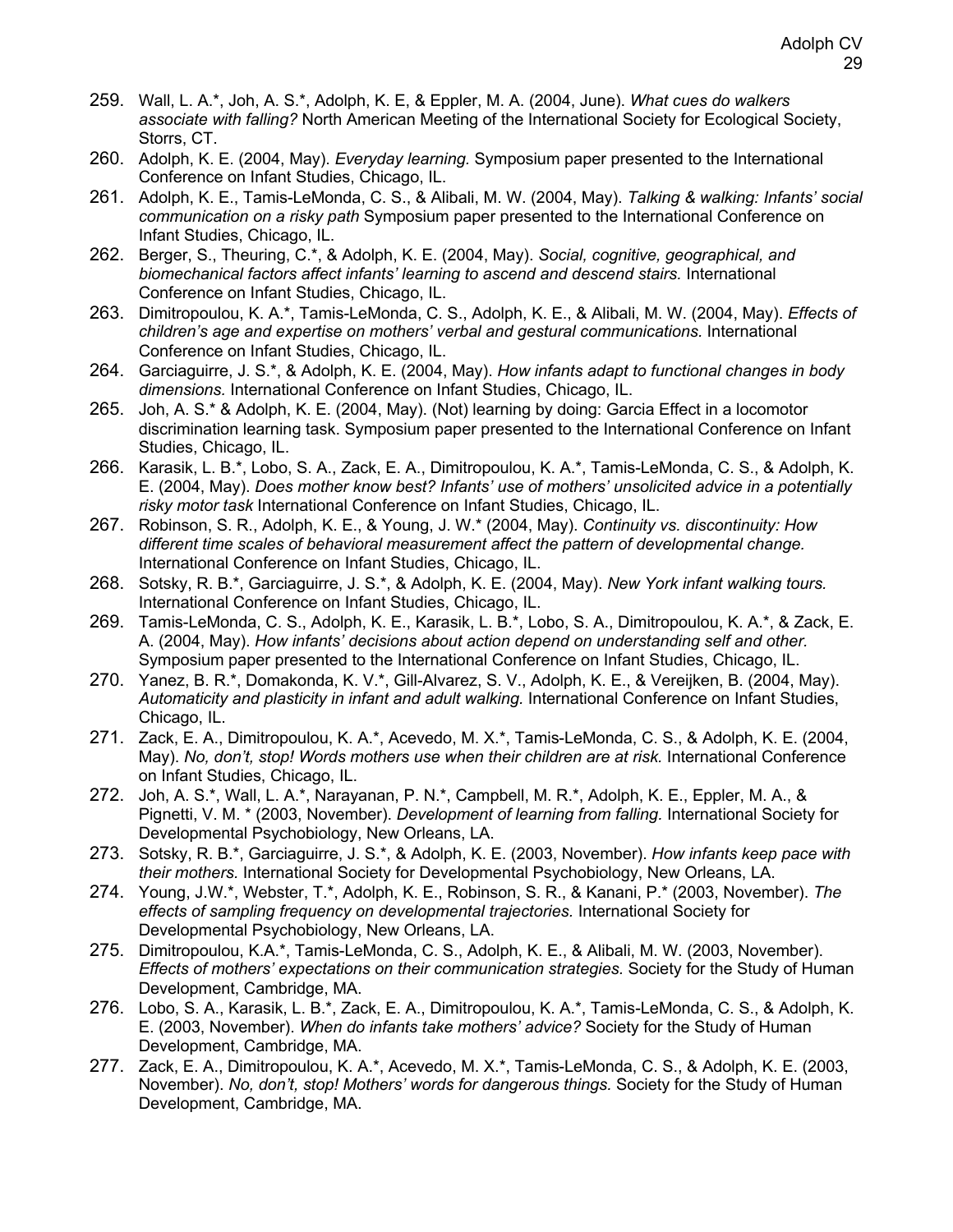- 278. Joh, A. S.\*, Adolph, K. E., & Pignetti, V. M.\* (2003, May). *Discriminative learning in locomotion: Infants, preschoolers, and adults*. American Psychological Society, Atlanta, GA.
- 279. Biu, O.\*, Young, J. W.\*, Pethkongkathon, J.\*,Kanani, P.\*, & Adolph, K. E. (2003, April*). A microgenetic analysis of the trajectory of motor development.* Society for Research in Child Development, Tampa, FL.
- 280. Joh, A. S.\* & Adolph, K. E. (2003, April). *Discrimination learning in infant locomotion: When one-trial learning fails.* Society for Research in Child Development, Tampa, FL.
- 281. Adolph, K. E., Joh, A. S.\*, & Eppler, M. A. (2003, January). *Development of visually guided locomotion.* International Society of Developmental Psychobiology, Jamaica.
- 282. Young, J.W.\*, Biu, O.\*, Pethkongkathon, J.\* ,Kanani, P.\*, & Adolph, K.E. (2002, October)*. Continuity and discontinuity in motor skill acquisition*. International Society for Developmental Psychobiology, Orlando, FL.
- 283. Joh, A. S.\* & Adolph, K. E. (2002, October)*. Watch your step! Discrimination learning in infant locomotion.* International Society of Developmental Psychobiology, Orlando, FL.
- 284. Vereijken, B. & Adolph, K. E. (2002, April). *The development of independent walking: What changes, how, and why*. International Conference on Infant Studies, Toronto, CANADA.
- 285. Berger, S. E.\* & Adolph, K. E. (2002, April). *Infants' Handrail Use as a Tool for Balance Control.* International Conference on Infant Studies, Toronto, CANADA.
- 286. Adolph, K. E. & Lockman, J. L. (2002, April). *How tools expand the potential for action: Hands, handles, and handrails*. Symposium Organizers, International Conference on Infant Studies, Toronto, CANADA.
- 287. Adolph, K. E., Joh, A. S.\*, & Friedman, A. A.\* (2002, April). *Learning the Location of Risky Ground*. International Conference on Infant Studies, Toronto, CANADA.
- 288. Adolph, K. E., Biu, O.\*, Pethkongathan, S.\*, & Young, J. W.\* (2002, April). *Transitions in development: The trajectory of motor skill acquisition*. International Conference on Infant Studies, Toronto, CANADA.
- 289. Adolph, K. E. (2001, June). *Why infants fall down: Specificity of motor learning.* International Conference on Perception and Action, Storrs, CT.
- 290. Fraisse, F.\*, Couet, A.\*, Bellanca, K.\*, & Adolph, K.E. (2001, June). *Infants' response to potential risk.* International Conference on Perception and Action, Storrs, CT.
- 291. Adolph, K. E., Friedman, A. A.\*, & Saxena, A.\* (2001, June). *Learning to detect risky ground based on cues for rigidity.* International Conference on Perception and Action, Storrs, CT.
- 292. Lo, T. W.\* & Adolph, K. E. (2001, June). *Depth information is privileged: The case of friction.*  International Conference on Perception and Action, Storrs, CT.
- 293. Anderson, J.\*, Bode, C.\*, Adolph, K. E., & Faradjian, G.\* (2001, May). *Effects of asymmetry on automaticity and adaptability in adult walking.* International Conference on Event Perception and Action, Storrs, CT.
- 294. Anderson, J.\*, Bode, C.\*, Adolph, K. E., & Faradjian, G.\* (2001, May). *Automaticity and adaptability in infant and adult walking.* First World Congress: Motor Development and Learning in Infancy, Amsterdam, THE NETHERLANDS.
- 295. Fraisse, F.\*, Couet, A.\*, & Adolph, K. E. (2001, May). *Sequential exploration in infants locomotion.*  First World Congress: Motor Development and Learning in Infancy, Amsterdam, THE NETHERLANDS.
- 296. Anderson, J.\*, Bode, C.\*, Adolph, K. E., & Faradjian, G.\* (2001, April). *The automaticity/flexibility trade-off in infant and adult walking.* Society for Research in Child Development, Minneapolis, MN.
- 297. Fraisse, F.\*, Couet, A.\*, & Adolph, K. E. (2001, April). *Exploration in infants' locomotion*. Society for Research in Child Development, Minneapolis, MN.
- 298. Chan, M. Y.\*, Biancaniello, R.\*, Adolph, K. E., & Marin, L. (2000, July). *Tracking infants' locomotor experience: The telephone diary.* International Conference on Infant Studies, Brighton, ENGLAND.
- 299. Mondschein, E. R.\*, Lynch, D.\*, Adolph, K. E., & Tamis-LeMonda, C. S. (2000, July). *Gender bias in mothers' expectations of infants' crawling skill and motor risk-taking.* International Conference on Infant Studies, Brighton, ENGLAND.
- 300. Berger, S. E.\*, McLaughlin, A. E.\*, & Adolph, K. E. (2000, July). *Toddlers' recognition of a handrail as an aid for locomotion.* International Conference on Infant Studies, Brighton, ENGLAND.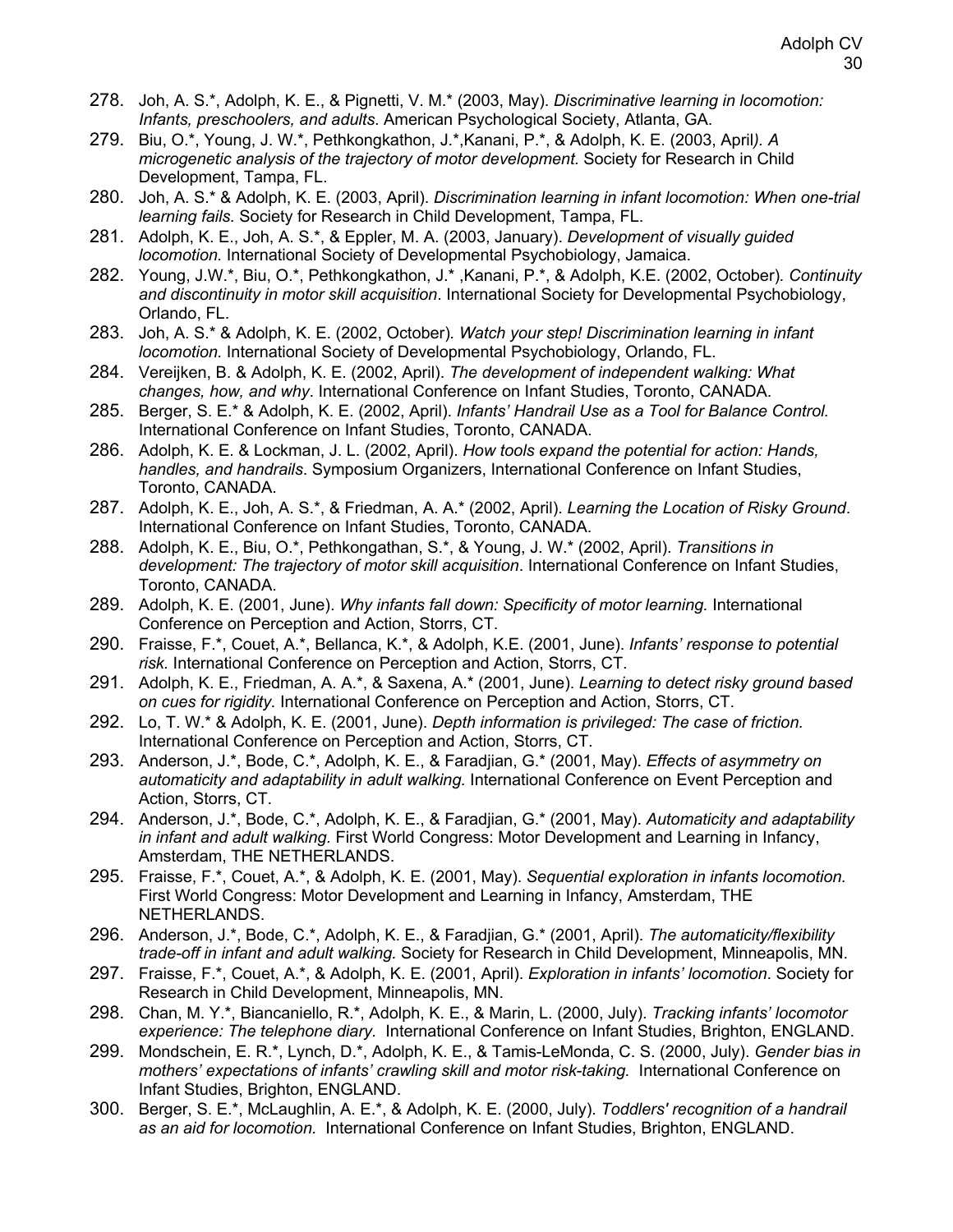- 301. Leo, A.\*, Chiu, J.\*, & Adolph, K. E. (2000, July). *Temporal and functional relationships of crawling, cruising, and walking.* International Conference on Infant Studies, Brighton, ENGLAND.
- 302. Berger, S. E.\*, McLaughlin, A. E.\*, Hobson, M. M.\*, & Adolph, K. E. (2000, April). *Toddlers' exploratory behavior as a predictor of accurate decision-making in a locomotor task.* Conference on Human Development, Memphis, TN.
- 303. Faradjian, G.\*, Marin, L., & Adolph, K. E. (2000, July). *Automaticity and flexibility in infant walking.* Conference on Human Development, Memphis, TN.
- 304. Weise, I.\*, Marin, L., Eppler, M. A., & Adolph, K. E. (2000, April). *Prospective and reactive control in infant locomotion*. Conference on Human Development, Memphis, TN.
- 305. Adolph, K. E. (1999, August). *Papers in honor of Eleanor J. Gibson: Learning and transfer in infant motor skill acquisition.* International Conference on Event Perception and Action, Edinburgh, SCOTLAND.
- 306. Adolph, K. E., Avolio, A. M.**\***, & Leo, A. J.**\*** (1999, August). *Specificity of learning: Why infants fall over a veritable cliff.* International Conference on Event Perception and Action, Edinburgh, SCOTLAND.
- 307. Lo, T. W.**\***, Avolio, A. M.**\***, Massop, S. A.**\***, & Adolph, K. E. (1999, August). *Why toddlers don't perceive risky ground based on surface friction.* International Conference on Event Perception and Action, Edinburgh, SCOTLAND.
- 308. Chan, M. Y.**\***, Lu, Y.**\***, Marin, L., & Adolph, K. E. (1999, August). *A baby's day: Capturing crawling experience.* International Conference on Event Perception and Action, Edinburgh, SCOTLAND.
- 309. Adolph, K. E. & Avolio, A. M.**\*** (1999, April). *Infants' social and affective responses to risk.* Society for Research in Child Development, Albuquerque, NM.
- 310. Lo, T. W.**\***, Massup, S.**\***, Avolio, A. M.**\***, & Adolph, K. E. (1999, April). *How toddlers use friction cues to descend slopes.* Society for Research in Child Development, Albuquerque, NM.
- 311. Adolph, K. E., Avolio, A. M.**\***, Barrett, T.**\***, Mathur, P.**\***, & Murray, A.**\*** (1998, April). *Step counter: Quantifying infants' everyday walking experience*. International Conference on Infant Studies, Atlanta, GA.
- 312. Adolph, K. E., Avolio, A. M.**\***, Melton, K. E.**\***, Arnet, H. S.**\***, & Eppler, M. A. (1998, April). *Infant learning about balance control across changes in body posture*. International Conference on Infant Studies, Atlanta, GA.
- 313. Stergiou, C. S.**\***, Adolph, K. E., Alibali, M. W., Avolio, A. M.**\***, & Cenedella, C.**\*** (1997, July). *Social expressions in infant locomotion: Vocalizations and gestures on slopes*. International Conference on Event Perception and Action, Toronto, CANADA.
- 314. Avolio, A. M.**\***, Thompson, B. E.**\***, Lin, H. R.**\***, Biswas, S. C.**\***, & Arnet, H. S.**\*** (1997, April). *Adaptive action in infants: Psychophysical double staircase procedure*. Society for Research in Child Development, Washington, D. C.
- 315. Adolph, K. E., Avolio, A. M.**\***, Stergiou, C.**\***, & Cenedella, C.**\*** (1997, April). *Social expressions in infant locomotion over slopes.* Society for Research in Child Development, Washington, D. C.
- 316. Adolph, K. E., Gill, S. V.**\***, Lucero, A. A.**\***, Mathur, P.**\***, & Murray, A.**\*** (1997, April). *Specificity and transfer in infant locomotion: Learning to detect balance requirements.* Society for Research in Child Development, Washington, D. C.
- 317. Adolph, K. E., Vereijken, B., Byrne, K. J.**\***, Urspruch, T.**\***, Ilustre, I.**\***, & Ondrako, A. M.**\*** (1996, April). *Footprint method of gait analysis: New insights into infant walking.* International Conference on Infant Studies, Providence, RI.
- 318. Adolph, K. E., Gill, S.**\***, Lucero, A.**\***, & Fadl, Y.**\*** (1996, April). *Emergence of a stepping strategy: How infants learn to walk down hills*. International Conference on Infant Studies, Providence, RI.
- 319. Vereijken, B., Adolph, K. E., & Denny, M. A.**\*** (1996, April). *Roles of variability and experience in development of crawling.* International Conference on Infant Studies, Providence, RI.
- 320. Adolph, K. E. & Siegler, R. S. (1995, July). *Understanding change in infant skill acquisition*. Paper presented at the meeting of the International Society for Event Perception and Action, Marseilles, FRANCE.
- 321. Vereijken, B., Adolph, K. E., Denny, M. A.**\***, Fadl, Y.**\***, Gill, S. V.**\***, & Lucero, A. A.**\*** (1995, July). *Development of infant crawling: Balance constraints on interlimb coordination.* International Society for Event Perception and Action, Marseilles, FRANCE.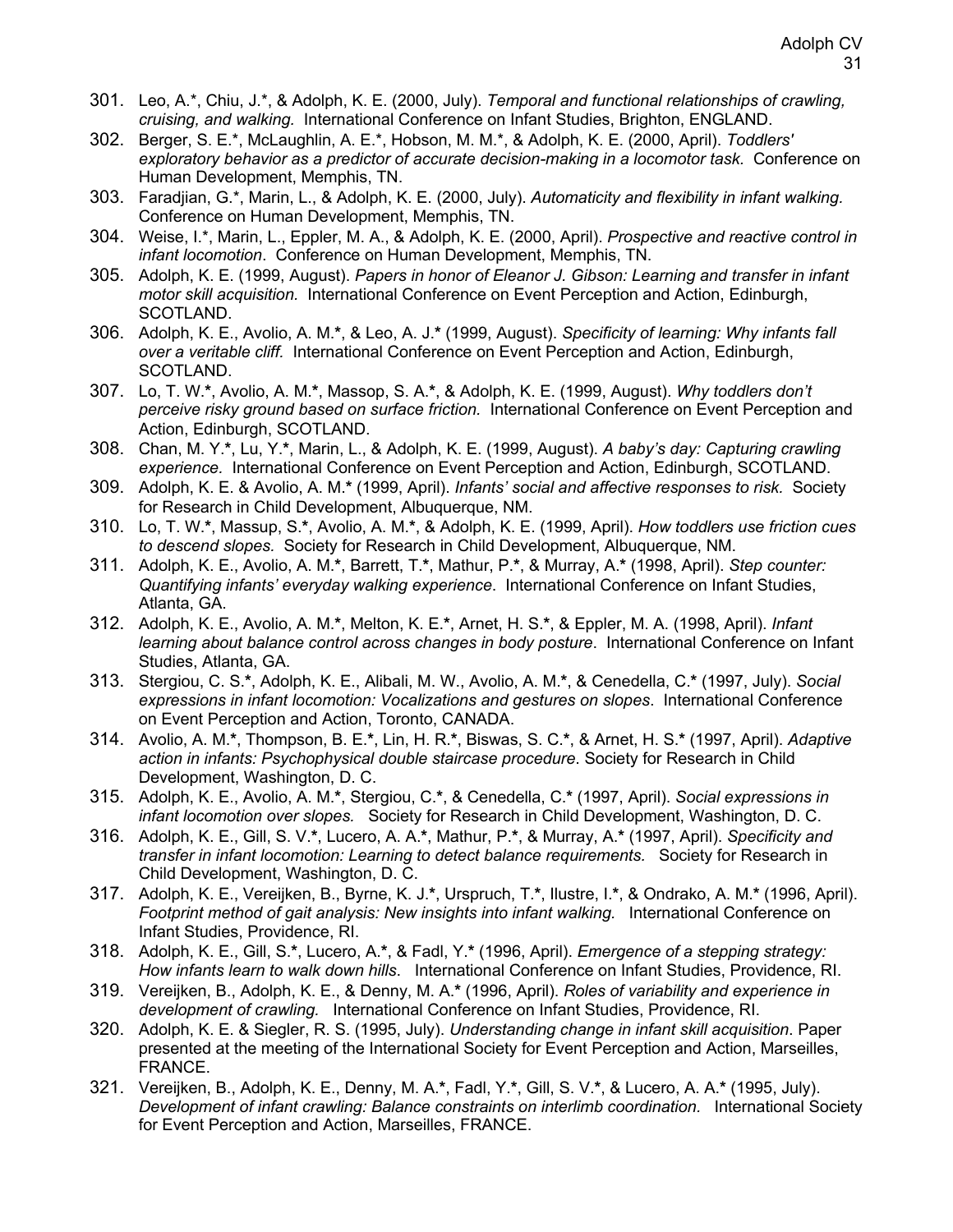- 322. Gorday, K. M.**\***, Stroop, M. A.**\***, Adolph, K. E., & Thelen, E. (1995, July). *Toddlers' postural control on different surfaces*. International Society for Event Perception and Action, Marseilles, France.
- 323. Adolph, K. E., Vereijken, B., Denny, M. A.**\***, Fadl, Y.**\***, Gill, S. V.**\***, & Lucero, A. A.**\*** (1995, June). *Changing balance requirements constrain variability in infant crawling*. American Psychological Society, New York, NY.
- 324. Adolph, K. E., Avolio, A. M.**\***, Thompson, B. E.**\***, Diaz-Peroza, C.**\***, Byrne, K. J.**\***, & Denny, M. A.**\*** (1994, March). *How infants learn to cope with slopes: The role of locomotor experience and exploratory activity*. Society for Research in Child Development, Indianapolis, IN.
- 325. Wechsler, M. A.**\*** & Adolph, K. E. (1994, March). *Learning new ways of moving: Variability in infants' discovery and selection of motor strategies.* Society for Research in Child Development, Indianapolis, IN.
- 326. Adolph, K. E., Ruff, H. A., Kim, D. R.**\***, & Capozzoli, M. C. (1994, November). *Preschoolers' strategies for allocating attention: Individual differences and task constraints.* Psychonomic Society, St. Louis, MO.
- 327. Adolph, K. E. & Pursifull, S.**\*** (1993, August). *Changing perspectives from crawling to walking: Position-specific learning in infants descending slopes.* International Conference on Event Perception and Action, Vancouver, Canada.
- 328. Adolph, K. E. (1993, April). *Specificity of learning in infants' locomotion over slopes: Longitudinal study from crawling to walking*. Society for Research in Child Development, New Orleans, LA.
- 329. Weiner, T. S.**\*** & Adolph, K. E. (1993, April). *Toddlers' perception of slant vs. slope height for descending slopes.* Society for Research in Child Development, New Orleans, LA.
- 330. Adolph, K. E. & Eppler, M. A. (1992, May). *Actual vs. perceived possibilities for toddlers' locomotion over slopes: A psychophysical procedure*. International Conference on Infant Studies, Miami, FL.
- 331. Eppler, M. A., Adolph, K. E., & Gibson, E. J. (1992, May). *Differential exploration of sloping surfaces in relation to development of crawling skill.* International Conference on Infant Studies, Miami, FL.
- 332. Adolph, K. E., Eppler, M. A., & Gibson, E. J. (1991, April). *Crawling vs. walking infants' detection of action possibilities on a sloping walkway.* Society for Research in Child Development, Seattle, WA.
- 333. Eppler, M. A., Gibson, E. J., & Adolph, K. E. (1991, April). *Emerging object manipulation skills and attention to intermodal object properties in 3.5- and 5.5-month-old infants*. Society for Research in Child Development, Seattle, WA.
- 334. Adolph, K. E., Gibson, E. J., & Eppler, M. A. (1990, April). *Perceiving affordances of slopes: The ups and downs of toddlers' locomotion.* International Conference on Infant Studies, Montreal, Canada.
- 335. Adolph, K. E. & Eppler, M. A. (1990, March). *Two styles of gait in development of walking*. Conference for Human Development, Richmond, VA.
- 336. Eppler, M. A., Gibson, E. J., & Adolph, K. E. (1990, March). *Infants' attention to objects in the development of object manipulation skills.* Conference for Human Development, Richmond, VA.
- 337. Adolph, K. E., Gibson, E. J., & Eppler, M. A. (1989, July). *Toddlers' perception of the affordances of sloping surfaces.* International Conference on Event Perception and Action, Miami, OH.
- 338. Adolph, K. E., Gibson, E. J., & Eppler, M. A. (1988, October). *Toddlers' exploration of nonhorizontal surfaces.* International Society for Ecological Psychology, Storrs, CT.
- 339. Shapiro, B. A., Eppler, M. A., & Adolph, K. E. (1988, April). *Infants' abilities to perceive lawful relations in visual events.* International Conference on Infant Studies, Washington, D. C.

# **RESEARCH FEATURES IN PUBLIC MEDIA**

- 2021 Method to the Motion Between Mothers and Toddlers: Synchronized Movements Pave Way for Children's Interactions with Bigger World. *Early Learning Nation*.
- 2021 You're Never Too Old to Become a Beginner. *Wall Street Journal.*
- 2020 Fear of Spiders, Snakes, Heights, and Strangers Comes from Parents, Not from Evolution. Child Family Blog
- 2020 Babies, Episode 3 "Crawling." *Netflix Documentary Series.*
- 2020 "Normalt" i Sma Barns Utveckling Skiljer Sig at i Varlden. *Radio Sweden.*
- 2020 Culture Helps Shape When Babies Learn to Walk. *Science News.*
- 2019 This Woman Counted Literal Baby Steps, and They Walk Farther Than You'd Think. *Popular Science*.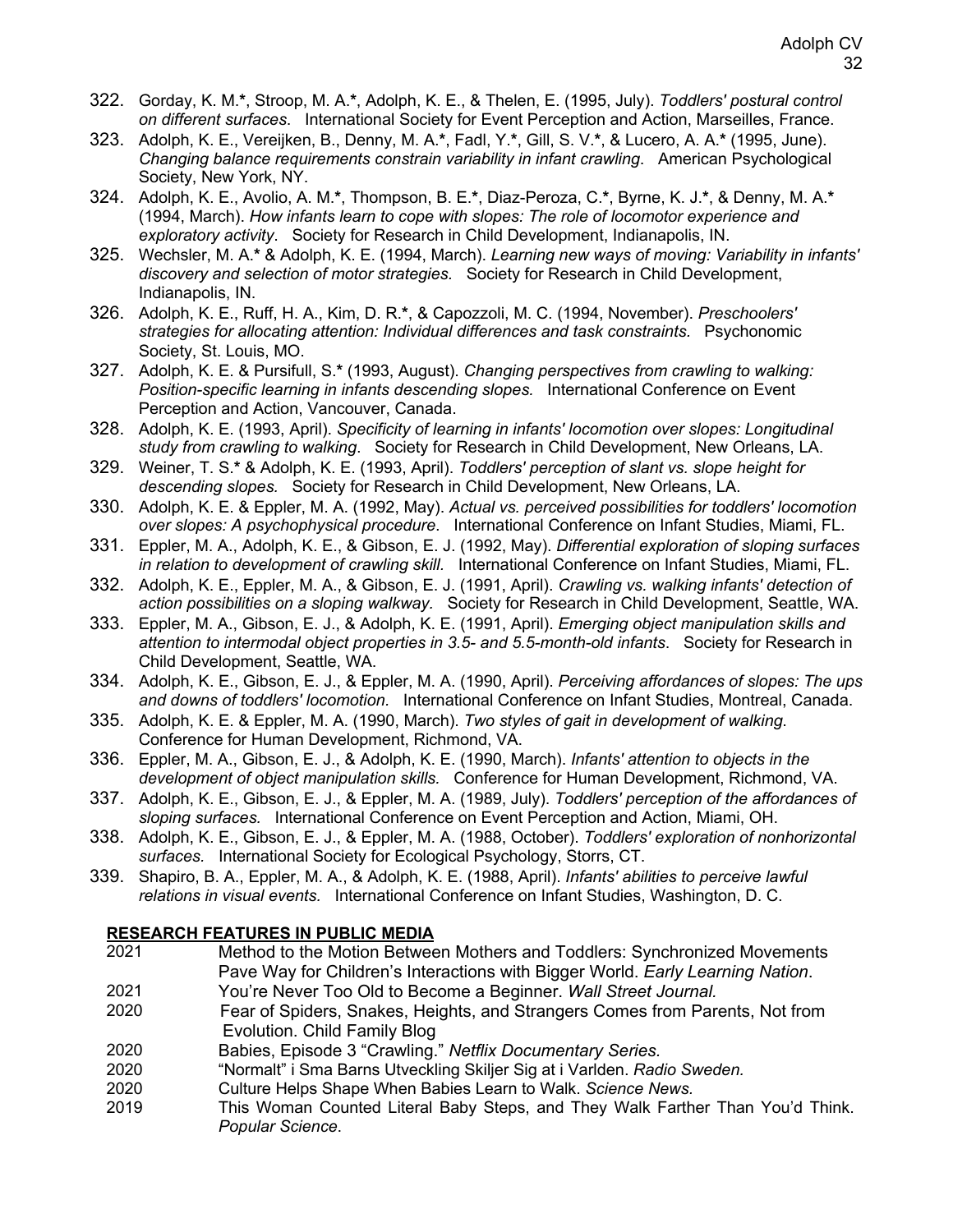Robots Can Learn Walking from Motor Actions of Infants? *Science and Information Conferences.* Machines on Mission Possible. *Nature Machine Intelligence*. The Way Toddlers Waddle Can Teach Robot Footballers How to Play. *Daily News*. Supercharge His Walking Skills: What Happens When Your Baby Starts to Walk…and How You Can Support His Learning Curve*. Mother and Baby Magazine* The Strange Reason Tummy Time Was Invented For Babies. *Fatherly* How to Motivate a Baby to Roll, Crawl, Cruise, and Walk: Advice from a Scientist Who Spends Her Days Studying Infant Locomotion*. Fatherly* Good Behavior: Sharing and Reusing Research Video*. NIH BSSR Lecture Series* Fear of Heights in Infants*. Science Friday* Are Infants Afraid of Heights? *Psychology Today* Who, what, why: Is everyone born with a fear of heights? *BBC News* Infants on the Edge of a Cliff*. Public Health Minute with Bill Latimer* Toddlers Are Afraid of Falling, but Not of Heights. *British Psychological Society Research Digest* Toddlers Walk Best Naked, but There's a Catch. *The London Times* The One Thing Standing in the Way of Your Baby Walking. *Slate: How Babies Work* Diapers Hinder Walking for Babies. *Scientific American* Infants' Avoidance of Drop-off Reflects Specific Motor Ability, Not Fear. *Science Daily* Infants Learn to Walk by Learning to Fall. *Psychology in Action* Mini Marathons: Tireless Toddlers Cover More than 2.5 Miles a Day*. Daily Mail* Eye-tracking Device Travels with Toddlers*. Simons Foundation Autism Research Initiative News & Opinion Toolbox* New Studies Reveal Infants' World of Vision*. Voices of America Science/Health News* With Kids and Coffee Tables, It's Trip, Fall, Ouch. *The New York Times House & Garden Section* Looking this Way and That, and Learning to Adapt to the World*. The New York Times, Tuesday Science Section* Babies on the Edge: When They Learn to Walk, Toddlers Must Figure Out Their Limitations All Over Again*. Scientific American Mind* My Baby the Lab Rat. *Parents Magazine* Effects of Action on Cognition*. American Baby* Infant Motor Development*. National Geographic Channel* How and When Infants Learn to Climb Stairs. *FLASH Alert to New Science and Health Research Stories* Crawling in Infants and Adults*. BBC Channel* The Learning Curve*. The New York Sun* The Baby Human (Social Information in Motor Learning). *Discovery Health Channel* Toddlers Ride Rail to Tool Use*. Science News* Go, Baby, Go*. American Baby* Tools for Tots*. Infants to Adolescents*, *Research Update*, Vol. 4(5). The Baby Human (Specificity of Motor Learning; Locomotor Tool Use). *Discovery Health Channel* Is Crawling Over-rated? *New York Newsday* Infant Crawling. *New York City Channel 11* Motor Development. *Cognitive Arts* Babies Posture to Learn. *Science News* The Journey Through Childhood*. Worth Publishers* Get a Move on Baby. *American Baby Magazine* Minds on the Move: Babies Extend their Reach into a World of Thought and Action*. Science News* Development of Crawling and Walking. *Parents Magazine* 1998, 1999 The Human Body. *BBC and The Learning Channel* Thrills and Spills: Ensuring Infants' Safety in the Development of Walking. *Parents Magazine*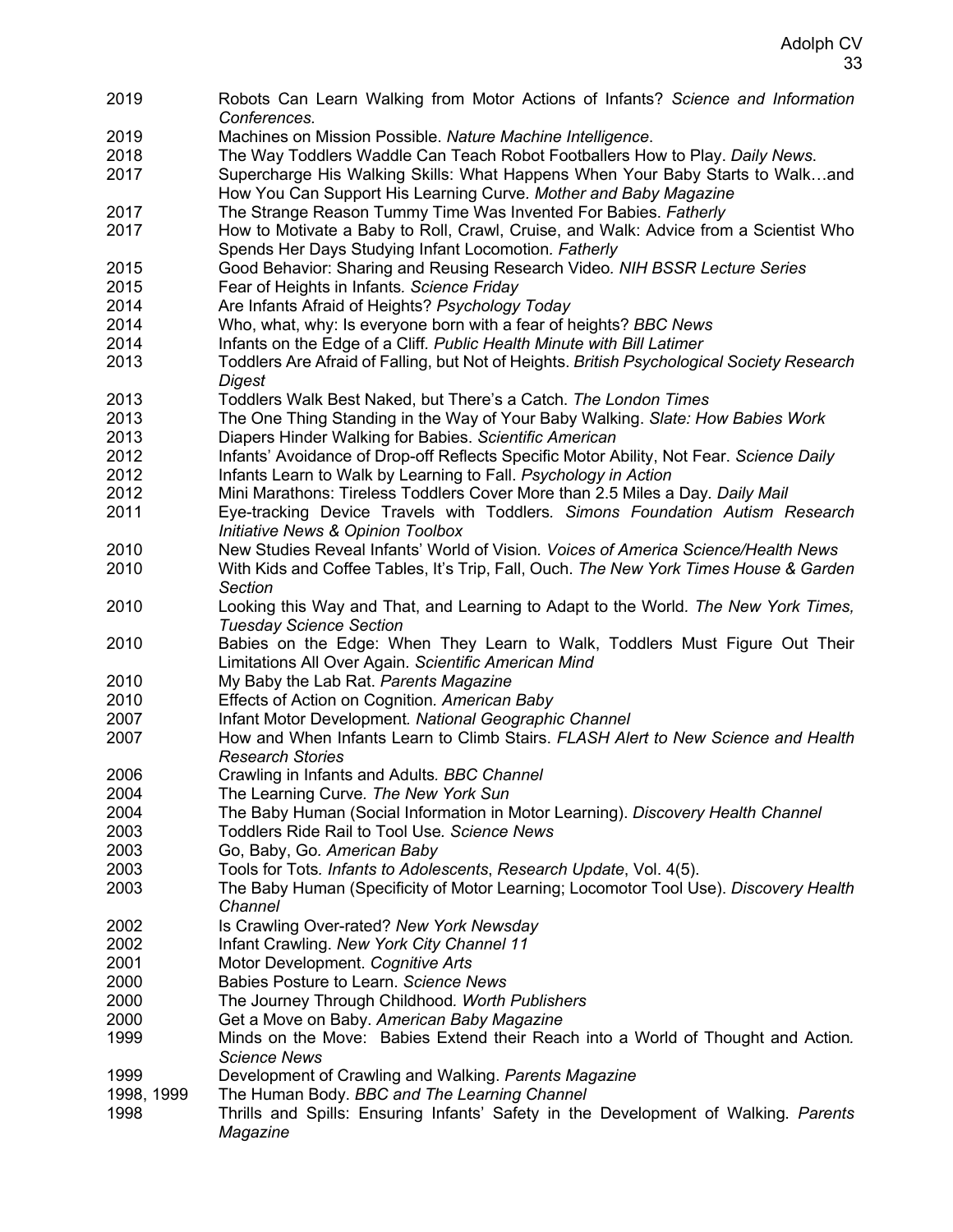1996 Infants' Locomotion Over Slopes. *Pittsburgh Newspaper*

1991 Toddlers' Locomotion Over Slopes. *CNN Channel*

### **INVITED WORKSHOP LEADER**

**\****continuing education courses taught*

- (2022) \**How Video Can Support Therapy*. American Hippotherapy Association.
- (2021) *Learning to Move and Moving to Learn*. NYU Work Life.
- (2020) *Twist It, Turn It, Pull It! How Children Learn the Activities of Daily Living*. Mom Crew.
- (2020) *Learning to Move and Moving to Learn*. Mom Crew.
- (2019) \**The Power of Video to Understand, Capture, and Quantify Motor Behavior*. Academy of Pediatric Physical Therapy Annual Conference (APPTAC), Disneyland, CA
- (2019) \**Understanding, Capturing, and Quantifying Functional Motor Behavior.* Neuro-Developmental Treatment Association, Charlotte, NC
- (2017) *Video Data Coding, Sharing, and Reuse.* Association for Psychological Science Annual Convention, Boston, MA
- (2017) *Video Coding, Sharing, and Reuse: Databrary and Datavyu*. International Convention of Psychological Science, Vienna, Austria.
- (2017) Increasing Diversity in the Social Sciences, NSF Workshop, Bethesda, MA
- (2016) *Video-based Communal Data Collection & Coding: Advancing the Science of Infant Learning and Development*. NICHD-OBSSR, Bethesda, MA
- (2014) *Spatial Cognition and Data Mining*. NSF Science of Learning Center, Temple University, Philadelphia, PA
- (2013) \**Learning to Move*. Ohio's Institute for OT/PT School-Based Practice. Columbus, OH.
- (2012) \**Effects of Practice on Motor Development; Social Influences on Motor Development; Flexibility and Variability in Motor Development; Ways of Conceptualizing Motor Development,* Pediatric Section of the American Physical Therapy Association, Orlando FL
- (2012) *Effects of Practice on Motor Development*. Department of Health and Sport Sciences, University of Verona, Italy
- (2008) \*New Ways of Understanding Skill Acquisition in Infants and Young Children, 6<sup>th</sup> Annual Provider Day, Dutchess and Ulster Counties' Local Early Intervention Coordinating Council and Saint Francis Hospital and Health Centers, Poughkeepsie, NY
- (2008) \**Update in Motor Development*, Physical Therapy Continuing and Professional Education, Sponsored by the University of Illinois at Chicago
- (2008) *Babies Move and Learn*, Parent Center, Henry Street Settlement, New York, NY

# **DATABRARY SPONSORED WORKSHOPS**

- (2017) Cognitive Development Society, Portland, OR
- (2017) Society for Research in Child Development Preconference, Austin, TX
- (2017) Regional workshop, University of Iowa, Iowa City, IA
- (2016) Regional workshop, Boston University, Boston, MA
- (2016) Regional workshop, Harvard University, Boston, MA
- (2016) Regional workshop, University of Minnesota, Institute of Child Development, MN
- (2016) International Congress on Infant Studies Preconference, New Orleans, LA
- (2016) NSF CIRCL Webinar to NSF Cyberlearning PIs
- (2016) Regional workshop, Pennsylvania State University, State College, PA
- (2016) Regional workshop, University of Maryland, College Park, MD
- (2015) Regional workshop, Philadelphia, PA
- (2015) Cognitive Development Society Preconference, Columbus, OH
- (2015) Regional workshop, New York, NY
- (2015) Society for Research in Child Development, Preconference, Philadelphia, PA
- (2014) International Congress of Infant Studies, Preconference, Berlin, Germany

# **KEYNOTES & INVITED COLLOQUIA**

\*continuing education courses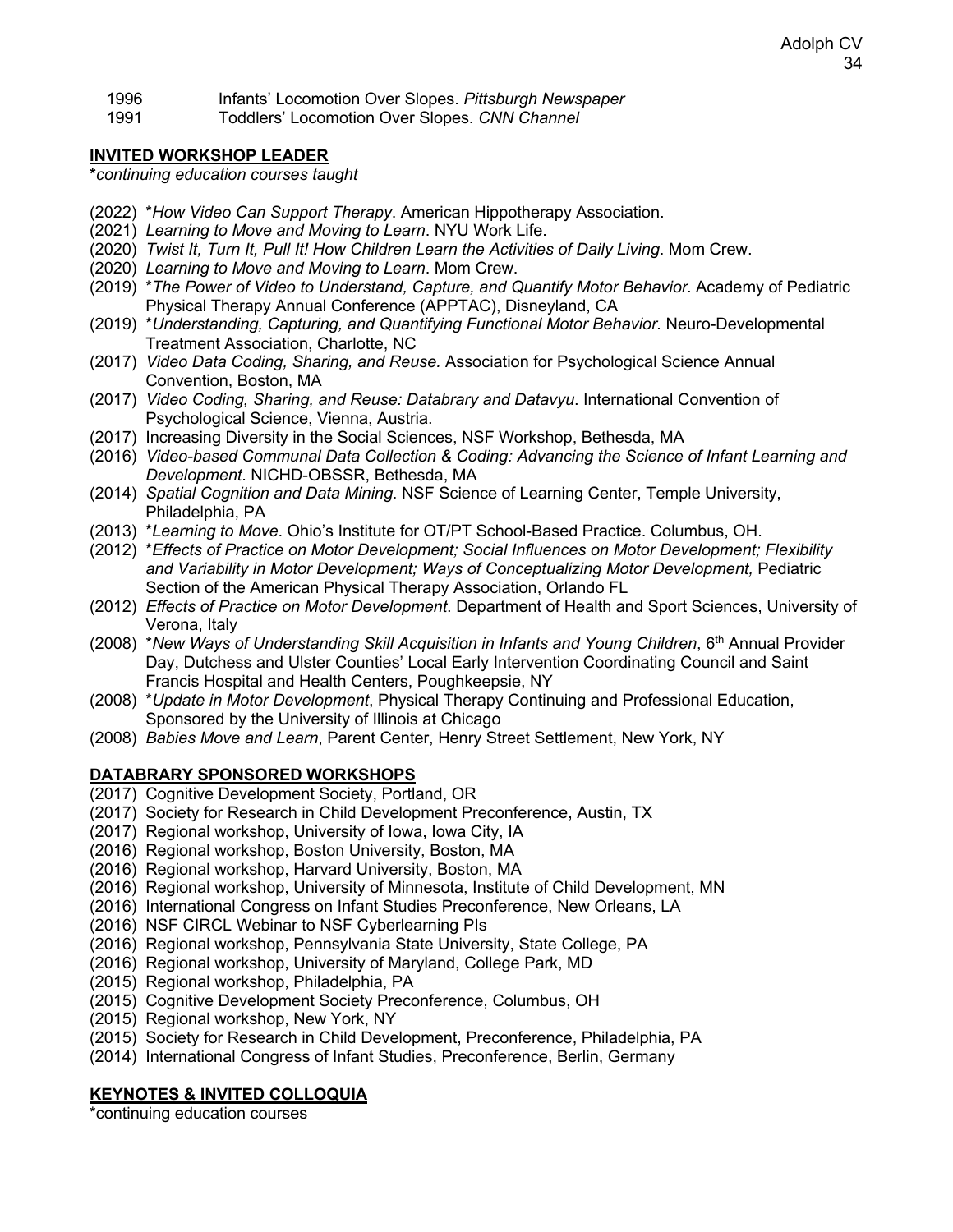- (2022) **Keynote Speaker**, Kentucky Spinal Cord Injury Research Symposium, Louisville, KY
- (2022) **Keynote Speaker**, Pediatric Neuro Recovery Summit, Louisville, KY
- (2022) John D. Wiley Seminar Series at the Waisman Center, University of Wisconsin-Madison
- (2022) \***Keynote Speaker**, American Hippotherapy Association, Denver, CO
- (2022) **Invited Speaker**, Santa Fe Institute, Santa Fe, NM

(2021) **Keynote Speaker**, Congress of the International Motor Development Research Consortium, Komotini, Greece [Virtual]

- (2021) Cognitive Science Series, Rotman Institute, University of Western Ontario, CA [Virtual]
- (2020) **Invited Speaker**, Federation of Associations in Behavioral and Brain Sciences [Virtual]
- (2020) Department Of Human Development, Teachers College, Columbia University, NYC [Virtual]
- (2020) Center for Brain and Cognitive Development, Birkbeck, University of London, England [Virtual]
- (2020) **Invited Speaker**, Nestlé Nutritional Institute (NNI) Workshop, Rio de Janeiro, Brazil [Virtual]
- (2020) Department of Psychology, Tulane University, New Orleans, LA
- (2020) Professional Development Session, Society for Personality and Social Psychology, New Orleans, LA
- (2020) American Physical Therapy Association Combined Sections, Denver CO.
- (2019) Helmholtz Institute, Utrecht University, Utrecht, Netherlands
- (2019) **Keynote Speaker**, European Congress in Pediatric Physiotherapy, Utrecht, Netherlands
- (2019) **Bentson Lecture** (invited public lecture), New York University, New York, NY
- (2019) **\*Keynote Speaker**, Academy of Pediatric Physical Therapy Annual Conference (APPTAC),

Disneyland, CA

- (2019) Department of Psychology, University of Pittsburgh, Pittsburgh, PA
- (2019) Williamsburg Infant and Early Childhood Development Center, Brooklyn, NY
- (2019) **Invited Speaker**, Open Science Salon, Society for Research in Child Development, Baltimore, MD
- (2019) \***Keynote Speaker**, Neuro-Developmental Treatment Association, Charlotte, NC
- (2019) Department of Neuroscience & Behavior, Rockefeller University, New York, NY
- (2019) **Keynote Speaker**, Eastern Psychological Association, New York, NY

(2019) Division of Biokinesiology and Physical Therapy, University of Southern California, Los Angeles, CA

(2019) James S. McDonnell Foundation, Board Meeting, St. Louis, MO

(2019) **Keynote Speaker**, 41st Annual National Institute on the Teaching of Psychology, St. Pete Beach, FL

(2018) **Boyd McCandless Memorial Lecture in Developmental Psychology**, Emory University, Atlanta, GA

- (2018) Department of Ecology and Evolutionary Biology, Brown University, Providence, RI
- (2018) Grand Rounds, Child Study Center, New York University, New York, NY
- (2018) Data Science Center, New York University, New York, NY
- (2018) **Plenary Speaker**, Jean Piaget Society, Amsterdam, Netherlands
- (2018) **Keynote Speaker**, Kurt Koffka Medal, University of Giesen, Germany
- (2018) CUNY Graduate Center, New York, NY
- (2018) **Keynote Speaker**, New York University Masters Conference, New York, NY
- (2018) **Invited Speaker**, Neuroscience Retreat, New York, NY
- (2018) **Invited Speaker**, International Foot and Ankle Biomechanics, New York, NY
- (2018) Boston Action Club, Northeastern University, Boston, MA

(2017) **Invited Speaker**, MBI Workshop on Sensorimotor Control of Animals and Robots, Ohio State University, Columbus, OH

- (2017) **Invited Speaker**, Workshop on Egocentric Vision, Indiana University, Bloomington, IN
- (2017) **Invited Speaker**, International Convention of Psychological Science (ICPS), Vienna, Austria
- (2017) Center for Brain Plasticity and Recovery, Georgetown University and MedStar National Rehabilitation Hospital, Washington, DC
- (2016) Department of Psychology, SUNY New Paltz, New Paltz, NY

(2016) \***Keynote Speaker**, Conference to Honor Ann Gentile, Teachers College, Columbia University, New York, NY

- (2016) \*School of Health Technology and Management, SUNY Stonybrook, Stonybrook, NY
- (2016) **Invited Visiting Scholar**, Institute of Child Development, University of Minnesota, Minneapolis, MN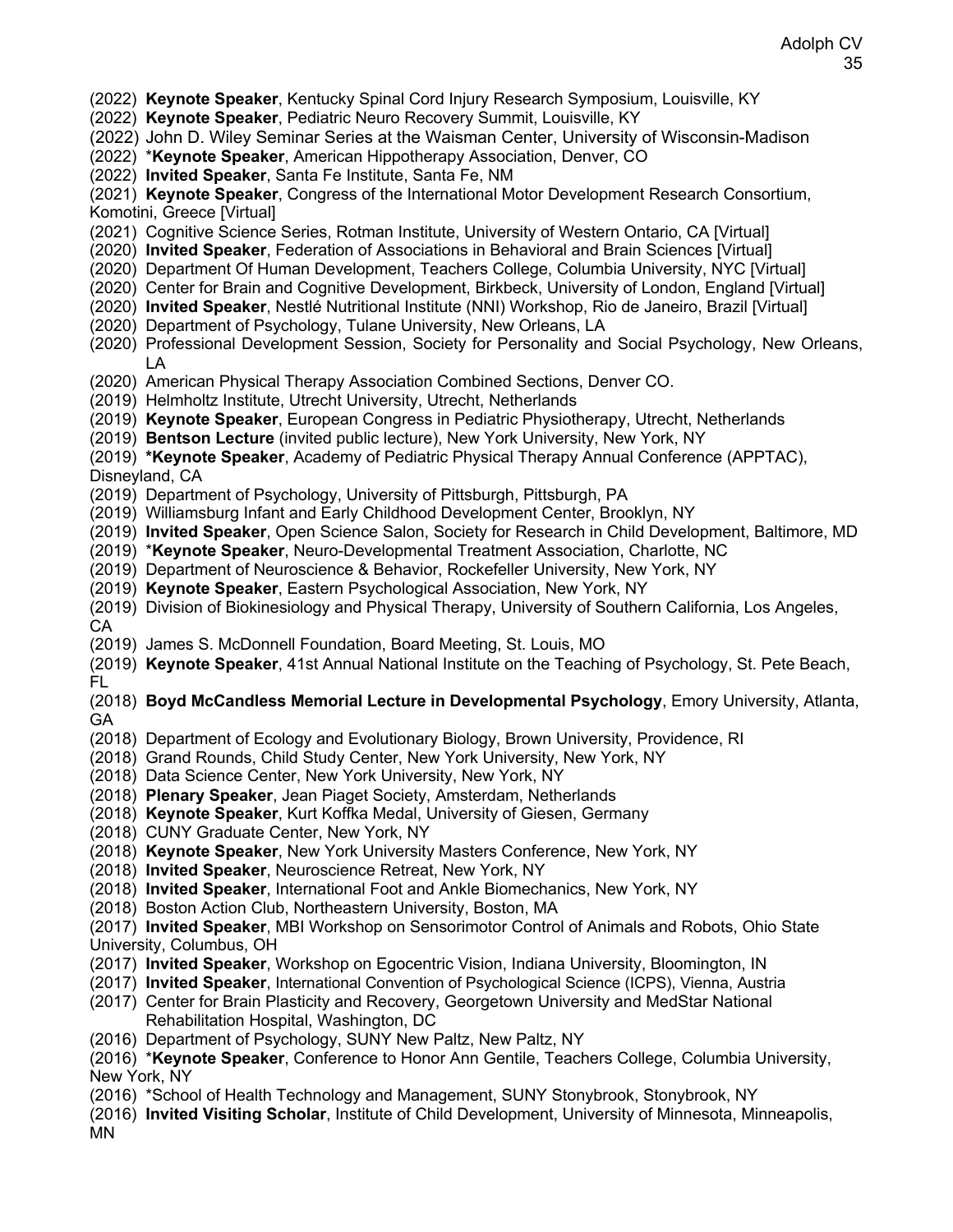## Adolph CV 36

- (2016) **Presidential Address**, International Congress on Infant Studies, New Orleans, LA
- (2016) **Invited Speaker**, Department of Psychology, Carnegie Mellon University, Pittsburgh, PA
- (2016) **Invited Speaker,** Council of Graduate Departments of Psychology (COGDOP), Tucson, AZ
- (2015) Grand Rounds, New York University School of Medicine, New York, NY
- (2015) Department of Psychology, Villanova University, Philadelphia, PA
- (2015) NIH OBSSR Public Lecture Series, Bethesda, MD
- (2015) NIH OBSSR Coordinating Committee, Bethesda, MD
- (2015) NICHD Brown Bag Series, Bethesda, MD
- (2015) Department of Psychology, Gallaudet University, Washington, DC
- (2015) Department of Kinesiology, University of Michigan, Ann Arbor, MI
- (2015) Department of Psychology, Princeton University, Princeton, NJ
- (2015) Invited Speaker, Graduate Student Teaching Conference, New York University, NY
- (2015) **Keynote Speaker**, International Society for Posture and Gait Research (ISPGR), Seville, Spain
- (2015) **Keynote Speaker**, North American Society for the Society of Sport and Physical Activity (NASPSPA), Portland, OR
- (2015) **Keynote Speaker**, Gibson Memorial Lecture Series, Cornell University, Ithaca, NY
- (2015) **Invited Program**, State-of-the-art Address, Society for Research in Child Development (SRCD), Philadelphia, PA
- (2015) **Invited Faculty Participant***.* McDonnell 2015 Latin American School, Chile
- (2015) Lecture to the National Science Foundation on the Databrary Project, Bethesda, MD
- (2014) **Public Lecture**, Sponsored by the Simons Foundation for Autism Research, New York, NY
- (2014) International Congress on Infant Studies Pre-conference on head-mounted eye tracking, Berlin, Germany
- (2014) Departments of Psychology, Robotics, and Computer Science. Georgia Tech, Atlanta, GA
- (2014) Center for Autism Research, Children's Hospital of Philadelphia, Philadelphia, PA
- (2014) Max Planck Institute for Human Development, Berlin, Germany
- (2014) Engineering, Neuroscience and Health Seminar Series, University of Southern California, Los Angeles, CA
- (2014) Department of Psychology, Center for Ecological Studies of Perception and Action, University of Connecticut, Storrs, CT
- (2014) **Keynote Speaker**, Center for Developmental Locomotion Sciences, Georgia State, Atlanta, GA
- (2013) Department of Psychology, Brown University, Providence, RI
- (2013) Pediatric Rehabilitation Department, Hospital for Special Surgery, New York, NY
- (2013) Department of Psychology, Hunter College, New York, NY
- (2013) **Invited Program in Presidential Symposium**, Cognitive Development Society, Memphis, TN
- (2013) \***Keynote Speaker**, Ohio's Institute for OT/PT School-Based Practice. Columbus, OH
- (2013) Department of Psychology, University of California, Davis, CA
- (2013) \***Keynote Speaker**, Annual Meeting of the Gait and Clinical Movement Analysis Society (GCMAS), Cincinnati, OH
- (2013) Moore/Sloan Site Visit, New York University, New York, NY
- (2013) Department of Psychology, Rutgers University, Newark, NJ
- (2013) \*Spiral Foundation, Boston, MA
- (2013) Department of Philosophy, CUNY Graduate Center, New York, NY
- (2012) Emory Cognition Project and the Center for Mind, Brain, and Culture, Remembering the Legacy of Dick Neisser at Emory University, Atlanta, GA
- (2012) \***Keynote Speaker**, Pediatric Section of the American Physical Therapy Assoc., Orlando, FL
- (2012) **Invited Program**, New York Academy of Sciences, Workshop on Play, Attention, and Learning, New York, NY
- (2012) Department of Psychology, University of Verona, Italy
- (2012) Psychology Department, Yale University, New Haven, CT
- (2011) Department of Communicative Sciences and Disorders, New York University, New York, NY
- (2011) Center for Perceptual Systems, University of Texas at Austin, Austin, TX
- (2011) **Keynote Speaker**, Canadian Psychological Association, Developmental Section, Toronto, CA
- (2011) Department of Psychology, Tulane University, New Orleans, LA
- (2011) \***Keynote Speaker**, American Montessori International, Long Beach, CA
- (2010) Institute on Developmental Science, New York University, New York, NY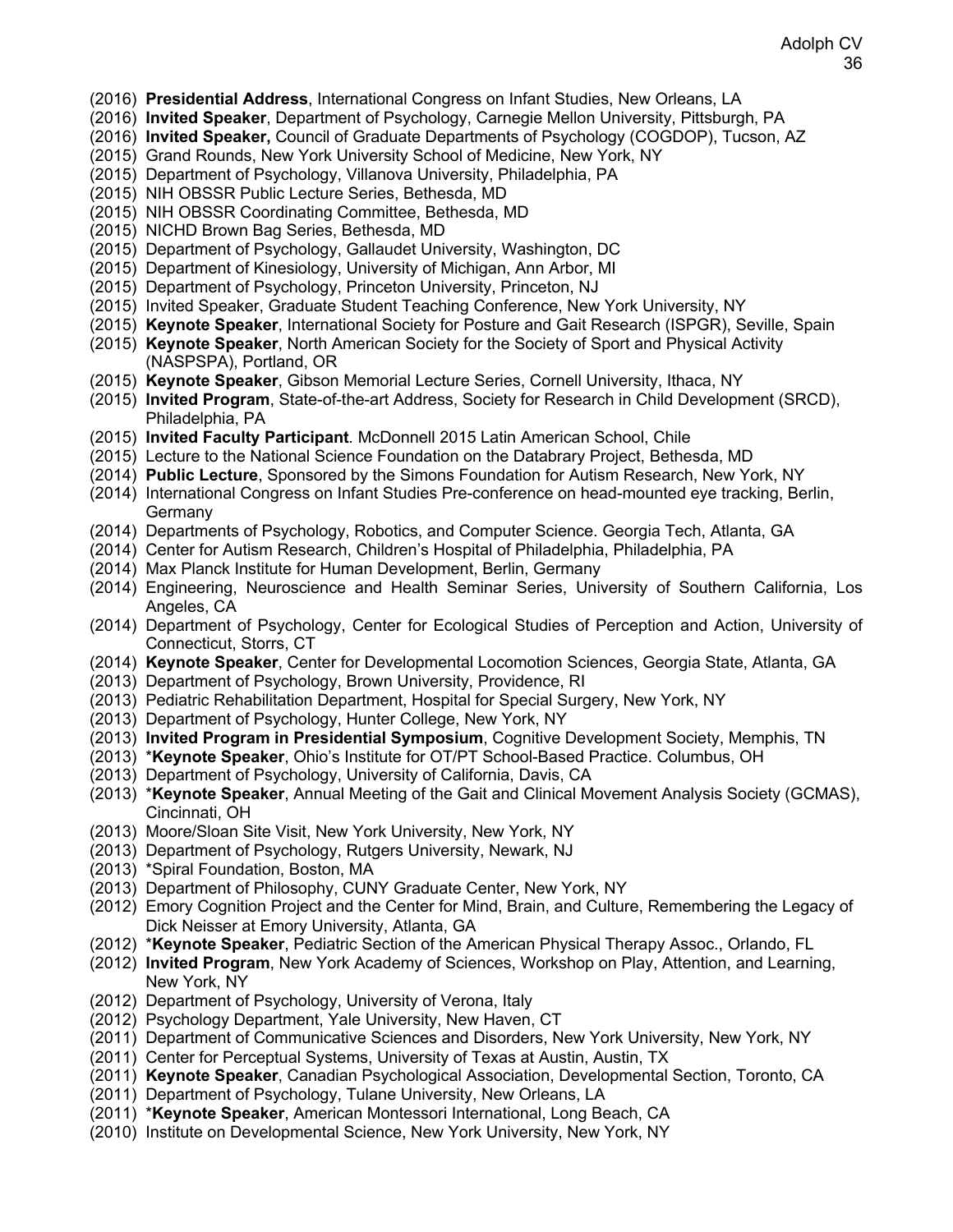- (2010) **Invited Program**, Max Planck Workshop on Discontinuity in Cognitive Development, Leipzig, Germany
- (2010) Workshop on Perception & Action, Rauischholzhausen Castle, Giessen, Germany
- (2010) **Invited Speaker,** Sleep and Development Workshop, Haifa, Israel
- (2010) **Invited Discussant**, International Conference on Infant Studies (ISIS), Baltimore, MD
- (2010) **Invited Program**, International Conference on Infant Studies (ISIS), Baltimore, MD
- (2010) **Keynote Speaker**, Undergraduate Research Conference, New York University, New York, NY
- (2010) **Keynote Speaker**, Scholars Lecture Series, New York University, New York, NY
- (2010) Department of Psychology, Columbia University, New York, NY
- (2010) Department of Kinesiology, Pennsylvania State University, State College, PA
- (2010) Department of Psychology, Pennsylvania State University, State College, PA
- (2010) Invited Symposium, Growth and Development, Winter Conference of the International Society of Developmental Psychobiology, Manzanilla, Mexico
- (2009) Department of Applied Psychology, New York University, New York, NY
- (2009) Cornell University Cognitive Science Symposium, Babies in the wild: The role of perception-action mechanisms in the development of adaptive skills, Ithaca, NY
- (2009) Grand Rounds, Department of Pediatric Neurology, New York University Medical Center, New York, NY
- (2009) Department of Pediatics, Rutgers University, New Brunswick, NJ
- (2009) Cognitive Science Colloquium Series, Rensselaer Polytechnic Institute, Troy, NY
- (2008) \**Keynote Speaker*, 2nd International Conference for Paediatric Physical Therapy, Amsterdam, Netherlands
- (2008) **Keynote Speaker**, 1st Undergraduate Research Conference, Niagra University, Niagra, NY
- (2008) Physical Therapy Department, University of Illinois at Chicago, Chicago, IL
- (2007) COSY Meeting of Minds, Paris, France
- (2007) *Keynote Speaker*, Undergraduate Research Exposition, University of Virginia, Charlottesville, VA
- (2007) Department of Psychology, University of Cincinnati, Cincinnati, OH
- (2006) Department of Psychology, East Tennessee State University, Johnson City, TN
- (2006) Center for Excellence for Child Learning and Development, East Tennessee State University, Johnson City, TN
- (2006) *Keynote Speaker*, EpiRob'06, Paris, France
- (2006) Center for Cognitive Sciences' Motor Control and Cognitive Neuroscience Summer Institute, University of Minnesota, St Paul, MN
- (2006) **Invited Program,** Carnegie Mellon University, Symposium on Embodied Cognition, Pittsburgh, PA
- (2006) Department of Psychology, University of Iowa, Iowa City, IA
- (2006) Grand Rounds, NYU Child Study Center, New York University Medical School, New York, NY
- (2006) Department of Psychology, Indiana University, Bloomington, IN
- (2005) **Invited Program,** European Science Foundation Research Conference on Brain Development and Cognition in Human Infants, Acquafredda di Maratea, Italy
- (2005) Bloom Lecture (Participant), Pennsylvania State University, State College, PA
- (2005) \**Keynote Speaker*, III STEP Conference, Sponsored by the American Physical Therapy Association, University of Utah, Salt Lake City, UT
- (2005) Conference on New Approaches to Infant Learning and Cognition, Duke University, Durham, NC
- (2005) Department of Pediatric Neurology, New York University Medical Center, New York, NY
- (2005) Odyssey Conference, New York University, New York, NY
- (2005) Department of Psychology, Indiana University, Bloomington, IN
- (2004) Department of Psychology, University of Iowa, Iowa City, IA
- (2004) Department of Psychology, Emory University, Atlanta, GA
- (2004) Department of Psychology, University of Massachusetts, Amherst, MA
- (2004) Department of Psychology, Rutgers University, Newark, NJ
- (2004) Department of Psychology, Harvard University, Boston, MA
- (2004) Attention & Performance XXI (Participant), Winter Park, CO
- (2004) Invited Symposium, International Society for Infant Studies (ISIS), Chicago, IL
- (2003) Department of Cognitive Science, University of Rochester, Rochester, NY
- (2003) Department of Brain and Cognitive Sciences, University of Illinois, Champaign-Urbana, IL
- (2003) Department of Psychology, University of Illinois, Champaign-Urbana, IL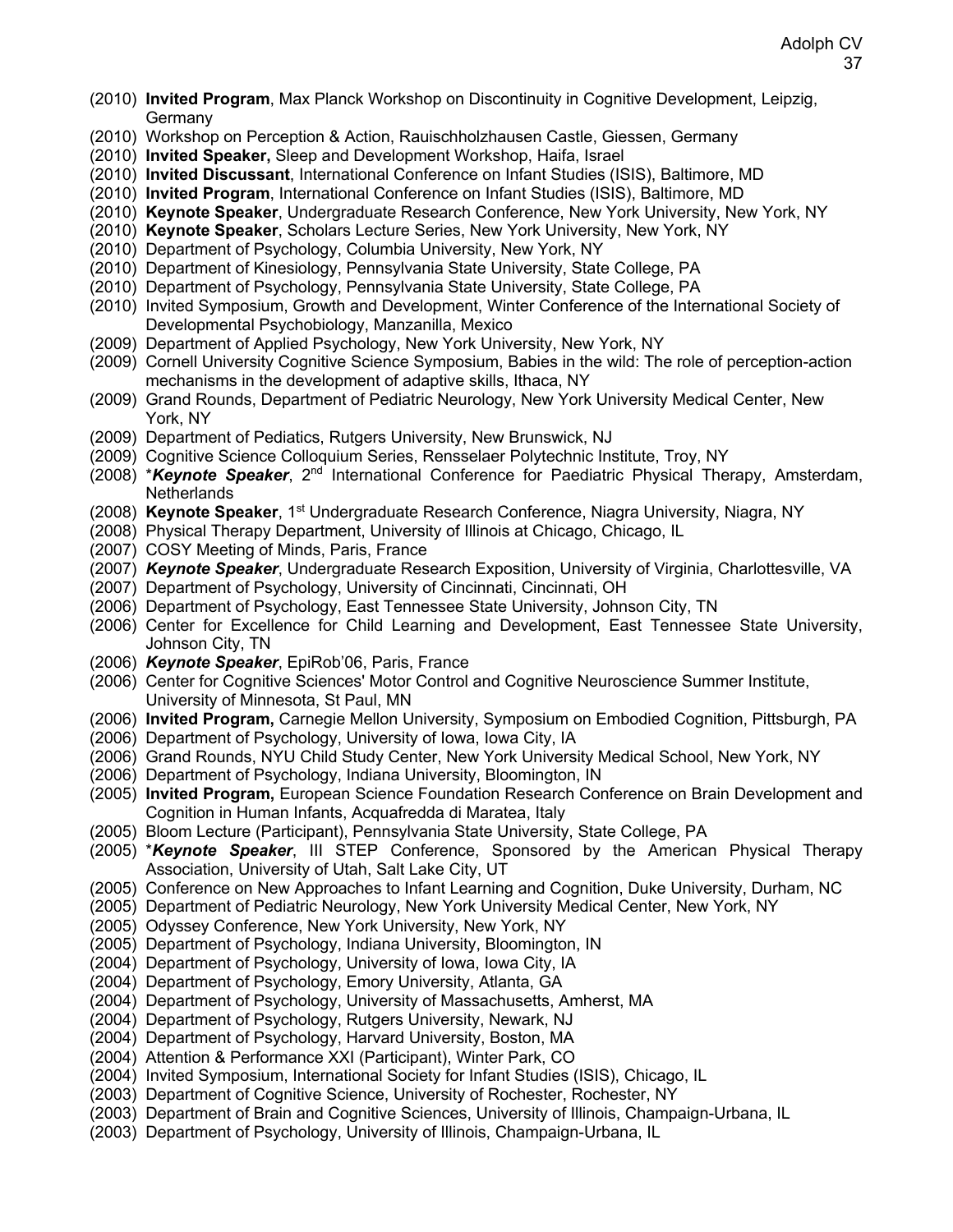- (2003) Symposium to Honor Eleanor J. Gibson, Department of Psychology, Cornell University, Ithaca, NY
- (2003) Conference on Statistical Models of Vision and Action, Department of Psychology, New York University, New York, NY
- (2003) Invited Symposium, Sackler Winter Conference on Developmental Psychobiology, Jamaica
- (2003) American Psychological Society (APS), Atlanta, GA
- (2003) Department of Psychology, Lehigh University, Bethlehem, PA
- (2003) \*National Meeting of the American Physical Therapy Association, Tampa, FL

(2002) Minnesota Symposium on Action and Cognition: Papers in Honor of Herb and Anne Pick, Institute for Child Development, University of Minnesota, Minneapolis, MN

- (2002) Department of Psychology, Yale University, New Haven, CT
- (2002) Department of Psychology, Michigan State University, East Lansing, MI
- (2002) Department of Psychology, University of Massachusetts, Amherst, MA
- (2001) Department of Pediatrics, Columbia University Medical School, New York, NY
- (2001) Department of Psychology, University of Connecticut, Storrs, CT
- (2001) Department of Kinesiology, University of Maryland, College Park, MD
- (2001) Department of Psychology, Princeton University, Princeton, NJ
- (2001) Department of Psychology, Columbia University, New York, NY
- (2000) Department of Psychology, Temple University, Philadelphia, PA
- (2000) Department of Psychology, City University of New York, Brooklyn College, Brooklyn, NY
- (2000) Department of Psychology, Pennsylvania State University, State College, PA
- (2000) Department of Kinesiology, Pennsylvania State University, State College, PA
- (1999) **Boyd McCandless Award**, American Psychological Association, Boston, MA
- (1998) **Young Investigator Award**, International Society for Infant Studies, Atlanta, GA
- (1998) Department of Psychology, The Graduate Center of City University of New York, New York, NY
- (1998) The New York/New Jersey Infancy Group, City University of New York, New York, NY
- (1998) \*Conference on Motor Development, Teachers College of Columbia University, New York, NY
- (1997) Department of Psychology, New York University, New York, NY
- (1997) Department of Psychology, Rutgers University, Newark, NJ
- (1997) Department of Psychology, Cornell University, Ithaca, NY
- (1997) Department of Psychology, The New School for Social Research, New York, NY
- (1996) Department of Psychology, Carnegie Mellon University, Pittsburgh, PA
- (1996) Department of Pediatrics, Albert Einstein College of Medicine, New York, NY
- (1995) Department of Psychology, University of Cincinnati, Cincinnati, OH
- (1995) Department of Psychology, Dennison University, Granville, OH
- (1994) \*Conference on Motor Development, Teachers College of Columbia University, New York, NY
- (1994) Invited Paper, North American Society of Sport and Physical Activity, Sarasota, FL
- (1994) Department of Occupational Therapy, University of Illinois at Chicago, Chicago, IL
- (1994) Department of Psychology, University of Pittsburgh, Pittsburgh, PA
- (1993) Department of Psychology, New York University, New York, NY
- (1993) Department of Psychology, Carnegie Mellon University, Pittsburgh, PA
- (1993) Department of Psychology, University of Massachusetts, Amherst, MA
- (1993) New York/New Jersey Infancy Group, City University of New York, New York, NY
- (1993) Department of Psychology, Adelphi University, Long Island, NY
- (1993) Department of Psychology, Rutgers University, New Brunswick, NJ
- (1993) Department of Pediatrics, Albert Einstein College of Medicine, New York, NY
- (1992) Department of Psychology, Middlebury College, Middlebury, VT
- (1992) Department of Psychology, Vassar College, Poughkeepsie, NY

#### **PROFESSIONAL AFFILIATIONS**

American Psychological Association, Division 7 American Psychological Society Cognitive Development Society International Society for Developmental Psychobiology International Society of Ecological Psychology International Congress on Infant Studies Sigma Xi Research Society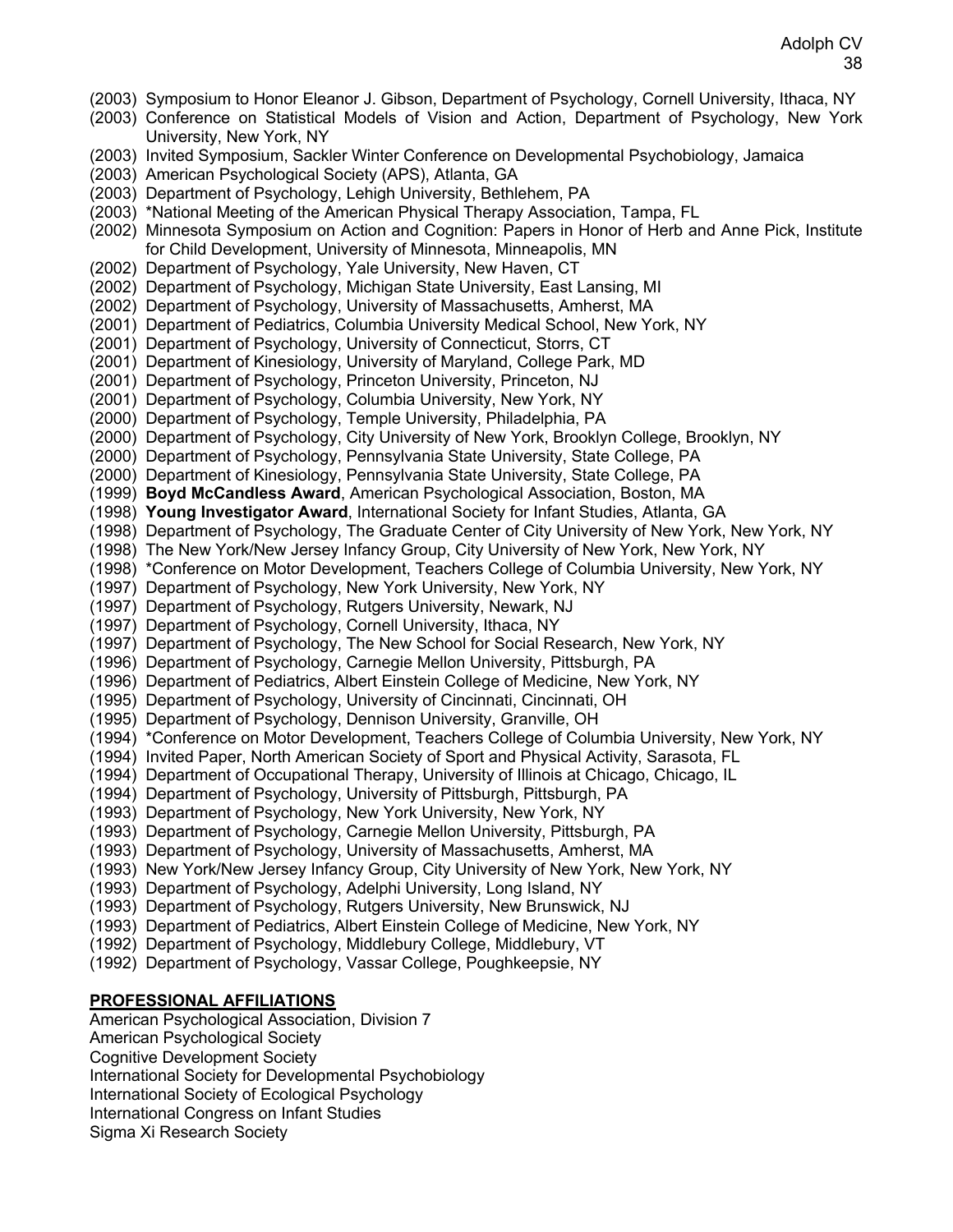Society for Research in Child Development

## **PROFESSIONAL AND ACADEMIC SERVICE**

# **Leadership Roles**

| Director, PLAY Project                                                               |
|--------------------------------------------------------------------------------------|
| Director, Databrary Project                                                          |
| Past-President, President, President-Elect, International Congress of Infant Studies |
| Board of Directors, International Society for Developmental Psychobiology            |
| Board of Directors, International Society for Ecological Psychology                  |
|                                                                                      |
| New York University Institutional Review Board, Alternate Member                     |
| Research Technology Faculty Advisory Board, New York University                      |
| <b>Technology Committee, New York University</b>                                     |
| NIH audit of New York University                                                     |
| University Undergraduate Academic Affairs Committee, New York University             |
| Annual audit, Office of Management and Budget, New York University                   |
| Panelist, External review of the administrative infrastructure for research at NYU   |
| Coordinator, Developmental Program, Psychology Department, New York University       |
| Society for Research in Child Development Academic Workshop Participant              |
| Division 7, APA, Executive Committee, Member at Large                                |
| New York, New Jersey Infant Group, Co-Organizer                                      |
|                                                                                      |

# **NIH & NSF Grant Panels & Advisory Boards**

| 2018 (March) | NIH, Vocal Fold and Motor Disorders, Special Emphasis Panel                                              |
|--------------|----------------------------------------------------------------------------------------------------------|
| 2015 (Oct)   | NIH, Motor Function & Speech Rehabilitation, Special Emphasis Panel                                      |
| 2014 (Nov)   | White House Office of Science and Technology Policy (OSTP) Workshop on Neuroscience                      |
|              | and Learning at the White House Conference Center, Interagency Working Group on                          |
|              | Neuroscience (subcommittee of the National Science and Technology Council's Committee                    |
|              | on Science)                                                                                              |
| 2014 (Sept)  | NIH/NHLBI Roundtable Workshop on Maternal Iodine Supplementation: Clinical Trials and                    |
|              | <b>Assessment of Outcomes</b>                                                                            |
| 2014 (March) | Spatial Cognition and Data Mining. NSF Science of Learning Center, Temple University,                    |
|              | Philadelphia, PA                                                                                         |
| 2012 (July)  | NIH, Motor Function & Speech Rehabilitation, Special Emphasis Panel                                      |
| 2012 (March) | NIH, Motor Function & Speech Rehabilitation, Cognition & Perception, Special Emphasis                    |
|              | Panel                                                                                                    |
| 2012 (Feb)   | NINDS & NICHD Taskforce on Childhood Motor Disorders                                                     |
| 2011 (Nov)   | NIH, Chairperson, Motor Function & Speech Rehabilitation, Special Emphasis Panel                         |
| 2011         | <b>NICHD Scientific Vision Meeting</b>                                                                   |
| 2010-current | Advisory Board, James S. McDonnell Foundation, Understanding Human Cognition Program<br>(Reviews grants) |
| 2009-2011    | NIH Study Section, Motor Function & Speech Rehabilitation, Chairperson                                   |
| 2006-2011    | NIH Study Section, Motor Function & Speech Rehabilitation, permanent member                              |
| 2005         | NIH Study Section, Motor Function & Speech Rehabilitation, temporary member                              |
| 2002, 2003   | National Institute of Health, Special Emphasis Panels, ad hoc reviewer                                   |
| 2009         | NINDS Cognitive Stroke Rehabilitation Workshop participant                                               |
| 2008         | NICHD Strategic Planning and Advisory Team                                                               |
| 2000-current | National Science Foundation, ad hoc reviewer                                                             |
|              |                                                                                                          |

# **Conference Programs, Award Committees, Small Grants**

| 2012       | Member, Infancy Program Panel, Society for Research in Child Development            |
|------------|-------------------------------------------------------------------------------------|
| 2010       | Chair, Infancy Program Panel, Society for Research in Child Development             |
| 2001, 2009 | Chair, Motor & Sensorimotor Program Panel, International Society of Infant Studies  |
| 2007       | Member, Motor & Sensorimotor Program Panel, International Society of Infant Studies |
| 2003, 2008 | Member, Infancy Program Panel, Society for Research in Child Development            |
| 2007       | Cognitive Development Society Symposia Review Panel                                 |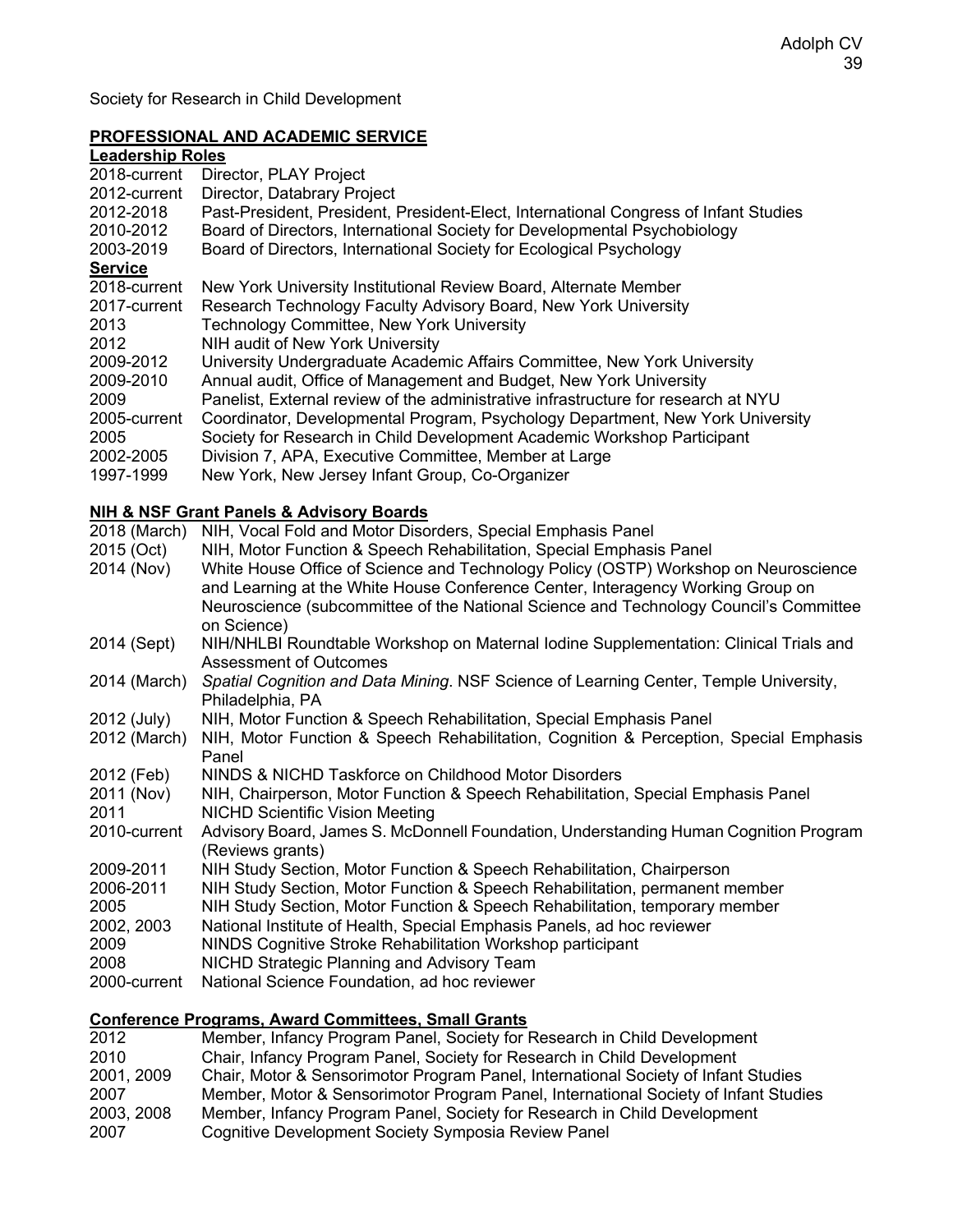- 2005 Scientific Program Committee, The International Congress on Motor Development & Learning in Infancy II, Murcia, Spain
- 2014 International Society of Infant Studies Awards Committee
- 2008 International Society of Infant Studies Awards Committee
- 2009 APA Dissertation Award Committee
- 2004, 2006 Boyd McCandless Young Investigator Award Committee 2008 New York University Women in Science Grants
- 1998 City University of New York, Faculty Development Grants
- 2000, 02, 07 Israeli Research Council, ad hoc reviewer

## **Journal Editorial Boards**

2020-current Editorial Board, *Current Directions in Psychological Science*

- 2014-current Editorial Board, *Developmental Science*
- 2012-current Editorial Board, *Journal of Motor Learning and Development*
- 2009-current Editorial Board, *Developmental Psychobiology*
- 2004-2009 Editorial Board, *Infancy*
- 2010-2013 Associate Editor, *Frontiers, Cultural Psychology*
- 2008-2013 Consulting Editor, *Child Development*
- 2000-2005 Associate Editor, *Ecological Psychology*

# **Adhoc Reviewer**

*Accident Prevention Research; Advances in Methods & Practices in Psychological Science; American Psychologist; Archives of Pediatrics & Adolescent Medicine; Attention, Perception, & Psychophysics; Behavior & Brain Research; Behavior & Research Methods; Child Development; Child Development Perspectives; Cognition; Cognitive Development; Current Biology; Current Directions in Psychological Science; Current Perspectives in Psychology; Developmental Psychobiology; Developmental Psychology; Developmental Science; Early Development and Parenting; Early Human Development; Ecological Psychology; E-Life; European Journal of Developmental Psychology; Experimental Brain* 

*Research; Frontiers in Developmental Psychology;* Gait and Posture; *Human Movement Science; Infant* 

*Behavior and Development; Infancy; Infant and Child Development; International Journal of Behavioral Development; Journal of Cognition and Development; Journal of Experimental Child Psychology; Journal of Experimental Psychology: General; Journal of Experimental Psychology: Human Perception & Performance; Journal of Motor Behavior; Journal of Motor Learning & Development; Journal of Neurophysiology; Parenting: Science & Practice; Perceptual and Motor Skills; Perception & Psychophysics; PLOS-One; Physical Therapy; Prosthetics & Orthotics International; Posture & Gait; Psychological Bulletin; Psychological Review; Psychological Science; Research Quarterly for Exercise & Sport; Scientific Reports; Trends in Cognitive Sciences; Vision Research* 

#### **Textbook Reviewer**

*Children,* McGraw-Hill Higher Education

*A Topical Approach to Life-Span Development,* McGraw-Hill Higher Education

*Lifespan Development*, McGraw-Hill Publishers

*The Development of Children*, Freeman Publishers

*Classic Readings in Developmental Psychology*, Blackwell Publishers

*Introduction to Developmental Psychology*, Wood-Matthews Editorial Services

*Perspectives on Infant Development*, Allan & Bacon Publishers

#### **Consultant**

*Pampers*, Proctor & Gamble, Geneva and Cincinnati (2005-2012, 2018)

#### **Doctoral Students**

Mert Kobas (current) Brianna Kaplan (current) Danyang Han (current) Christina Hospodar (current) Justine Hoch (PhD 2019) David Comalli (PhD 2016)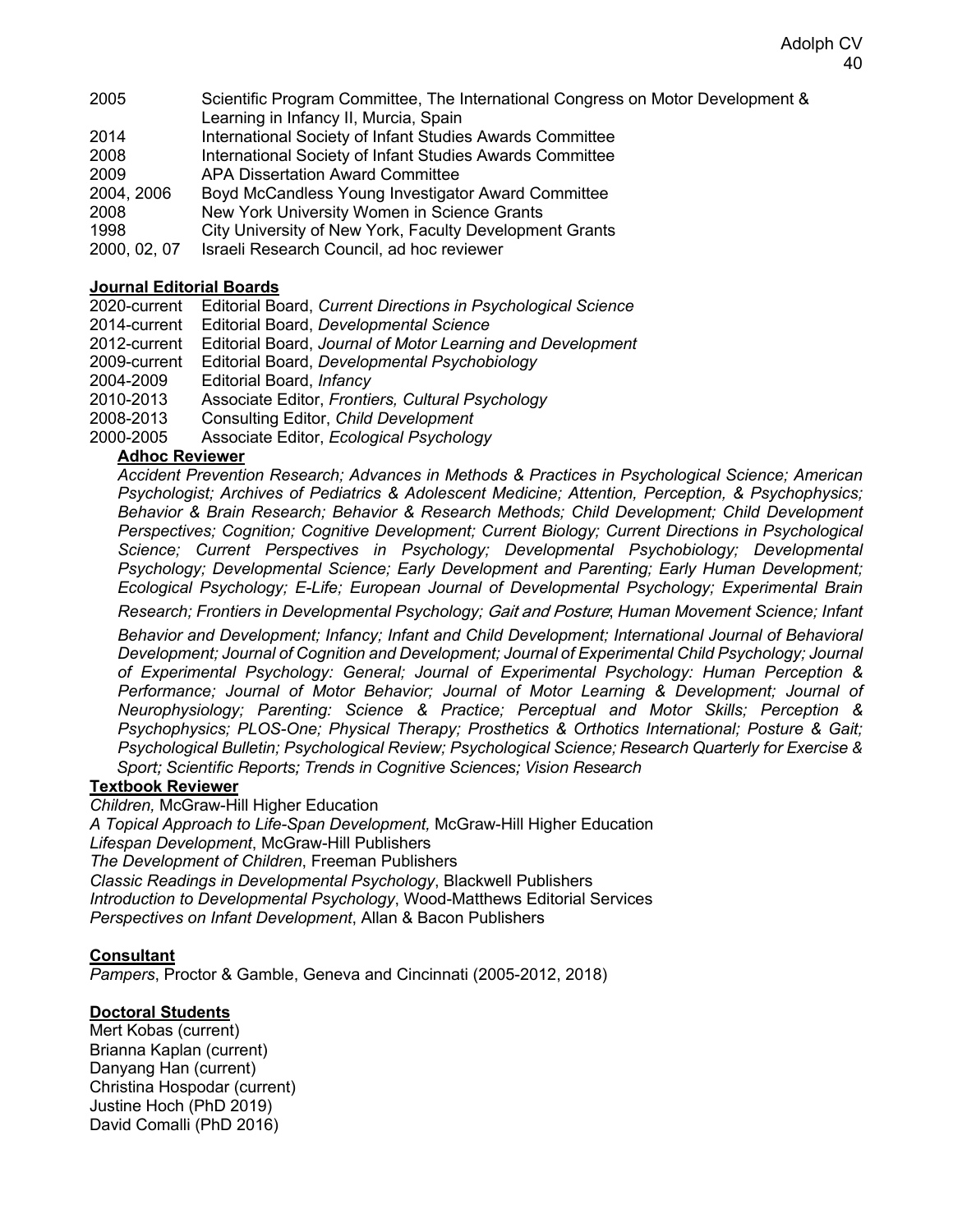Kari Kretch (PhD 2015) Whitney Cole (PhD 2013) John Franchak (PhD 2011) Kasey Soska (PhD 2010) Simone Gill (PhD 2009) Lana Karasik (with Catherine Tamis-LeMonda, PhD 2009) Shaziela Ishak (PhD 2009) Amy Joh (PhD 2006) Katherine Dimitropoulou (with Catherine Tamis-LeMonda, PhD 2005) Sarah Berger (PhD 2000)

#### **Masters Students**

Shreya Chowdury (2020-current) Christopher de Camp (MA 2019) Minxin Cheng (MA 2018) Danyang Han (MA 2018) Robert Faludi (MA 2005) Carolin Theuring (with Sarah Berger, MS 2004) Sharon Lobo (MA 2002) Frederic Fraisse (MA 2001) Corie Prysbyski (MA 1999)

## **Postdoctoral Fellows**

Justine Hoch (2019-current) Kelsey West (with Catherine Tamis-LeMonda, 2019-current) Orit Herzberg (with Catherine Tamis-LeMonda, 2017-current) Sandy Gonzalez (with Catherine Tamis-LeMonda, 2019-2021) Ori Ossmy (2017-2021) Jennifer Rachwani (2015-2019) Do Kyeong Lee (2014-2016) Whitney Cole (2013-2015, 2018-current as Research Scientist) John Franchak (with David Heeger, 2011-2013) Mei-Hua Lee (2011-2012) Ryan Arzamarski (2010-2011) Lana Karasik (with Marc Bornstein and Catherine Tamis-LeMonda, 2009-2011) Vanessa LoBou (with Maggie Shiffrar, 2009-2010) Sarah Berger (2001-2002) Ludovic Marin (2000-2001)

#### **Undergraduate Students (1990-present)**

Mentored Undergraduate Lab Researchers: 239 Undergraduate Honors Theses: 38 Publications Co-authored with Undergraduates: 50 Undergraduate Awards and Grants: 106 Undergraduates Receiving Awards and Grants: 59

#### **REFERENCES**

Susan Fitzpatrick, President, James S. McDonnell Foundation (susan@jsmf.org)

Catherine Tamis-LeMonda, Professor, Department of Applied Psychology, New York University (ct1@nyu.edu)

Rachel Keen, Professor Emeritus, Department of Psychology, University of Virginia (rk6x@virginia.edu)

Jeffrey Lockman, Professor, Department of Psychology, Tulane University (lockman@tulane.edu)

Linda Smith, Distinguished Professor and Chancellor's Professor of Psychological and Brain Sciences, Indiana University (smith4@indiana.edu)